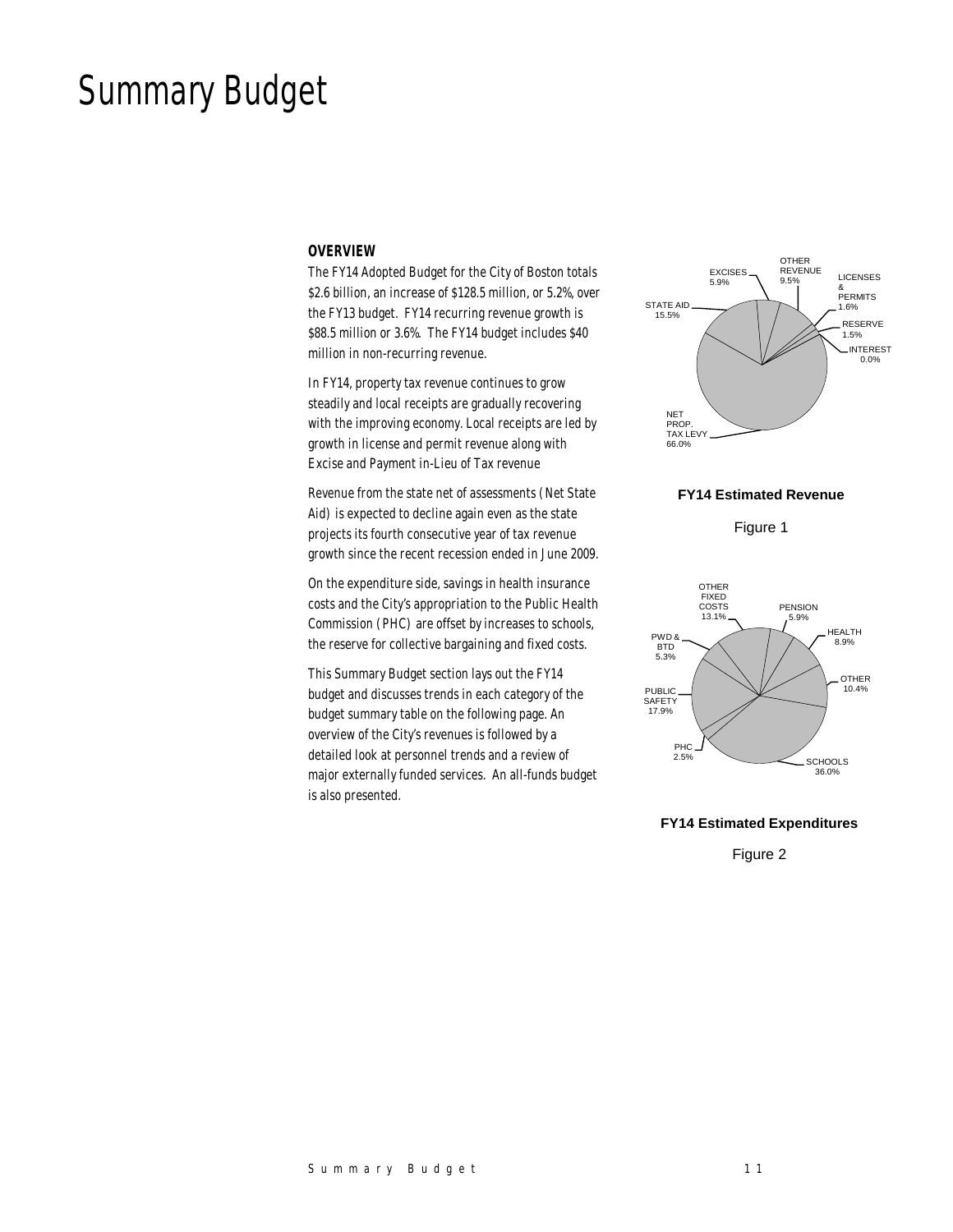## **CITY OF BOSTON BUDGET SUMMARY**

(Dollars in Millions)

|                                       | <b>FY11</b> | <b>FY12</b> | <b>FY13</b>   | <b>FY14</b>   |
|---------------------------------------|-------------|-------------|---------------|---------------|
|                                       | Actual      | Actual      | <b>Budget</b> | <b>Budget</b> |
| <b>REVENUES</b>                       |             |             |               |               |
| Property Tax Levy                     | 1,541.92    | 1,615.91    | 1,683.68      | 1,753.87      |
| Overlay Reserve                       | (37.35)     | (38.66)     | (41.06)       | (34.39)       |
| <b>Excises</b>                        | 125.23      | 155.55      | 149.53        | 153.18        |
| Fines                                 | 65.34       | 64.70       | 62.68         | 62.82         |
| Interest on Investments               | 1.39        | 0.98        | 0.90          | 0.50          |
| Payments In Lieu of Taxes             | 35.50       | 35.98       | 40.11         | 42.97         |
| Urban Redevelopment Chapter 121A      | 70.30       | 64.50       | 61.20         | 62.60         |
| Misc. Department Revenue              | 138.99      | 64.46       | 53.08         | 53.59         |
| <b>Licenses and Permits</b>           | 39.89       | 51.93       | 38.74         | 41.45         |
| Penalties & Interest                  | 9.19        | 8.58        | 8.41          | 8.41          |
| Available Funds                       | 17.11       | 0.00        | 15.00         | 17.31         |
| State Aid                             | 395.20      | 390.47      | 404.06        | 402.56        |
| <b>Total Recurring Revenue</b>        | 2,402.71    | 2,414.41    | 2,476.34      | 2,564.86      |
| <b>Budgetary Fund Balance</b>         | 27.00       | 0.00        | 0.00          | 40.00         |
| Non-Recurring Revenue                 | 0.00        | 0.00        | 0.00          | 0.00          |
| <b>Total Revenues</b>                 | 2,429.71    | 2,414.41    | 2,476.34      | 2,604.86      |
|                                       |             |             |               |               |
| <b>EXPENDITURES</b>                   |             |             |               |               |
| <b>City Departments</b>               | 1,018.32    | 1,029.02    | 1,022.16      | 1,032.79      |
| <b>Public Health Commission</b>       | 69.81       | 72.90       | 66.79         | 66.36         |
| School Department                     | 821.38      | 831.34      | 881.23        | 937.41        |
| Reserve for Collective Bargaining     | 8.55        | 16.02       | 14.40         | 34.36         |
| <b>Other Post Employment Benefits</b> | 35.00       | 35.00       | 40.00         | 40.00         |
| <b>Total Appropriations</b>           | 1,953.06    | 1,984.29    | 2,024.58      | 2,110.92      |
| Pensions                              | 191.86      | 126.40      | 136.98        | 152.91        |
| Debt Service                          | 126.66      | 130.59      | 135.55        | 145.20        |
| <b>State Assessments</b>              | 147.70      | 156.62      | 174.58        | 191.90        |
| Suffolk County                        | 4.34        | 3.92        | 3.92          | 3.92          |
| Reserve                               | 0.19        | 0.61        | 0.73          | 0.00          |
| <b>Total Fixed Costs</b>              | 470.75      | 418.15      | 451.76        | 493.94        |
| <b>Total Expenditures</b>             | 2,423.80    | 2,402.44    | 2,476.34      | 2,604.86      |
| <b>Surplus (Deficit)</b>              | 5.91        | 11.97       | 0.00          | 0.00          |

Numbers may not add due to rounding

NOTE: FY11 Misc. Department Revenue and Pension expenses contain a one-time extraordinary amount of \$82.0 million.

Table 1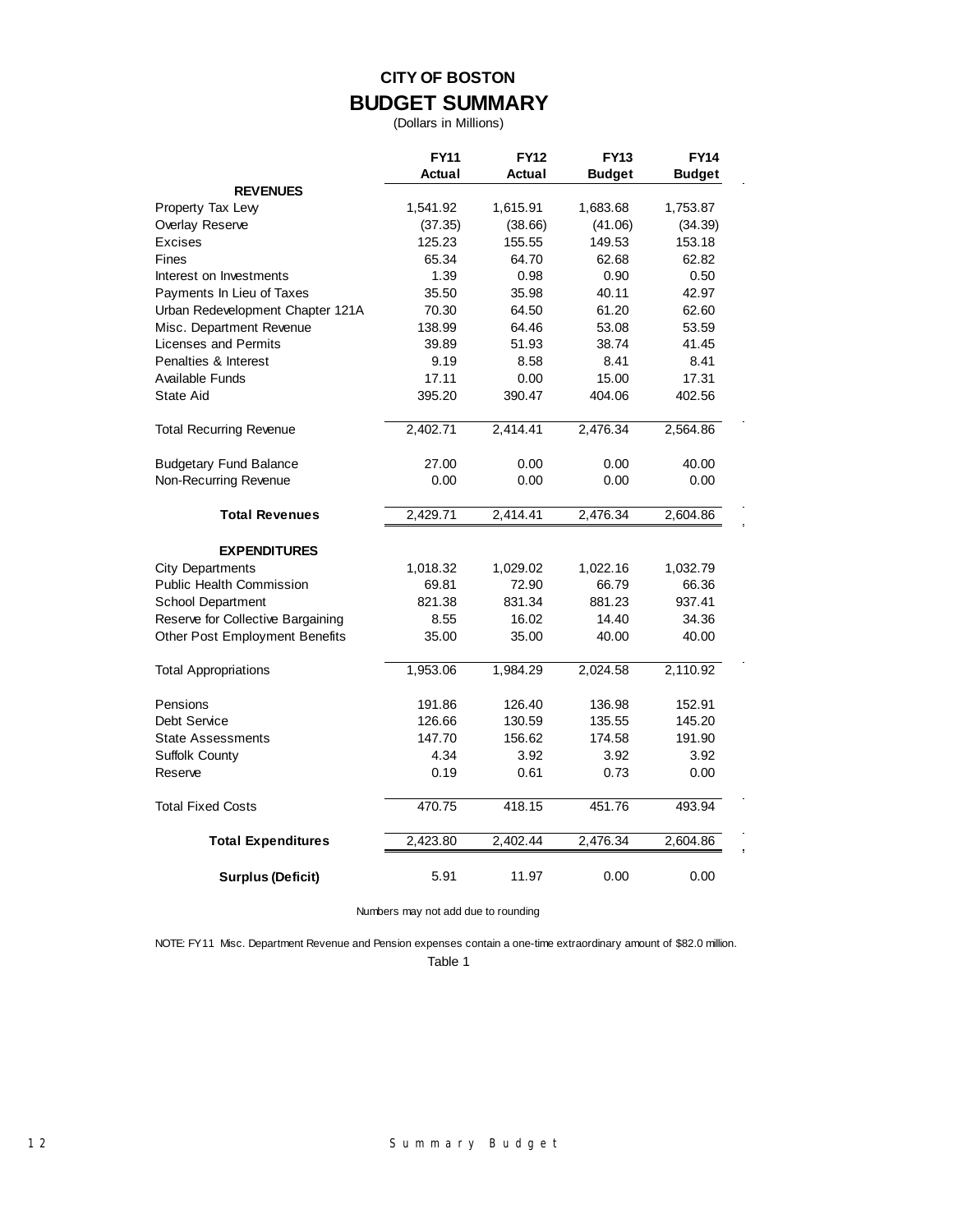The City's projected revenues provide the basis for planning FY14 appropriations and fixed costs to maintain a balanced budget. Selected FY14 budgeted City revenues compare with FY13 budgeted revenues as follows: the net property tax levy increases \$76.9 million or 4.7%; excises increase \$3.6 million or 2.4%; fines increase by \$0.1 million or 0.2%; interest on investments decreases \$0.4 million or 44.4%; payments-in-lieu-of-taxes increase \$2.9 million or 7.1%; Chapter 121A revenues increase \$1.4 million or 2.3%, miscellaneous department revenues increase by \$0.5 million or 0.9%; and licenses and permits increase by \$2.7 million or 7.0%.

On the expenditure side of the budget, total appropriations increase by \$86.3 million or 4.3% and fixed costs increase by \$42.2 million or 9.3%. Selected FY14 budgeted appropriations compare with FY13 budgeted appropriations as follows: City departments increase \$10.6 million or 1%, the Boston Public Health Commission decreases by \$431 thousand or 0.6%, and the School Department increases \$56.2 million or 6.4%.

FY14 budgeted fixed costs compare with FY13 budgeted fixed costs as follows: pensions increase \$15.9 million or 11.6%; debt service increases \$9.6 million or 7.1%; and state assessments increase \$17.3 million or 9.9%.

NOTE: The "Other" category on the FY14 Estimated Expenditures pie chart (Figure 2) is comprised of estimated expenditures for the collective bargaining reserve, other post-employment benefits (OPEB), and Suffolk County.

## *REVENUE*

The FY14 budget is balanced on the following projections of revenue streams including the property tax, state aid and other local receipts.

(Note: To ease comparison with other years, all figures, text, and calculations referring to or including FY11 departmental revenues will be stated without the additional \$82 million pension payment made in that year. )

## *Property Tax Levy*

The gross property tax levy has been the City's most dependable source of revenue growth during the past twenty-nine years. Property tax levy growth is fundamental to the financial health of the City since it provides two-thirds of all recurring City revenue.

In each year since FY85, the City has increased its levy by the 2.5% allowable under the limits set forth in Proposition 2 ½. During these same years, the levy has also been positively impacted by taxable new value or "new growth" that is excluded from the levy limit. New growth is expected to be approximately \$28.0 million in FY14. While not the case in FY14, property tax growth from new growth has exceeded growth from the allowable 2.5% increase in 18 of the last 30 years.

The combined effect of the allowable 2.5% increase and new growth is an average annual gross levy increase from FY02 through FY13 of \$63.8 million or 5.2%, and a projected increase in FY14 of \$70.2 million or 4.2%. The gross property tax levy stands at \$1,683.7 million in FY13, and is estimated to rise to \$1,753.9 million in FY14.

While the total tax levy has continually gone up, property values in Boston declined during the recent tough years in the residential and commercial real estate markets. FY10 and FY11 were only the first and second decline in property values recorded in the City since FY94. In the FY13 revaluation as of January 1, 2012, values increased to \$92.2 billion, a \$3.7 billion or 4.2% increase.

Given the recent declines in total property values, one might expect a decrease in residential taxes. Between FY02 and FY07 the average single-family property tax increased with property values, rising nearly 78% to \$3,091. During the next two years, the tax fell as values continued to rise. Since then it has regained its upward momentum. In FY13, the average single-family tax bill increased to \$3,481, a 26% increase over FY09. (Figure 3).



*FY04 - FY13* Figure 3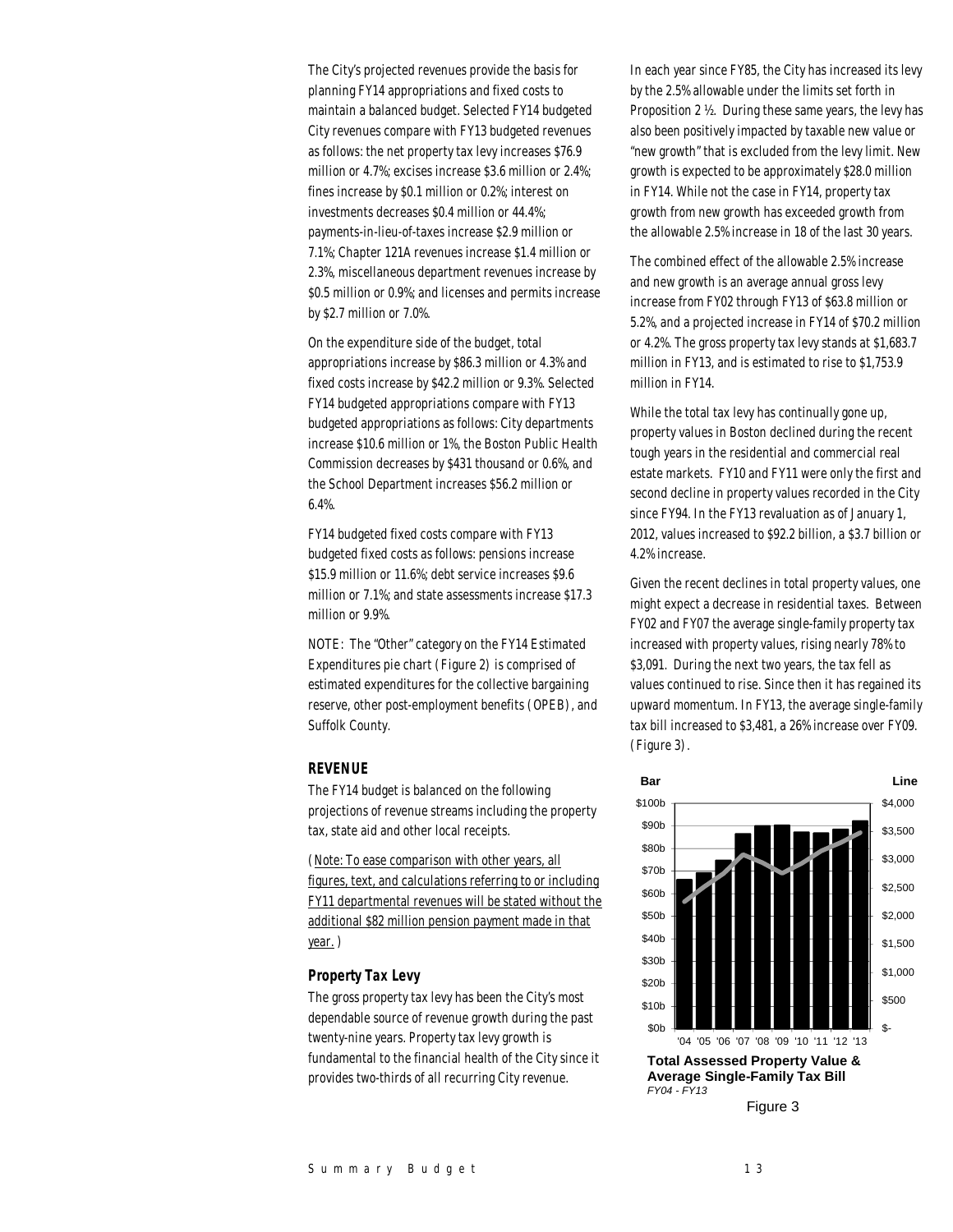The percentage of the total tax levy being borne by residential taxpayers increased from 36.2% to 39.2% between FY09 and FY13. This shift is due to the larger decrease in commercial property values in the levy compared to residential property values. At its recent lowest point, the residential levy was nearly 32% of the total levy (Figure 4).

A more detailed discussion of the property tax levy is provided in the Revenue Estimates and Analysis chapter of this volume.



**Boston Property Tax Trends** *FY04- FY13*

Figure 4

## *STATE AID*

The primary sources of aid from the state to municipalities are education aid and unrestricted general government aid. The Commonwealth also distributes aid for libraries and provides some other reimbursements to municipalities.

State aid has been reduced substantially over the course of the last two recessions. Since FY02, net state aid (defined as state aid revenues less Massachusetts Bay Transportation Authority, charter school tuition, and other assessments) to the City has been reduced by over \$215 million or 50%. The City lost approximately \$79 million between FY03 and FY05, gained approximately \$16 million between FY06 and FY08, and has again lost approximately \$154 million between FY09 and budgeted FY14 – averaging a loss of nearly \$18 million per year (Figure 5.) For FY14, net state aid is expected to decline by \$18.8 million or 8.2%

The City's FY14 state aid estimate is based on the lowest level of funding for each line-item between the House and Senate versions of the state budget as the state budget was still unresolved at the time of passage of the city's budget.

#### Education Aid

The City received "Chapter 70" education aid totaling \$204.3 million in FY11 and \$205.4 million in FY12. The City has budgeted \$207.9 million for FY13 but expects to receive \$209.4 million. The City estimates \$209.4 million in FY14 as well.

Current education aid is delivered in tandem with state-mandated costs for charter schools. Charter schools are publicly-funded schools administered independently from local school committees and teachers' union rules and regulations. Their charters are granted by the State Board of Education.

In the current year there are 6,622 Boston resident students attending "Commonwealth" charter schools. The City expects that number to rise to approximately 7,645 in FY14 with the addition of more charter schools opening to Boston students. These added schools are the result of legislation enacted in FY11 that increased the cap on charter schools in low performing districts. The law also changed the formula for reimbursement to sending districts for the annual increase in total Charter School tuition included in the state assessment.

The net cost to the City for charter schools



**Change in Net State Aid** *FY03-FY14, Grouped by Period of Loss or Gain*

Figure 5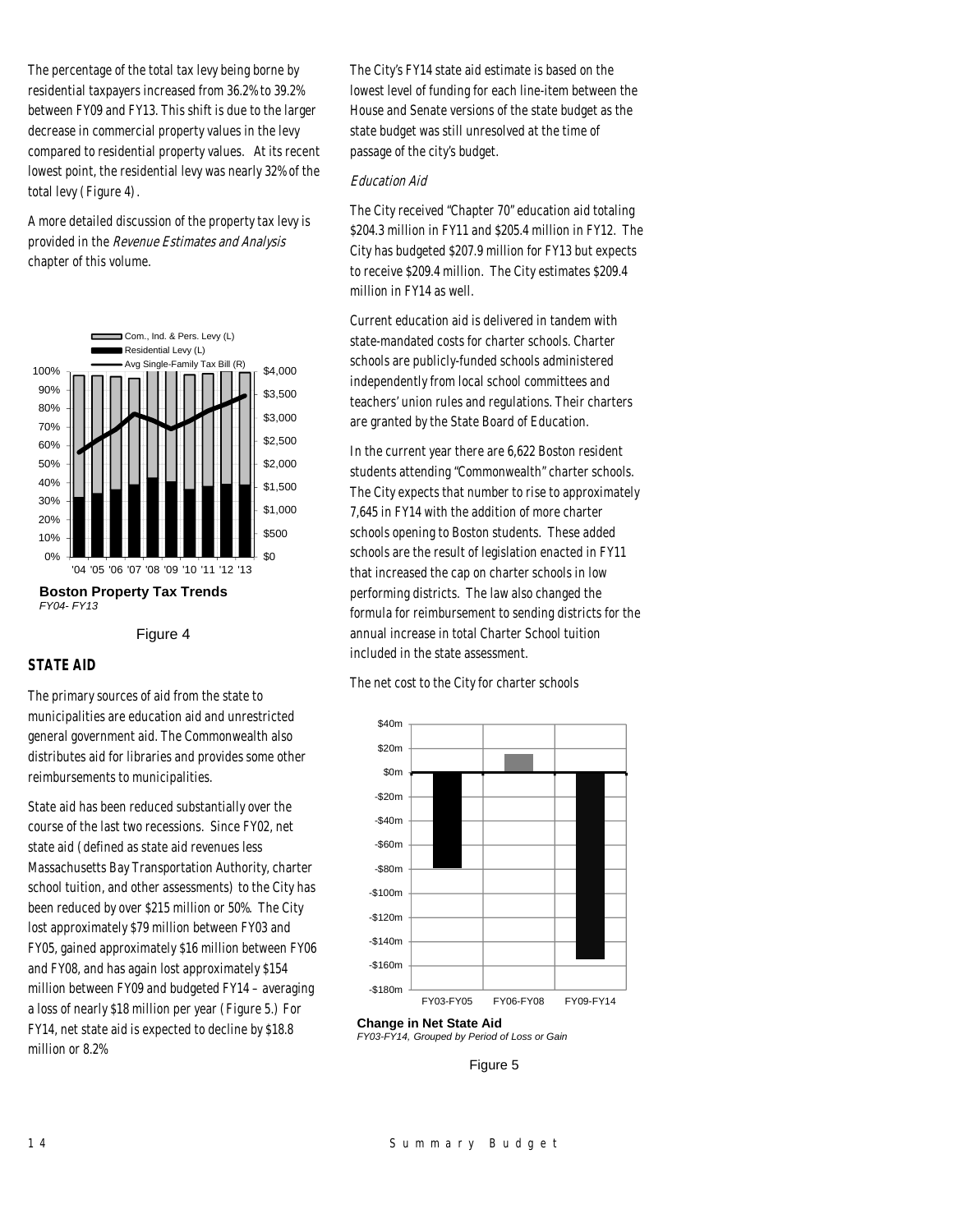(reimbursement from the Commonwealth less tuition assessment) was \$55.1 million and \$61.9 million in FY11 and FY12, respectively. The City has budgeted a \$71.3 million net cost in FY13 and an \$88.4 million net cost in FY14 (see Figure 6). These figures include the cost of a capital facilities charge that is 100% reimbursed.

#### Unrestricted General Government Aid

Beginning in the FY10 budget and going forward, the Governor and the Legislature combined general government aid from lottery and "additional assistance" into one account. The combined accounts were reduced by \$75.5 million or 32.0% of the total between FY08 and FY13. The City expects to receive \$160.2 million in FY13 and FY14.

Below are explanations of the component revenues.

#### Lottery Aid

The expected amount of lottery revenue available to be distributed to cities and towns as local aid has been in excess of the actual amount for the past several years. This is due in part to slowing lottery sales and optimistic estimates by state budget writers. The difference has been made up with general state revenues.

For several years during and after the 2001-2002 recession, the state diverted lottery proceeds meant for cities and towns to the state's general fund. The City received \$53.9 million in FY04 and FY05 and \$60.5 million in FY06 as the state continued to divert growth in lottery receipts away from cities and towns. In FY07, the cap on lottery aid was fully eliminated instead of a planned annual phase-out that would end in FY09. This change increased the City's FY07 lottery aid to \$70.6 million. The City received \$71.6 million in lottery aid in FY08 and \$64.6 million in FY09 after a mid-year reduction. (\$71.6 million had been budgeted.) As mentioned above, the FY10 state budget combined lottery aid with additional assistance into a new account entitled Unrestricted General Government Aid.

#### Additional Assistance

The Additional Assistance account was part of a "needs-based" aid package in the 1980's. Each municipality's allocation was determined through a formula that compared costs and revenues to statewide averages. Additional Assistance has been





important to Boston in supporting schools, public safety and other basic city services.

Additional Assistance had been level-funded since FY94, with most local aid increases coming through Chapter 70 education aid instead. Its purpose and usefulness came into question during the FY03 state budget process when the governor vetoed \$31 million from the statewide appropriation and the legislature failed to override that veto. Subsequently, the governor reduced additional assistance yet again in January 2003 for a total decrease of \$73 million. As Boston received over 40% of the statewide distribution of additional assistance, those reductions fell disproportionately on the City.

The City received \$175.1 million in additional assistance in FY03 after the reductions in that year and \$164.2 million in FY04 after a further reduction. The City received additional assistance between FY05 and FY08 that was level with FY04 amounts. The City received \$148.2 million in FY09 after a mid-year reduction by the state.

As mentioned above, the FY10 state budget combined Additional Assistance with Lottery Aid into a new account entitled Unrestricted General Government Aid.

A detailed discussion of state aid is provided in the Revenue Estimates and Analysis chapter of this volume.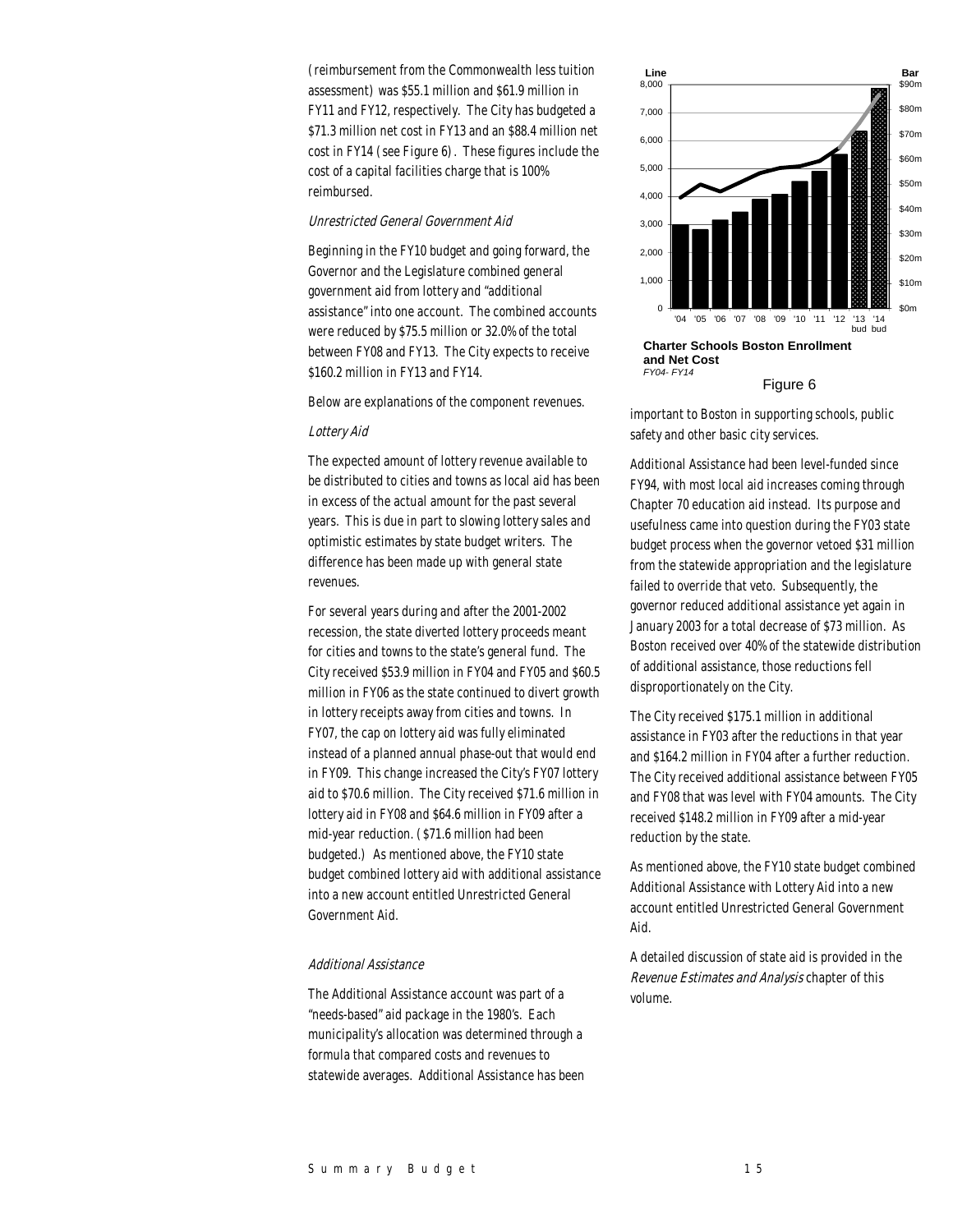## *LOCAL RECEIPTS*

Approximately 17% of the City's recurring revenue in FY14 is comprised of excise taxes, fines, payments-inlieu-of-taxes (including Chapter 121A), investment income, departmental revenue, licenses and permits, penalties and interest, and available funds.

In FY11, the City collected \$420.9 million from these combined sources (excluding the funding for a onetime pension payment of \$82 million) and \$446.7 million in FY12. The FY13 Budget assumed a decrease to \$429.6 million and the FY14 budget assumes an increase to \$442.8 million (Figure 7). (See Revenue Estimates & Analysis section of Volume I for more detail on this revenue source.)

FY14 budgeted local receipts continue to benefit from revenue that was, previous to FY12, dedicated to support special obligation debt service for the Boston Convention and Exhibition Center (BCEC). Additional room occupancy excise revenue and a vehicle rental surcharge are now available to the general fund to offset the debt which is now general obligation.

Many of the City's local receipts are extremely sensitive to current economic conditions. Excises, interest on investments, and license and permit revenues of the City declined in FY10 as a result of the recession. FY11 and FY12 assumed continued declines or marginal growth in these revenues except for those with tax rate or fee increases. The FY13 and FY14 budgets assume increases in local receipts except interest earnings and available funds. What follows is a brief description of selected local receipts, their recent performance and expectations for the FY14 Budget.

- After a strong year in FY11, revenue from motor vehicle excise tax decreased in FY12 and FY13 and is expected to gain modestly in FY14 as increasing demand, low interest rates and job growth drive sales.
- The Commonwealth granted municipalities a new 0.75% local option tax on restaurant meals beginning October 1, 2009. The City annually collects more than \$20 million from this broad-based tax.
- After several weak years due to economic conditions, jet fuel and hotel revenues are increasing based on more travel and rising



**(non-property tax/state aid)**  *FY04 - FY14 (adj. for actual base hotel collections) FY12 forward includes base & new hotel tax*

## Figure 7

fuel prices. The hotel excise also benefits from an FY10 rate increase from 4% to 6% and the debt-related change mentioned above. In addition, a vehicle rental surcharge of \$1 per vehicle rental contract also moves to the general fund for FY13 and forward.

- With near-zero federal funds rates, the City's investment earnings have plummeted, even as cash balances have remained strong in recent years. FY13 and FY14 earnings are expected to remain very low.
- Voluntary payment-in-lieu-of-tax agreements with non-profit institutions (excluding the Massachusetts Port Authority) are expected to increase in FY13 and FY14 based on the results of a taskforce appointed by the Mayor which concluded its work last year. This taskforce adopted more standardization among agreements as well as a higher ratio of payment to property value than was in place previously.
- License and permit revenues, driven by building permits, jumped considerably in FY12 as large commercial construction projects have recently begun in earnest. Building permit fees growth is expected to slow and stabilize in FY13 and FY14.
- Chapter 121A agreements are payments in lieu of tax for property developed in blighted areas. Those that qualify pay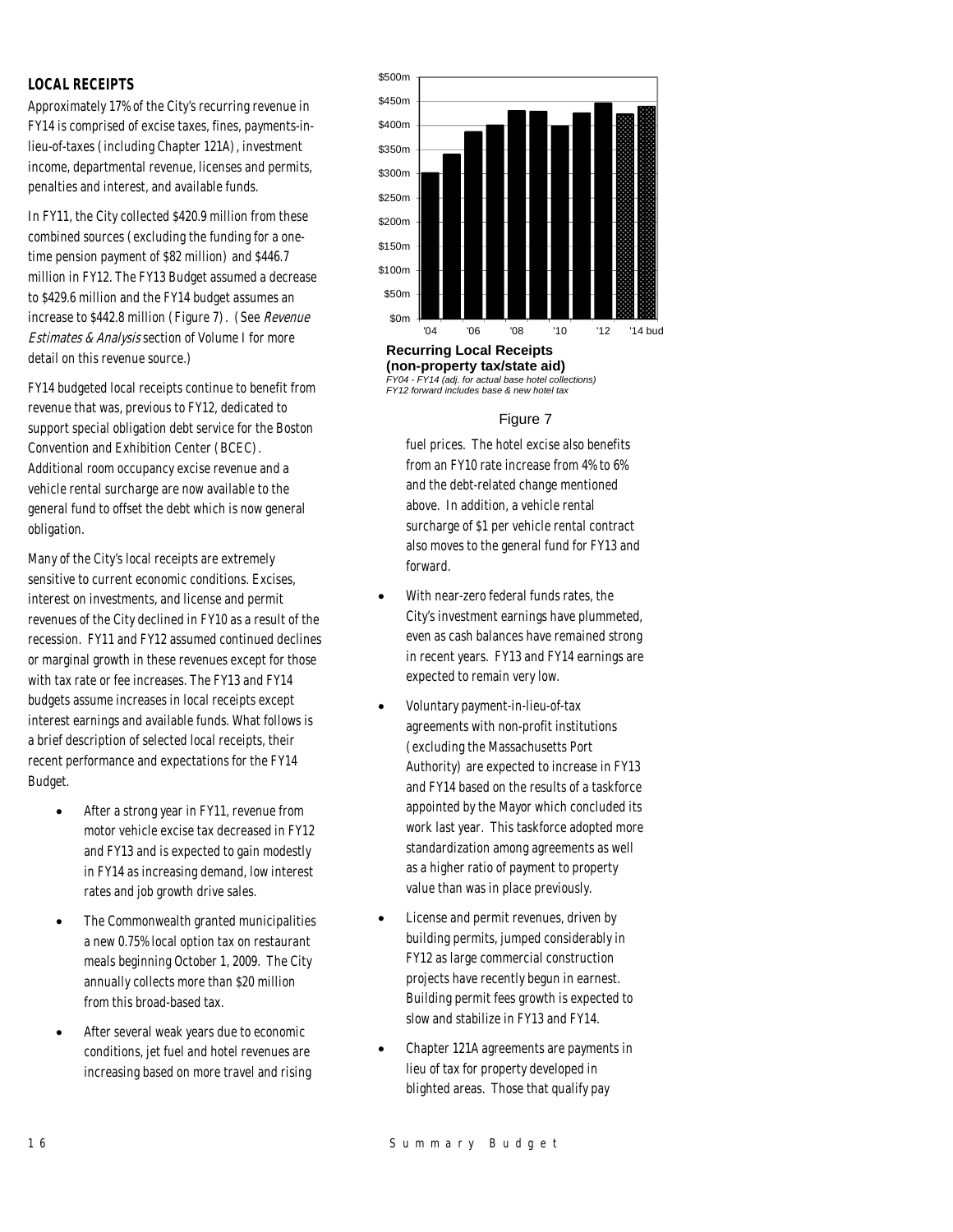different taxes on income and property as determined under Chapter 121A of Massachusetts General Law. 121A payments in FY13 are expected to decline and inflationary growth is expected in the remaining agreements for FY14.

The remaining sources of other revenue to the City are set rates of fees, fines, penalties or interest. These usually endure economic changes with small changes in activity or revenue.

#### *Non-Recurring Revenue*

The City appropriates funds from the Surplus Property Disposition Fund on an as-needed basis for nonrecurring expenditures.

In FY13 and FY14, the City will not appropriate to the general fund from the Surplus Property Disposition Fund.

#### *Budgetary Fund Balance*

Fund Balance can be appropriated for use during the fiscal year. Budgetary fund balance, more commonly referred to as "free cash," is described as the portion of available reserves, generated to a considerable degree by annual operating surpluses, which the City can responsibly appropriate for spending. The law governing the calculation and availability of budgetary fund balance for cities and towns is Chapter 59, section 23 of Massachusetts General Law and is administered by the Massachusetts Department of Revenue. The FY14 Budget assumes the use of \$40 million in budgetary fund balance to fund the appropriation for other post-employment benefits (OPEB).

(See Financial Management section of Volume I for more detail on this revenue source.)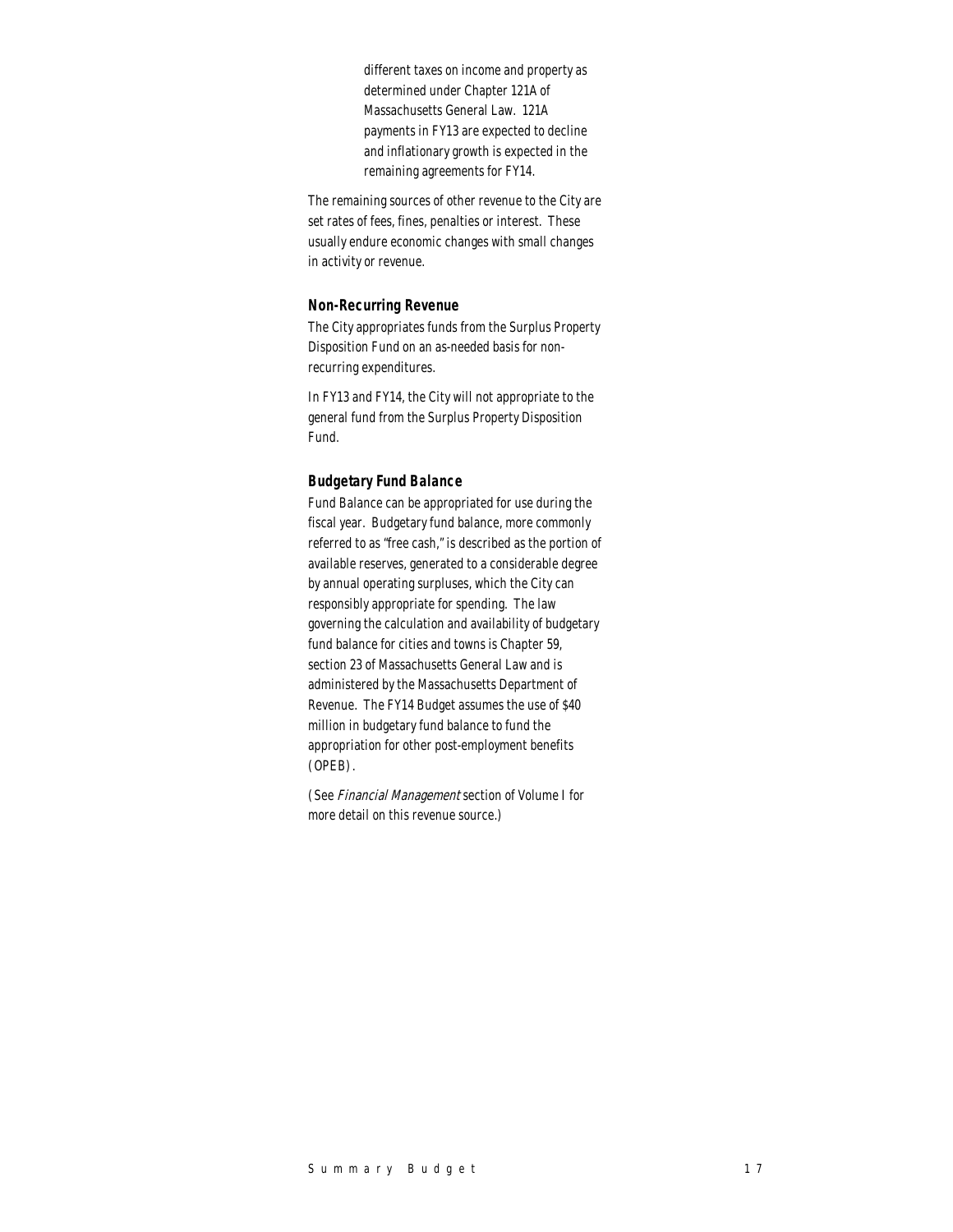## *EXPENDITURES*

Expenditures are broken down into two primary groups: appropriations directly related to departmental services and fixed and mandated costs. FY14 appropriations are subdivided into three subgroups as follows:

City Departments, which includes all operating department appropriations, a risk retention reserve and a set-aside for tax title and annual audit expenses;

Boston Public Health Commission (PHC), the City appropriation for the quasi-independent authority and successor to the Department of Health and Hospitals; and

School Department, the City appropriation for the Boston Public Schools (BPS).

Appropriations are also presented by expenditure category across the three subgroups. (Figure 8)

Personnel Services include salaries, overtime, Medicare, unemployment compensation and workers' compensation, and a collective bargaining reserve for employees in City departments, PHC and BPS. Nearly all of the collective bargaining agreements between the City and the unions had expired during calendar year 2010. The contract with the firefighters union expired on June 30, 2011. The City has reached voluntary settlements with the majority of its civilian employees, including BPS teachers. These settlements are in effect through 2016. The City continues to be in various forms of negotiation with the remaining unsettled civilian unions. The City is currently in mediation/arbitration at the Joint Labor Management Committee (JLMC) with all 5 public safety unions. The collective bargaining reserves contain funding based on estimates for successor agreements that would cover proposed wage increases and the retroactive impacts of wage increases that are being negotiated for FY11 – FY14. The current reserve amounts are also consistent with the wage pattern agreed to in the settled collective bargaining agreements.

The Health Benefits category includes the cost of health care coverage for City and BPS employees and retirees as well as PHC employees plus the appropriation for Other Post-Employment Benefits (OPEB).



## **FY14 Appropriations by Category**

## Figure 8

The Contractual Services category includes expenditures for communications, repairs and service to buildings, equipment and vehicles, transportation, trash collection and disposal, as well as outside legal, advertising, and printing expenses.

Included in the "Other" category are supplies and materials such as gasoline, uniform allowances, office supplies, workers' compensation medical expenses, medical indemnification in the Fire and Police Departments, legal liabilities and aid to veterans. Also included in the "Other" category are appropriations for equipment, vehicles, a risk retention reserve, the Housing Trust Fund, tax title and funding for the City's outside audit.

## *EMPLOYEE BENEFITS*

## *Balancing Responsibility for Health Care Costs*

In FY14, the City has budgeted \$287 million in health insurance premiums for city employees and retirees – 11% of total expenditures. Similar to other Massachusetts municipalities, Boston's health insurance costs have dramatically increased over the last decade, restricting resources available for other purposes.

As Figure 9 demonstrates, the higher growth rate for health care, compared to other city costs, will continue into future years. However, in FY13 and FY14, the City is experiencing a one year unusual cost decrease, shown more specifically in Table 2. This decrease is due to the confluence of several factors: City employees and retirees continuing to share a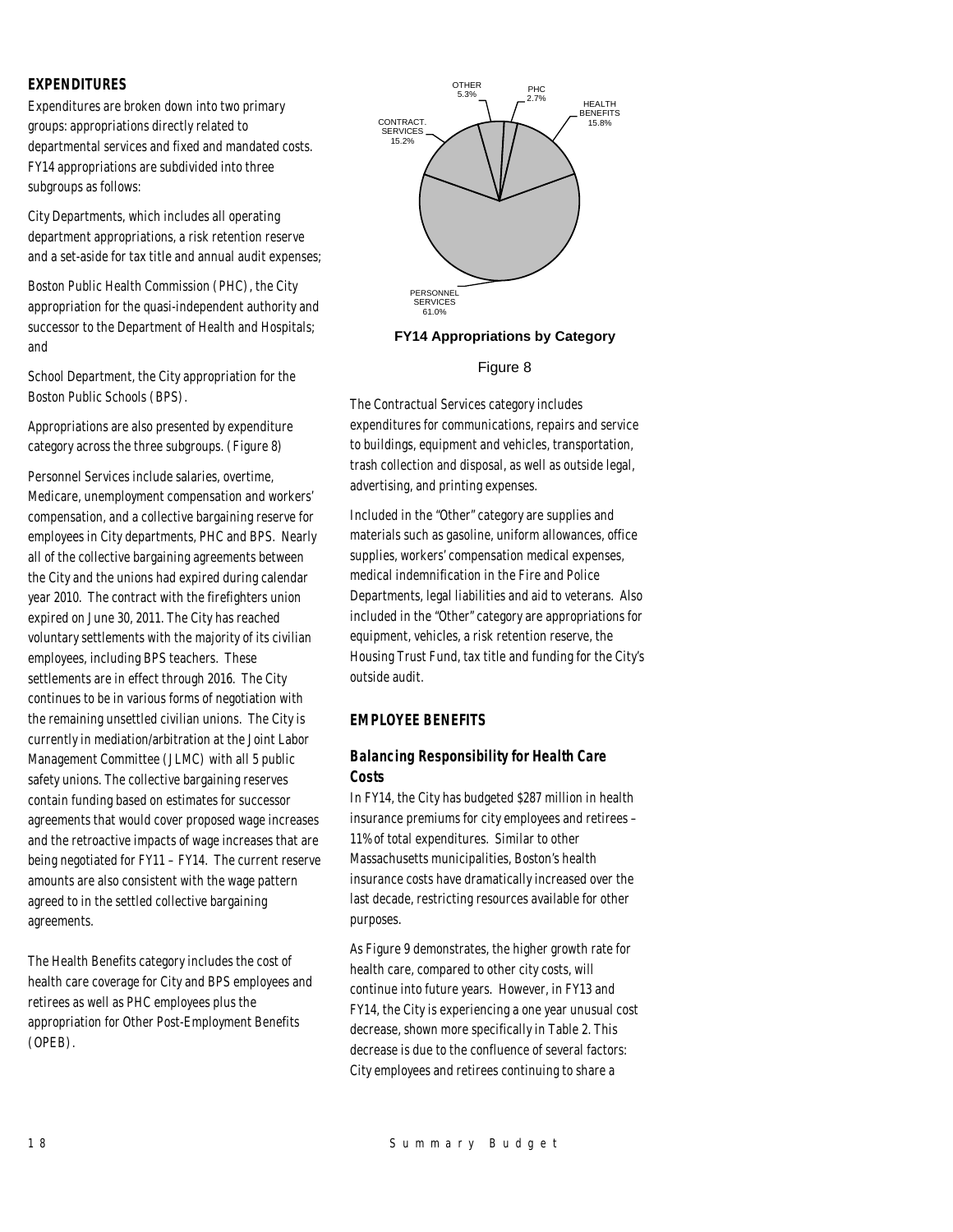

**City Cost Increases (cumulative)** *FY01-FY15 (FY14-FY15 Projected)*

#### **Figure** 9

larger portion of health care costs, Medicare beginning to pay its full share of the City's health claims (see later section on mandatory Medicare Enrollment), and lower health insurance premiums due to a lower claims trend.

## *Partnership with Unions*

In FY11, the City adopted MGL Chapter 32B, S.19 and began working with the unions through coalition bargaining. As part of a four year agreement between the City and its thirty-six bargaining units, represented through the Public Employee Committee (PEC), City employees and retirees now pay an increased share of total health care costs. The agreement was established outside of, but was assisted by, statewide municipal health care reform legislation

| Health Insurance (\$ Mil) |              |               |         |  |  |  |  |
|---------------------------|--------------|---------------|---------|--|--|--|--|
| Fiscal                    | <b>Total</b> | <b>Dollar</b> | Percent |  |  |  |  |
| Year                      | Cost         | Change        | Change  |  |  |  |  |
| <b>FY05</b>               | \$189.2      |               |         |  |  |  |  |
| <b>FY06</b>               | \$209.2      | \$20.0        | 10.5%   |  |  |  |  |
| <b>FY07</b>               | \$234.3      | \$25.1        | 12.0%   |  |  |  |  |
| <b>FY08</b>               | \$254.0      | \$19.7        | 8.4%    |  |  |  |  |
| <b>FY09</b>               | \$263.0      | \$9.0         | 3.6%    |  |  |  |  |
| <b>FY10</b>               | \$278.6      | \$15.6        | 5.9%    |  |  |  |  |
| <b>FY11</b>               | \$290.5      | \$11.9        | 4.3%    |  |  |  |  |
| <b>FY12</b>               | \$298.9      | \$8.4         | 2.9%    |  |  |  |  |
| FY13*                     | \$289.0      | $-$ \$9.9     | $-3.3%$ |  |  |  |  |
| FY14*                     | \$287.0      | $-52.0$       | $-0.7%$ |  |  |  |  |
| *Budget estimate          |              |               |         |  |  |  |  |

Table 2

passed in June 2011, which gave municipalities more freedom in health plan design. The agreement is projected to save up to \$70 million in City costs from FY12 – FY15. Under this agreement, employee and retiree share of premiums for non-Medicare plans increased by 1.25% in FY12 and by an additional 1.25% in FY13. Total premium share varies by type of plan, ranging from 17.5% for HMOs to 27.5% for indemnity plans. In addition to the premium share increase, member co-pays increased in FY13 for prescriptions, office visits, and emergency room visits.

Figure 10 demonstrates the higher share of total health care costs (including premiums and co-pays) borne by employees and retirees as a result of this agreement. In FY11, members paid roughly 18% of total health care costs, compared to 22% in FY13 after all changes were in place. At the expiration of the City's agreement with the Public Employee Committee in FY16, the City will have the option to implement



*Premium plus "out-of-Pocket" (OOP) costs. Boston and GIC Premium shares for Harvard Pilgrim.*

#### Figure 10

additional changes allowed under municipal health care reform or to negotiate a successor agreement with the PEC.

#### *Mandatory Medicare Enrollment*

The 2011 municipal health care reform legislation also mandated that all Medicare-eligible municipal retirees must enroll in Medicare Part B and a supplemental Medicare health plan. For the City of Boston, this mandate impacted approximately 40% of retirees who had been enrolled in non-Medicare health plans and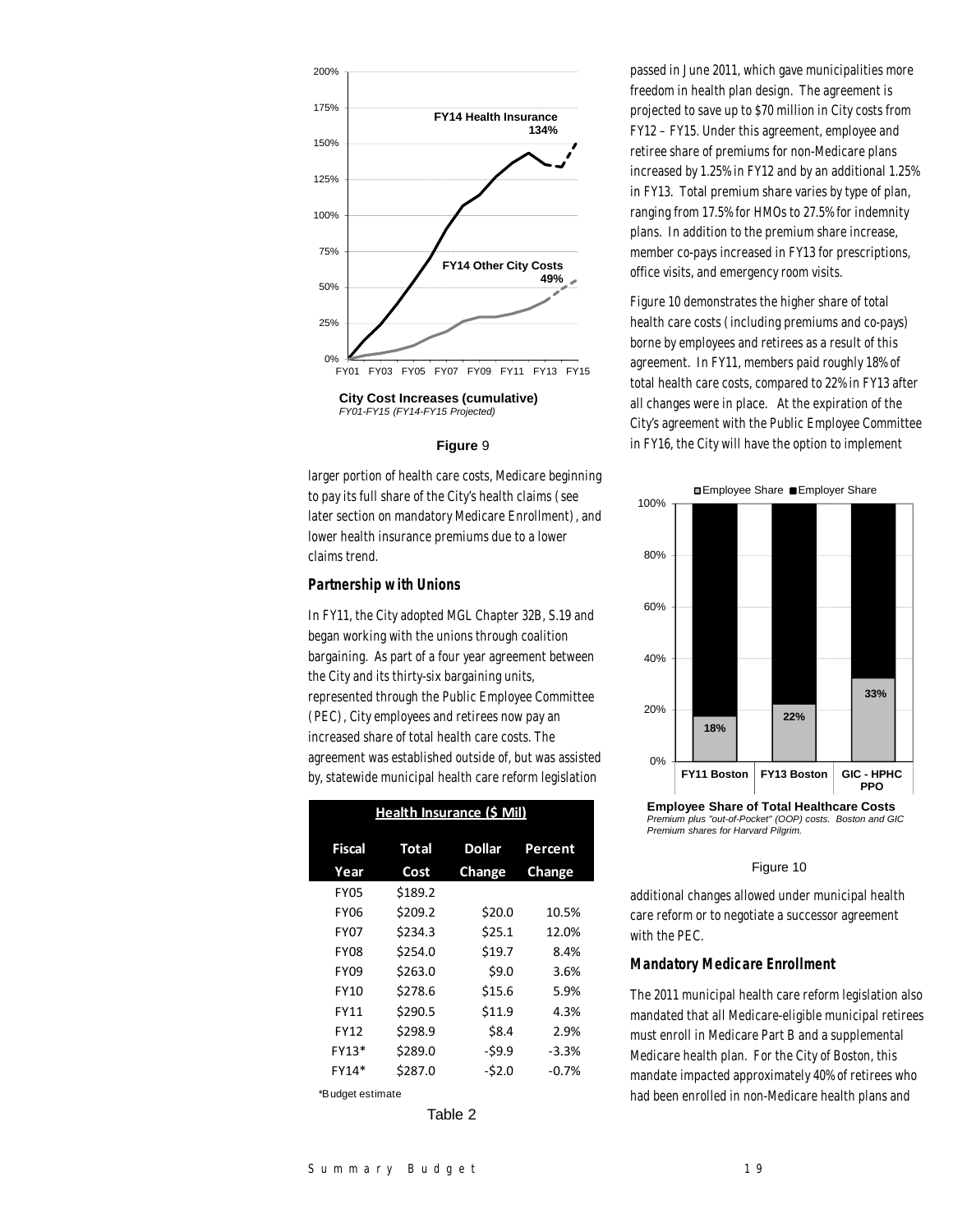were identified as having Medicare eligibility. In FY13, these roughly 2,700 retirees and additional retiree spouses were enrolled in Medicare Part B and a City of Boston Medicare health plan. For the retirees, total health care costs and benefits stayed level or decreased because the City, in compliance with the mandate, offers Medicare health plans which

## **City Healthplan Subscribers Jan '13**

| Healthplan | Active | Retiree * | Total  |  |  |  |
|------------|--------|-----------|--------|--|--|--|
| Indemnity  | 2.143  | 1,567     | 3,710  |  |  |  |
| <b>HMO</b> | 13,148 | 2.740     | 15,888 |  |  |  |
| Medicare   |        | 9.537     | 9.537  |  |  |  |
| Total      | 15.291 | 13.844    | 29,135 |  |  |  |
| Table 3    |        |           |        |  |  |  |

are actuarially comparable to its non-Medicare health plans. For the City, annual savings from this mandate, beginning in FY13, reached approximately \$21 million.

## *The Broader Picture*

As Table 2 demonstrates, the City's steadily increasing health care costs experienced a slower average 3% annual trend from 2008 – 2014, compared to over 10% in prior years. This lower trend reflects three components – lower premiums due to more aggressive rate negotiations along with lower overall claims inflation in that period, the increasing cost share paid by City employees and retirees, and the phasing out of a high cost health plan (Blue Cross Master Medical). In FY15, however, costs are anticipated to resume increasing based on a projected industry medical trend of about 8% per year.

This continuing high rate of cost increase is due to multiple factors, including increasing medical provider charges, increasing available technologies, an aging population, overuse of certain services, high utilization of more expensive hospitals, and unhealthy lifestyle choices of members. These problems must be addressed by multiple parties.

The City, in cooperation with the Public Employee Committee (PEC), will continue to tackle the portion of these factors within its control. For example:

• From FY08 through FY12, the City and its unions agreed to phase out a costly indemnity plan, saving millions of dollars per year with no negative impact on members.

- In March 2012, the City and the PEC agreed to self-insure most of the City's health claims to reduce administrative costs, and establish a mechanism to smooth premium increases in the long run.
- Multiple efforts are being taken to encourage city employees and retirees to adopt healthier lifestyle choices. For example, targeted benefit improvements are being made to support smoking cessation. Also, the City is contracting with Atrius Health, a major health care provider, to provide additional chronic disease management services for City of Boston patients.

Note: FY14 health, dental and life insurance benefits for City employees and retirees are budgeted separately for City departments (\$192.8M), BPS (\$89.4M), and PHC (\$10.3M).

## *Other Post-Employment Benefits (OPEB)*

While the City is required by law to make an annual contribution toward reducing its unfunded pension liability, there is no such requirement for retiree health and life insurance benefits. Similar to pensions, employees earn these other postemployment benefits (OPEB) over their years of service, but do not actually receive them until retirement. The most recent independent actuarial valuation, as of June 30, 2011, valued the City of Boston's unfunded liability for these benefits at \$3.1 billion. This unfunded liability is twice as large as the

City's unfunded

At the same time,

| <b>Annual Appropriations to</b>                 | pension liability. |                      |  |  |
|-------------------------------------------------|--------------------|----------------------|--|--|
| <b>OPEB Trust</b><br><b>Dollars in Millions</b> |                    | In FY08, the City    |  |  |
|                                                 |                    | was required to      |  |  |
| <b>FY08</b>                                     | \$20               | follow new           |  |  |
| <b>FY09</b>                                     | \$25               | Governmental         |  |  |
| <b>FY10</b>                                     | \$20               | Accounting           |  |  |
| <b>FY11</b>                                     | \$35               | Standards Board      |  |  |
| <b>FY12</b>                                     | \$35               | (GASB)               |  |  |
| <b>FY13</b>                                     | \$40               | requirements to      |  |  |
| <b>FY14</b>                                     | \$40               | identify and         |  |  |
| <b>Total Assets</b>                             | \$215              | disclose this        |  |  |
| Table 4                                         |                    | estimated liability. |  |  |

the City also voluntarily began to annually allocate funds to reduce the OPEB liability. Annual allocations are retained in an irrevocable Trust Fund, authorized through the City's acceptance of M.G.L. Chapter 32B section 20, and summarized in Table 4.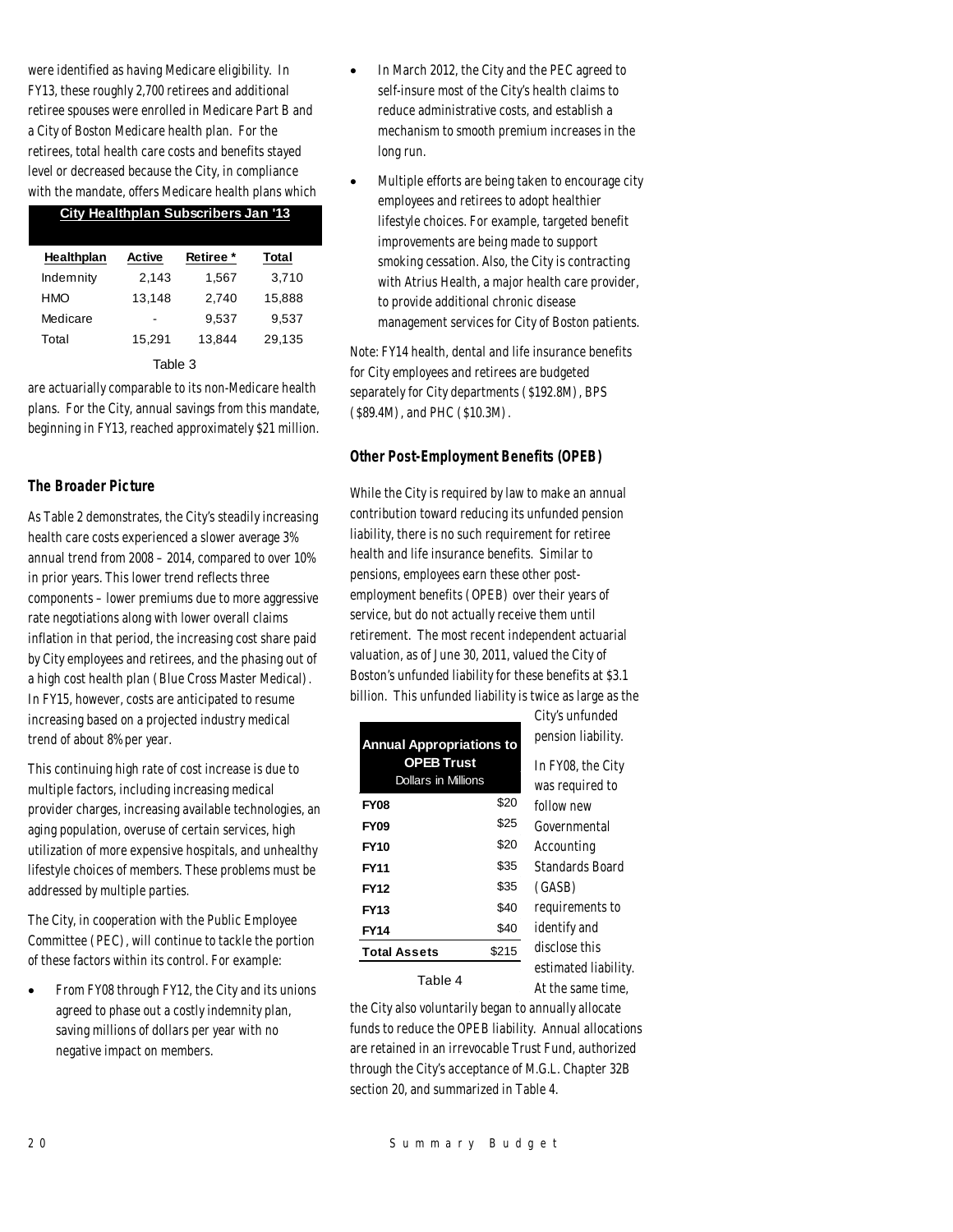The Annual Required Contribution (ARC) for the City to significantly reduce the OPEB liability over a 30 year period is projected at \$208 million in FY14, as shown in Table 5 below. The City will fund \$176 million of the ARC in FY14, through a combination of pay-as-you-go benefit payments for current retirees as discussed in the previous section, and a \$40 million FY14 allocation to the Trust to continue to build Trust assets. This level of annual contribution balances the City's acknowledgement of the future cost of OPEB benefits, with the City's current duty to deliver

## **FY14 Annual Required Contribution (ARC) to Reduce OPEB Liability Over 30 Years**

Dollars in Millions

| <b>Total ARC</b>                  |       | \$208 |
|-----------------------------------|-------|-------|
| <b>Projected Benefit Payments</b> | \$136 |       |
| <b>FY14 Annual Allocation</b>     | \$40  |       |
| <b>Total FY14 Payments</b>        |       | \$176 |
| <b>Difference</b>                 |       | \$32  |

Table 5

valuable public services today.

The future annual ARC for the City will vary based on the total estimated OPEB liability, largely influenced by changes to retiree health benefits, the annual additional contribution, and the discount rate used. For example, total estimated liability was significantly reduced in the June 2011 valuation due to health benefit changes negotiated between the City and the Public Employee Committee (PEC), statewide municipal health care reform mandating that Medicare eligible retirees enroll in a Medicare health plan, and the city's increased annual OPEB allocation. Additional future decreases in liability are likely under changes to earned municipal retiree benefits proposed by the Massachusetts OPEB Commission, and included in legislation filed by the Governor for FY14.

#### *Pensions*

The City participates in a contributory defined benefit

retirement system that is administered by the State-Boston Retirement System (SBRS). SBRS is one of 106 public pension systems governed by Massachusetts General Law Chapter 32. The most recent completed valuation of the SBRS, based on January 1, 2012 data, committed to funding based upon a schedule which includes paying the normal cost and an annual contribution toward reducing the unfunded liability to zero by the year 2025. Current state law allows systems to fully fund by no later than 2040.

The City's annual pension funding contribution was \$191.9 million in FY11, \$126.4 million in FY12, and was budgeted for \$137.0 million in FY13 and \$152.9 million in FY14. The large-scale swings in pension cost during FY09-FY12 were driven by two main factors:

- 1) Legislation passed in May 2010 transitioned the City's pension cost away from any relationship to teacher's liability (thus the lower "Required SBRS Appropriation" and the zeroing out of the "Teachers' Pension Reimbursement").
- 2) The extraordinary one-time additional payment of \$82 million on the unfunded pension liability in FY11.

The real trend in pension cost is best represented by the Net Required Pension Cost in Table 6. The Net Required Pension Cost hovers between \$94 million and \$110 million between FY09 through FY11, before a significant jump occurs in FY12. FY12 was the first year the SBRS required appropriation was impacted by the significant loss in pension assets in the 2008 calendar year.

The FY14 SBRS required appropriation is higher due to a new funding schedule with updated mortality rates, decreased investment return assumptions, from 8% to 7.75%, and the continued schedule of full funding by 2025. The 2012 valuation also reflects an increase to the retiree cost of living adjustment base from \$12,000 to \$13,000 as of July 1, 2012.

| Changes to City Fension Funding Obligations (\$immons) |    |             |    |                             |         |            |               |                |    |        |         |
|--------------------------------------------------------|----|-------------|----|-----------------------------|---------|------------|---------------|----------------|----|--------|---------|
|                                                        |    |             |    |                             |         | <b>Net</b> |               |                |    |        |         |
|                                                        |    | <b>SBRS</b> |    | Teacher's                   |         | Required   |               |                |    | Total  |         |
|                                                        |    | Required    |    | Pension                     | Pension |            | Extraordinary |                |    |        | Pension |
|                                                        |    |             |    | Appropriation Reimbursement | Cost    |            | Payment       |                |    |        | Cost    |
| <b>FY14</b>                                            | \$ | 152.91      | \$ |                             | \$      | 152.91     | \$            | ۰              | \$ | 152.91 |         |
| FY13                                                   |    | 136.98      |    |                             |         | 136.98     |               |                |    | 136.98 |         |
| FY12                                                   |    | 126.66      |    |                             |         | 126.66     |               | ۰              |    | 126.66 |         |
| <b>FY11</b>                                            |    | 110.01      |    |                             |         | 110.01     |               | 82.00          |    | 192.01 |         |
| <b>FY10</b>                                            |    | 108.46      |    | -                           |         | 108.46     |               | $\blacksquare$ |    | 108.46 |         |
| <b>FY09</b>                                            |    | 213.23      |    | 118.84                      |         | 94.39      |               |                |    | 94.39  |         |
|                                                        |    |             |    |                             |         |            |               |                |    |        |         |

**Changes to City Pension Funding Obligations (\$millions)**

Table 6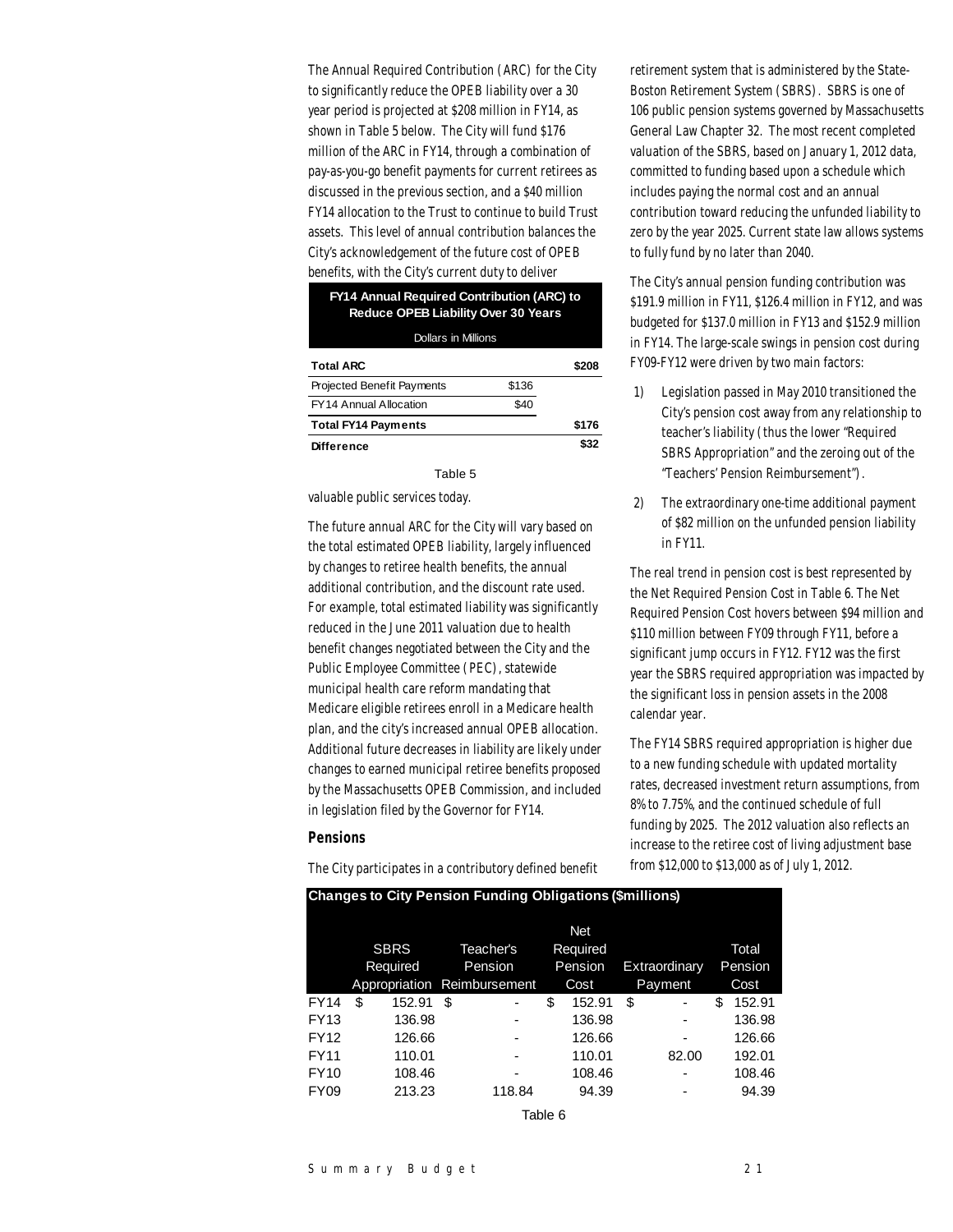## *ENERGY MANAGEMENT*

## *Energy Management Board*

The Mayor's Energy Management Board is charged with making decisions regarding the City's procurement, use and conservation of energy and to minimize the associated greenhouse gas impacts to public health. The Energy Management Board is comprised of the Chief of Environment and Energy, Chief Financial Officer, Chief of Public Property and the Chief of Public Health.

In FY14 energy budgets total \$52.7 million with electricity costs making up 49% of the budget, natural gas costs making up 27% of the budget and gasoline/diesel comprising 13% of the budgets. The remaining 11% of the budget funds water and sewer, steam and heating oil.

## *Energy Management Policies*

The City's energy management and reduction policies seek to:

- Coordinate and enhance existing conservation programs;
- Incorporate best practices for both operations & maintenance and future capital investment;
- Focus on efficiency projects using currentlyavailable and proven technologies; and
- Analyze the financial impacts of project implementation.

## *Energy Management Strategies*

Following the policy of best practices in both operations & maintenance and capital investment, strategies have been developed to implement energy conservation projects. Strategies include:

- Maximize the use of energy efficiency subsidies provided by energy efficiency distribution tariffs and distributed by local utility companies;
- Use existing Energy Management Systems to control energy use at existing buildings;
- Provide for a green energy component in the City's electric supply contract;
- Support electric grid reliability and generate revenue and energy savings with demand response contract; and,
- Implement energy performance contracts to get necessary capital improvements and ensure operational efficiencies.

## *Energy Management Successes*

In FY14, the City hopes to continue its trend of energy management successes and to continue to benefit from decisions made in prior fiscal years.

The City competitively procures it electric supply and is currently covered by a contract that will be in place through March 2016. The contract uses a pricing model where the City buys its electricity in the variable day-ahead electric supply market to get the lowest cost possible. The City measures its success in this contract by comparing its electric supply costs incurred through the third party supply vendor to what it would have paid NSTAR, the local electric distribution company, for the same electric supply.

Starting in FY12 and continuing into FY14, the most dramatic change in energy use will come in the Public Works Department. Through a collaborative effort of the Environment and Energy Cabinet, the Public Works Department and NSTAR, the local electric distribution company, three financial resources have been combined to implement a significant retrofit project. The project involves the replacement of mercury and sodium vapor street lighting fixtures with energy efficient Light Emitting Diodes (LEDs). Thru FY14, the LED project is projected to save over 18 million kilowatt hours and an estimated \$2.4 million in utility costs. The cost of the LED project is currently funded with City capital bond funding and energy efficiency incentive dollars distributed by NSTAR, and has been funded in prior years from the Energy Efficiency and Conservation Block Grant, funded by the American Recovery and Reinvestment Act (ARRA).

Additional energy projects implemented in FY13 include the installation of a lighting control system at all of the Parks Department's ball fields and energy management system upgrades at 5 branch libraries. These two projects are projected to produce estimated FY13 savings of 403,000 kilowatt hours and \$67 thousand.

Continuing a successful partnership with the City's local utility companies and accessing energy efficiency incentive grant funds, future projects for FY14 and beyond include the continued upgrade of street lights fixtures to LEDs that should save an additional 3.4 million kilowatt hours of electricity and an estimated \$570 thousand in FY14. Additionally a third and fourth phase of energy improvements are scheduled for Boston City Hall that involve an upgrade to the energy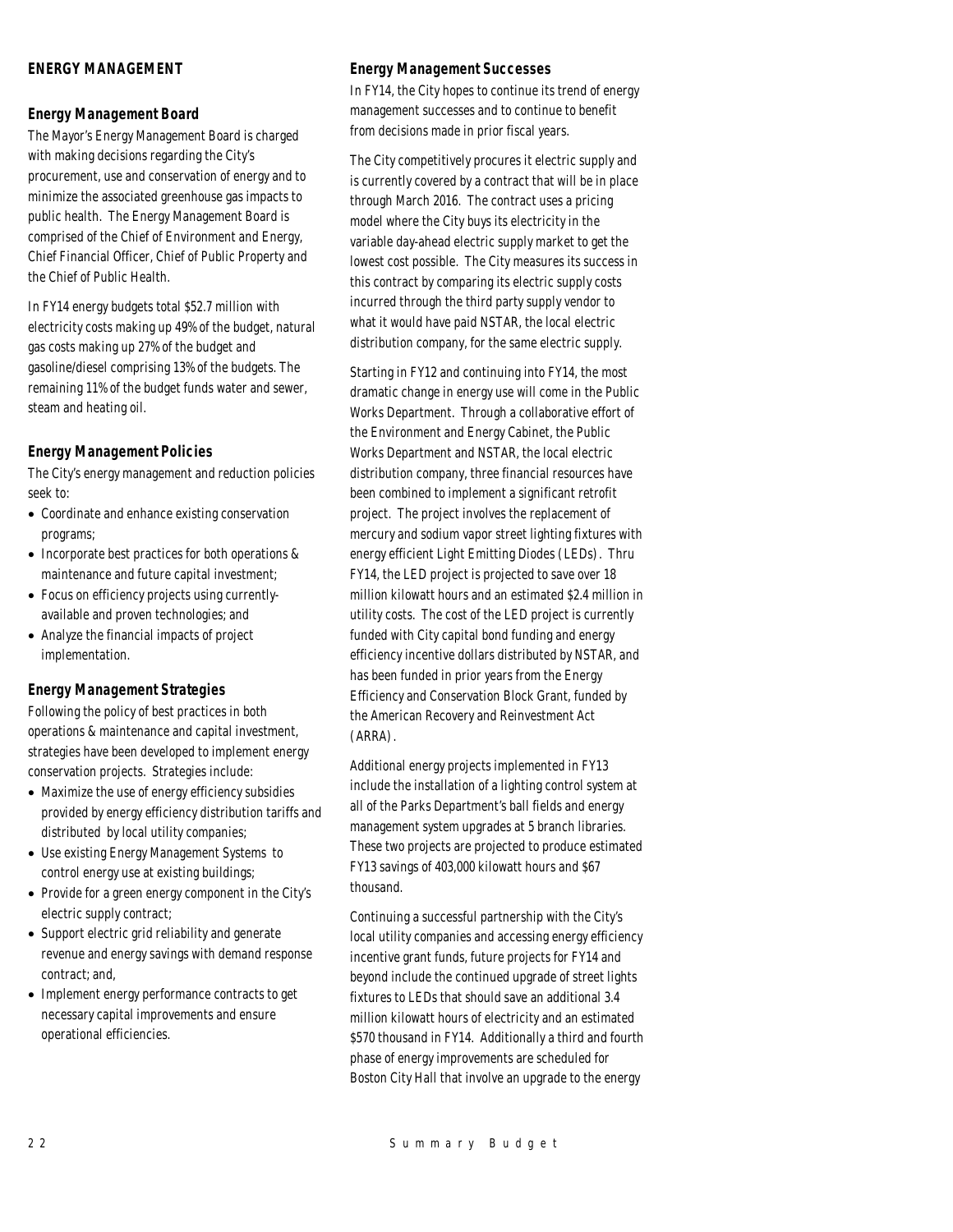management system and additional HVAC improvements as well as building management system re-commissioning to give building managers greater environmental control. These phases are projected to save estimated 700 thousand kilowatt hours of electricity and \$117 thousand in FY14.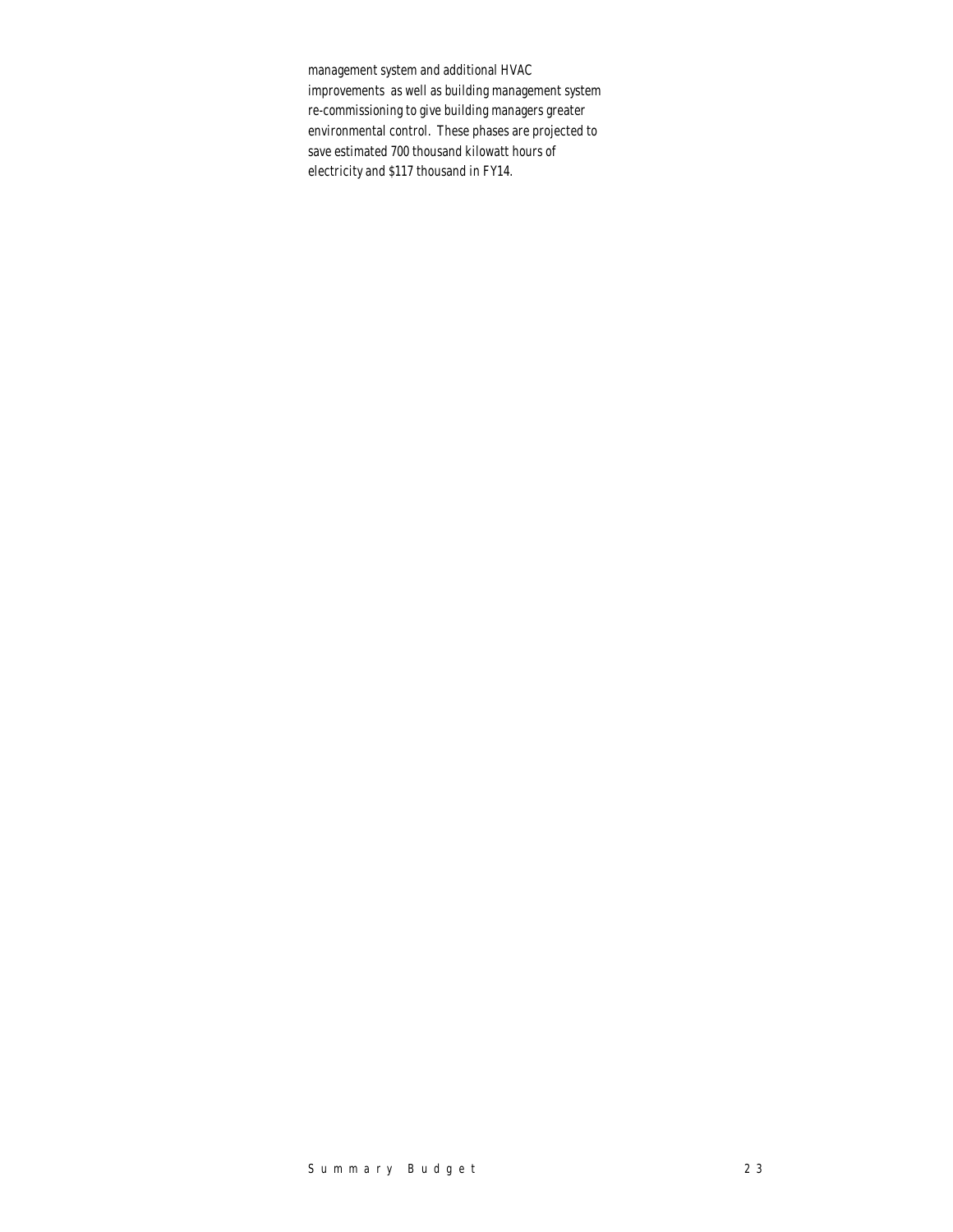## *APPROPRIATIONS*

## *Departmental Appropriations*

The combined appropriations for City Departments, the Public Health Commission (PHC) and the School Department (BPS) as shown in the FY14 Budget Summary have increased by 3.4% from the FY13 appropriations.

The departmental appropriations are shown in the General Fund Appropriation by Cabinet table.

Departmental appropriations also can be divided by cabinet, to better reflect the overall policy priorities and trends by service area. (Figure 11)

Some of the highlights of FY13/FY14 changes by cabinet are as follows:

#### *Mayor's Office*

Overall, in FY14 the departments in the Mayor's Office cabinet will see an increase of 4%. Departments included in the Mayor's Office Cabinet are the Mayor's Office, Emergency Management, Law, Office of Neighborhood Services and Public Information. Generally most of the FY14 budget increases in the Mayor's Office Cabinet are related to the implementation of cost-of-living wage increases in FY13 for non-union employees in the departments. The FY14 budget growth in the Office of Emergency Management relates to the ending of a temporary personnel subsidy from external funds as well as the transfer of the costs of the ALERTBoston system from external funds to the operating budget.

The Mayor's Office Cabinet will continue to house the Office of New Urban Mechanics dedicated to civic innovation and engagement, focusing on delivering both transformative and basic City services to Boston's residents. In FY14 a new program has been created within the Office of the Mayor to formally recognize the New Urban Mechanics program. The Mayor's 24- Hour Office of Constituent Engagement in the Public Information Department works in partnership with the Department of Innovation and Technology (DoIT) and front-line service delivery departments to manage the Constituent Relationship Management (CRM) system. This system dispatches work to the responsible city departments and tracks the final resolution. Costs related to CRM technology are budgeted in the Department of Innovation and Technology (DoIT) which is under the Chief



## **FY14 Appropriations by Cabinet**

Figure 11

Information Officer. The Mayor's Office and Public Information will also collaborate on the operation of the new City Hall To Go truck intiative to serve residents where they live and work. In FY14, the truck will transition from a pilot to an initiative with a set schedule that allows it to visit every neighborhood in the City at least once every month. The truck will be available after work and on weekends to meet the needs of residents. It offers an array of city services that include paying parking tickets and tax bills, applying for library cards or dog licenses, and registering to vote. As residents' needs change, seasonally or over time, City Hall To Go will respond accordingly.

#### *Advocacy and Strategic Investment*

The Advocacy and Strategic Investment Cabinet focuses on enacting legislative reform, strengthening education, fostering job creation and serving Boston's diverse communities supported by local, state and federal partners. The cabinet is comprised of the Boston Residents Jobs Policy, Intergovernmental Relations, Office of New Bostonians and the Small and Local Business departments. The budget for this cabinet will increase by 5.2% in FY14.

The Office of Boston Residents Jobs Policy's mission is to increase construction opportunities for Boston's residents, minorities and women. The Intergovernmental Relations department keeps the Mayor informed on key issues at the city, state and federal levels. The Office of New Bostonians seeks to strengthen the ability of new immigrants in the City of Boston to fully participate in the economic, civic, social and cultural life of the City. The Small and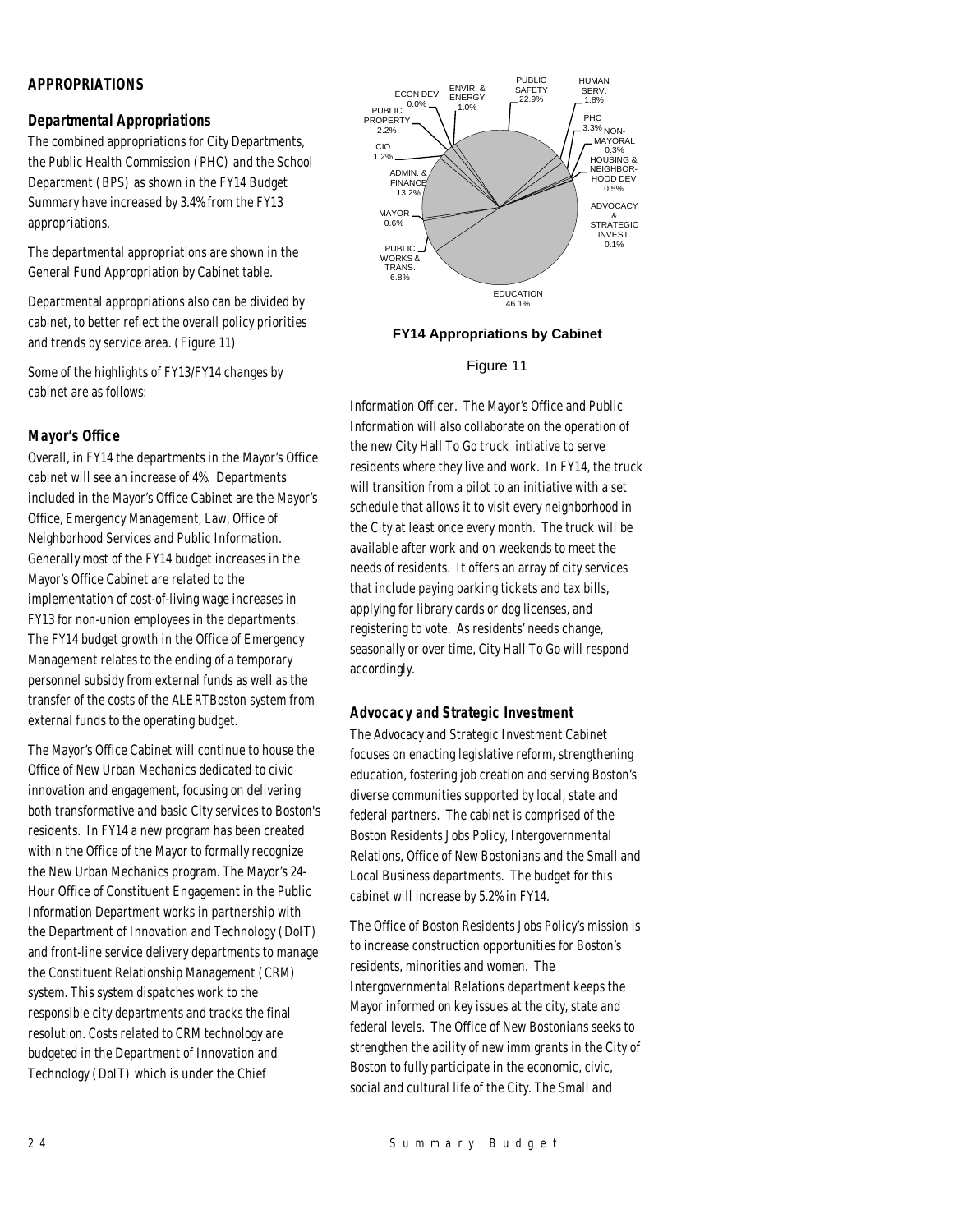Local Business Enterprise Office (S/LBE) is responsible for ensuring the equitable participation of small and local businesses, as well as minority and women businesses, in the City's contracting arena.

The Advocacy and Strategic Investment Cabinet plays a leadership role in the Circle of Promise initiative working to foster collaboration between City government centered in Boston Public Schools, notfor-profit organizations, and families in the Circle of Promise to combat family poverty by helping secure jobs and job training, housing, food and health care services, and any other public benefits necessary to improve people's lives. Additional funding has been added to the Intergovernmental Relations FY14 budget to support the Circle of Promise initiative.

#### *Administration and Finance*

The Administration and Finance Cabinet administers the day-to-day management of city government. In addition to various administrative departments and the Boston Public Library, the Administration and Finance Cabinet houses the central City appropriations for Execution of Courts, Health Insurance, Medicare Payments, Pensions and Annuities, Unemployment and Workers' Compensation Fund. With the significant decrease in the central Health Insurance appropriation (more fully discussed in the Employee Benefits section earlier in this chapter), the Administration and Finance Cabinet will decrease by 1.1% in FY14.

The Office of Administration and Finance (A&F) will see a 13.9% decrease in FY14. A&F is responsible for the long-term growth and stability of the City through sound fiscal and results-driven management of the City's human and financial resources. A&F expanded its involvement in the Boston About Results (BAR) performance management program in FY13 with an additional staff member. The Office's FY14 budget includes consulting resources to protect the City's financial interests with regard to ongoing economic development and to ensure that the City's operational structure is positioned to meet the needs of the future. The primary reason for the budget decrease in FY14 is that certain expenditures made in FY13 to provide resources to perform the necessary due diligence related to significant economic development projects will not be required in FY14.

In January 2014, Mayor Menino's administration will transition to the next one. The FY14 budget for A&F includes \$50 thousand for a transition fund which will be used in the time period before the November

election to lay the groundwork for a transition and, after the election, for the Mayor-elect to begin to assemble an administration.

The Assessing Department will see a 2.1% increase in its appropriation in FY14 primarily due to increased costs for collectively bargained and non-union wage increases. During FY13 the Assessing Department completed a comprehensive parcel-specific revaluation of the City's taxable property that is legally required to be undertaken every three years.

The Auditing Department is responsible for monitoring the City's internal controls, managing grant funds, providing financial reports and maintaining the financial records of the City. Auditing will see a 5.9% increase in its FY14 appropriation as the department reorganizes to provide centralized accounts payable services – a business process change that has come as a result of the Boston Administrative Information System (BAIS) Financials upgrade.

The Office of Budget Management (OBM) manages the City's operating and capital budget development and resource planning processes and provides analytic support to the Boston About Results (BAR) performance management program that is centrally managed by the Office of Administration and Finance. OBM will see a 4.1% increase in its FY14 appropriation.

The Health Insurance appropriation for City employees and City and BPS retirees will see a decrease of 2% compared to the FY13 appropriation, a cost reduction of \$4 million, for reasons explained in the Employee Benefits section. The Health Insurance appropriation also includes the cost of dental and vision coverage for employees (non- BPS and PHC) and retirees who are eligible for coverage through collective bargaining agreements or executive order.

The Boston Public Library (BPL) Department will see a 2.8% increase in its FY14 general fund appropriation. The increase relates to the purchase of new book printing technology and a partial cost shift for its heating, ventilation and air conditioning (HVAC) systems' preventative maintenance contract from external funds to the operating budget. In FY14 BPL will continue to see the benefits of some one-time expenditures made in FY13 such as the purchase of ereader equipment to support a lending program which will bring this technology to those unable to buy ereaders. Also during FY13, the BPL completed facility enhancements at branch libraries such as the creation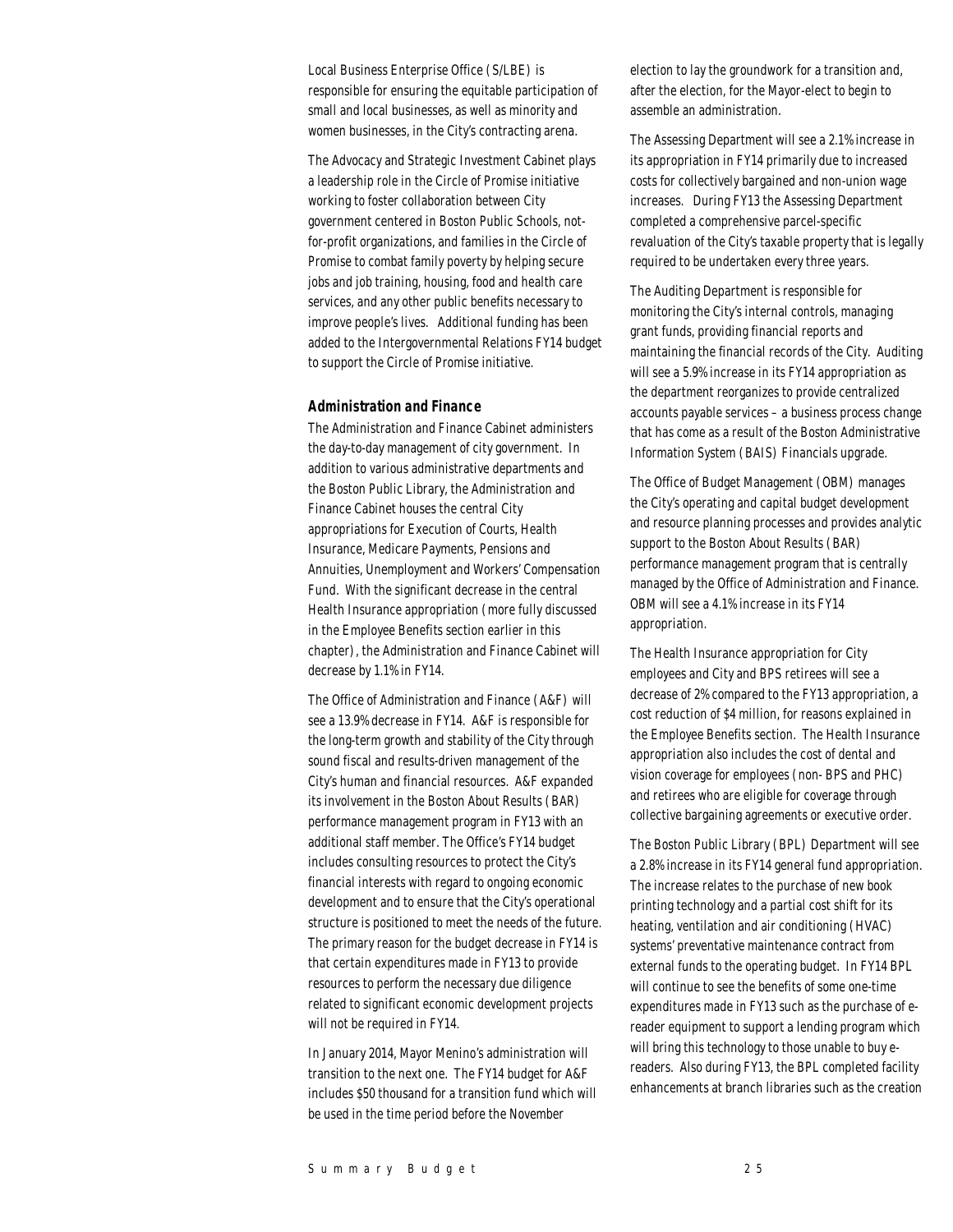of an early literacy nook at Charlestown, a teen writing lab at Egleston, and a new teen zone at Hyde Park.

The Purchasing Department's budget will increase by 5% increase in FY14. Purchasing is responsible for one of the new modules included in the BAIS Financials application that became operational in FY13. The eProcurement module will provide new functionality and streamline the purchasing process. Purchasing added new positions during FY13 to support new activities related to eProcurement.

The budget reductions in Labor Relations and Registry Division reflect some one-time spending for services and equipment in FY13 that will not be necessary in FY14. In FY13, Labor Relations required additional resources for outside legal counsel given the large number of unions with outstanding labor agreements and a large arbitration case in process. Registry is actively participating in a large scale capital-funded imaging and document management technology project with the Department of Innovation and Technology that required the department to purchase new equipment in FY13. The budget reduction in the Treasury Department's FY14 budget reflects the inclusion of a mandatory appropriation for tax title activities in FY13 but the tax title budget is not shown in FY14.

## *Chief Information Officer*

The Department of Innovation and Technology (DoIT) will see a 9.2% increase in its FY14 appropriation. This budget reflects the Mayor's commitment to invest in technology to increase efficiencies and deliver improved city services. Much of the budgetary growth for DoIT in FY14 relates to new enterprise-wide modules for the BAIS Financials application that also require new staff to support them. Typically the various enterprise-wide technology systems, most often implemented through the City's capital budget, have their ongoing support and maintenance costs budgeted centrally in DoIT's operating budget. In FY14 DoIT will absorb the ongoing operating costs for the software that supports the Boston About Results (BAR) program along with the data warehouse used for business analytics and the software used to support private business development in the City.

During FY13 DoIT hired a civic software developer to be a liaison to Boston's native developer communities and support the City's open data strategy. This position in DoIT has worked closely with the Office of New Urban Mechanics on technology enhancements that facilitate communication in various areas of civic life ranging from reporting pothole and graffiti complaints to finding flu clinics to better understanding school assignments. During FY14, DoIT will continue to shape the City's Information Technology (IT) strategy and to manage the City's entire technology project portfolio including ongoing projects such as enterprise-wide permitting and licensing, the Boston Business Hub (BizHub) web portal, the Constituent Relationship Management (CRM) system, expansion of Geographic Information Systems (GIS), the Computer Aided Dispatch (CAD) system and imaging and document management. A major upgrade to the Computer Aided Dispatch (CAD) system will become operational in FY14.

## *Public Safety*

In FY14 the Public Safety Cabinet that includes the Fire and Police Departments will see a .4% increase. Both Police and Fire along with Emergency Medical Services in the Public Health Commission will be active end-user participants in the roll-out of an upgraded Computer Aided Dispatch (CAD) system that will greatly improve communication of information to all public safety departments.

The FY14 budget for the Fire Department will increase by approximately \$2.3 million or 1.2%. The budget includes the impact of new firefighter recruit classes planned to start in fall of 2013 and spring of 2014. The recruit classes are intended to replace retirees and to ensure that staffing levels in the fire suppression category are maintained at the appropriate operational level. Starting in FY13 and continuing into FY14 the Fire Department budget will make a considerable investment in safety equipment specifically targeted for firefighters. The Self Contained Breathing Apparatus (SCBA) equipment will be replaced and the department will purchase replacement bunker gear and helmets to be in compliance with national standards.

The Police Department's FY14 budget will decrease by \$495 thousand or .2%. The reduction in FY14 is the result of several one-time FY13 equipment expenses targeted for police officers including bullet-proof vests and guns along with some central technology equipment. This level of supply and equipment expense will not be required in FY14. The FY14 budget also includes a large allocation to cover the cost of developing and implementing a new exam for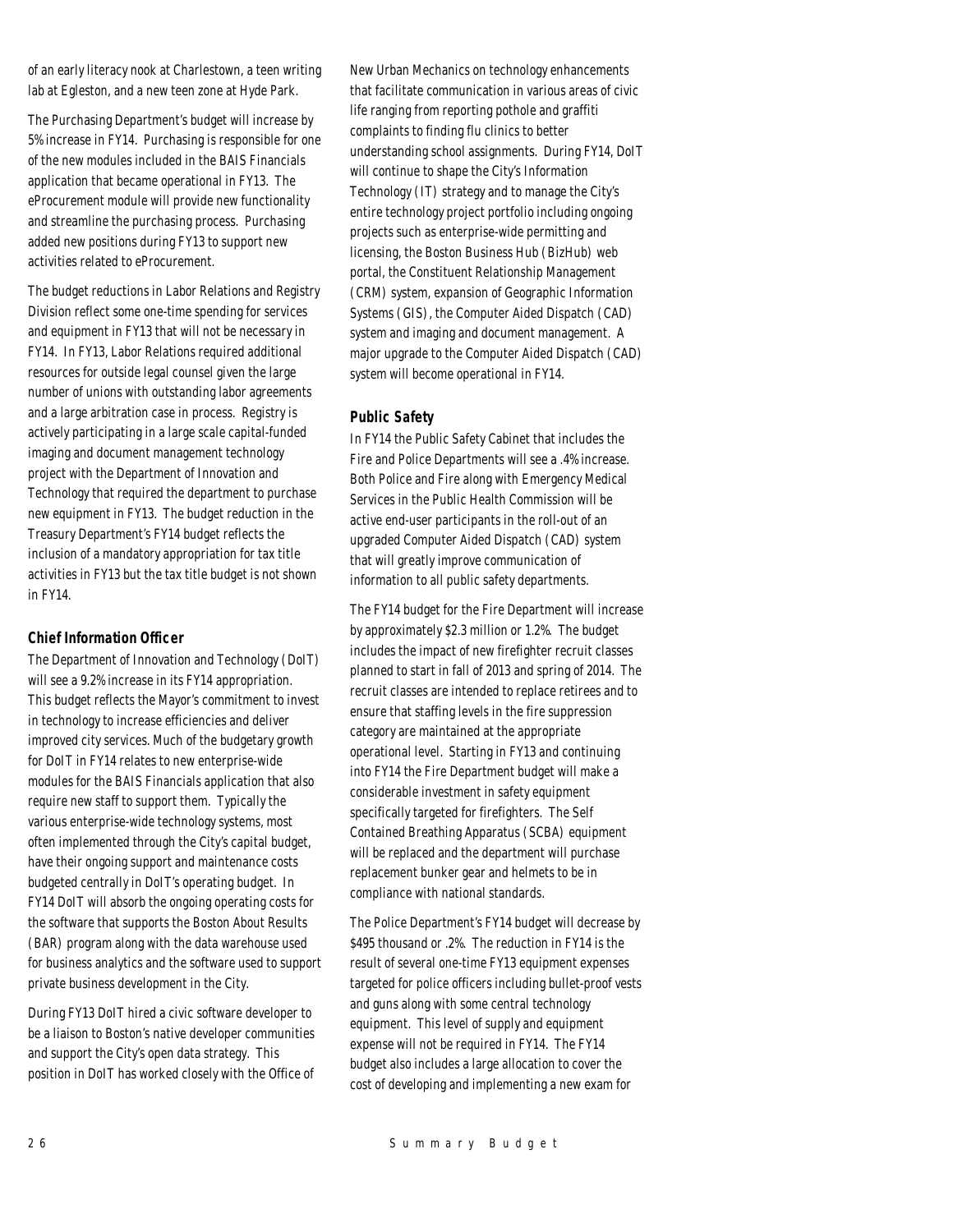superior officers originally planned to be executed in FY13, which will carry over into FY14.

The budget includes the impact of a new police officer recruit class planned to start in late fall 2013. Future recruit classes will be evaluated to replace retirees and to ensure that staffing levels are at appropriate levels. In FY14 the department will continue with a Community Oriented Policing Services (COPS) grant to support increased officers on Safe Street Teams. Safe Street Teams engage Boston police officers in community problem-oriented policing of violent crime hot spot areas. Safe Street Team officers are assigned to these areas for a sustained period of time which allows officers to get to know local residents and business owners and form effective working partnerships. Since deployed, the neighborhoods with Safe Street Teams have seen a material reduction in crime. In FY13 the Police Department hired a Director of Neighborhood Outreach to better coordinate the department's community outreach and increased the number of neighborhood crime watches by over 100 groups. The Bureau of Intelligence and Analysis will continue, through the Boston Regional Intelligence Center (BRIC), to be the central clearinghouse of information from all available sources providing tactical and/or strategic expertise to support law enforcement activities throughout the department. As an ancillary part of the Computer Aided Dispatch (CAD) upgrade project, Police will get a new records management system that will allow police officers to write reports and access information from their vehicles.

#### *Economic Development*

The Boston Redevelopment Authority (BRA) continues to fully fund its operation as the City's central planning and economic development agency within the existing BRA revenue structure without support from the City's general fund in FY14. The BRA does access the City's capital budget to make investments in economic development areas under its control.

## *Public Property*

The Public Property Cabinet as a whole will see an increase of 1.0% in FY14.

The Office of Arts, Tourism & Special Events (MOATSE) will see a 4.6% increase in its FY14 appropriation primarily related to an additional position for the Strand Theatre along with approved wage increases for employees. Additionally, MOATSE will expand the "Paintbox" program to create public art on utility boxes throughout the City. This program had previously been funded with private donations.

The Consumer Affairs & Licensing department shows a decrease in FY14 that will have no impact on services.

The Department of Voter Mobilization will see an 11.6% decrease in its FY14 appropriation. The department's budget varies each year based on the number and type of elections scheduled to take place. In FY14, two elections are scheduled, a municipal preliminary election in September 2013 and the final municipal election in November 2013. These elections are for Mayor and City Councillors. In municipal elections, unlike state and federal elections, the City will bear all of the costs associated with printing the ballots for every registered voter. The department will continue to canvass all of Boston's neighborhoods during the annual listing process to have a full and complete list of Boston residents over the age of 17 to provide to the state's Jury Commission. Expanded outreach to non-English speakers is also a priority.

The Parks and Recreation Department budget will increase by 1.3% in FY14. (During FY13 a one-time special allocation of funding was targeted to address deferred maintenance and beautification projects in city parks. Without this special allocation the year to year increase would be greater.) The FY14 budget includes funding for the Parks and Recreation Department to expand recycling in the Boston Common, Public Garden and Christopher Columbus Parks by installing solar powered self-compacting trash receptacles with recycling sidecars. The FY14 budget also includes wage increases for settled collective bargaining agreements. The Mayor's "Boston Blooms" program will continue to plant bulbs and flowers in partnership with community groups. In FY14 the department will partner with a non-profit to update the tree inventory and has increased resources to repair artificial turf fields.

The Property and Construction Management Department manages the design and construction of most facility projects included in the City's capital plan. The FY14 budget includes wage increases for settled collective bargaining agreements including the security staff. In FY14 the department will continue to work with the Police Department to upgrade its security camera equipment.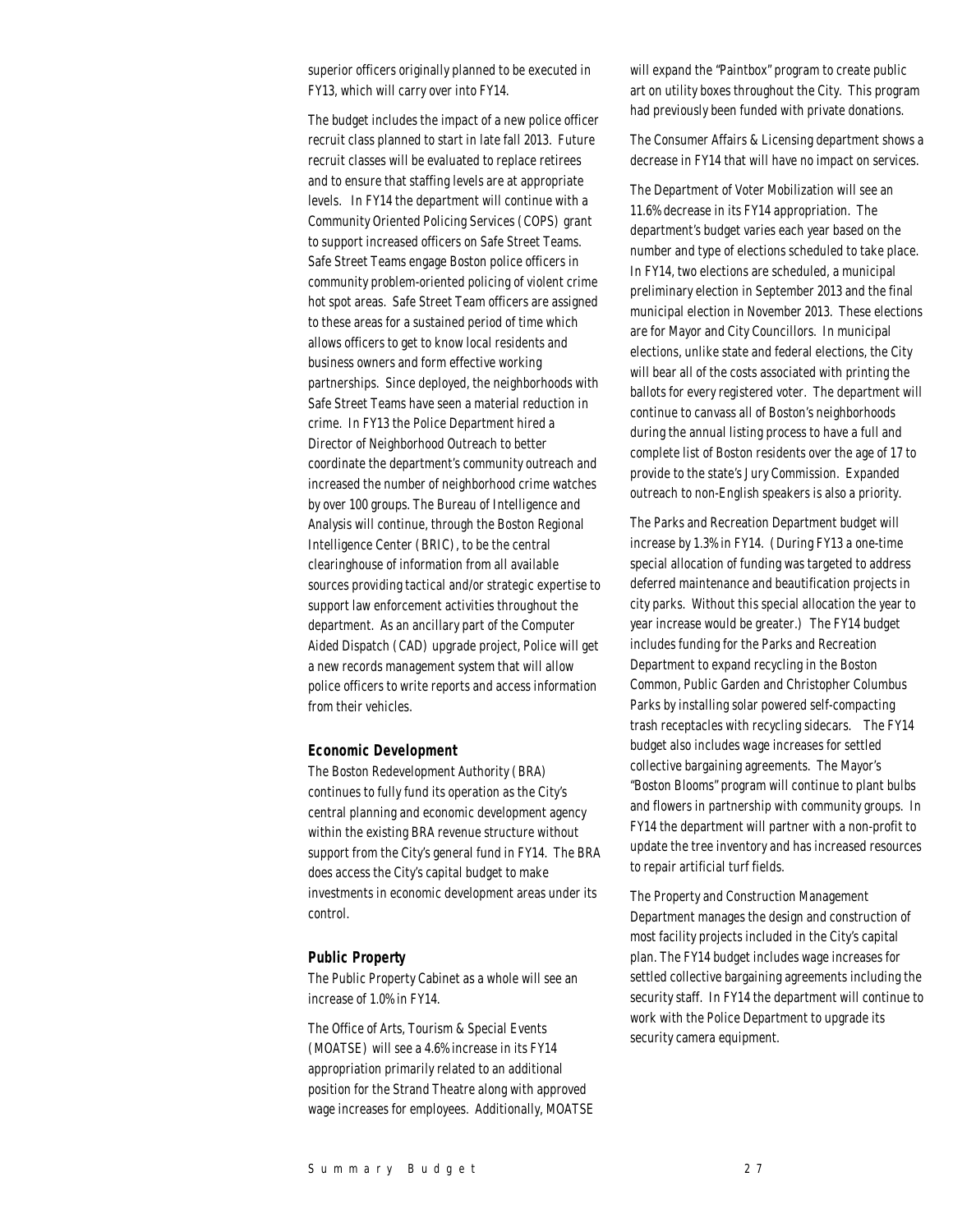## *Public Works & Transportation*

Individual budgets in this cabinet include Public Works, Central Fleet Management and Transportation, as well as the City's appropriation for snow removal. Excluding the budget for snow removal, the Cabinet reflects an increase of 3.0%.

The Public Works Department's FY14 appropriation grows by 2.8%. Waste removal and street sweeping costs will increase with the continuation of multi-year contracts that contain increases tied to the consumer price index or pre-approved price schedules. Through a collaborative effort with the Environment and Energy Cabinet and NSTAR, the local electric distribution company, Public Works will continue to retrofit existing street light fixtures with energy efficient Light Emitting Diodes (LEDs). The cost of the ongoing LED project is funded with City funding and energy efficiency incentive dollars managed by NSTAR. In FY14 Public Works will establish an internship program to help create a pool of potential applicants for open positions within the department that have historically faced recruitment challenges.

In FY14, the Transportation Department will see an increase of 2.5%. The FY14 increase is tied to the expanded bicycle program that includes new positions and increased funding for bike lane maintenance. The budget also includes funding for community bicycle programs such as Roll it Forward, the Youth Cycling Initiative, Bike Fridays and Boston Bike Week.

The Central Fleet Management (CFM) Department continues to play a critical role in the analysis of departmental vehicle inventories, including information about vehicle age, mileage and repair history so that departments can make informed decisions with regard to vehicle replacement plans and budgets. CFM helped make the business case that, more often than not, it is more cost effective to replace a vehicle rather than keeping it beyond its useful life and incurring costly maintenance and repairs. CFM continues to review vehicle utilization and, based on its ongoing success, will expand the vehicle-sharing program powered by web-based technology to increase the pool of shared city vehicles dubbed FleetHub. The goal of FleetHub is to increase utilization per vehicle, which will allow a reduction in total vehicles needed citywide. The software provides a more efficient and user-friendly means of scheduling vehicle use among City staff. Additionally, CFM installed the new car sharing technology on a central pool of loaner vehicles such as pickup trucks for frontline departments so that a scheduled vehicle repair will not interfere with the delivery of basic city services. All of these efforts are being made to create a smaller fleet of city vehicles that optimizes their use, maintains an appropriate replacement schedule and prioritizes regular ongoing preventative maintenance.

## *Environment and Energy*

The Environment and Energy Cabinet, which includes the Environment and Inspectional Services (ISD) departments, will see a 6.8% increase in FY14. The Environment and Energy Cabinet focuses on energy policy including renewable energy and green buildings in addition to enforcing the City's building, housing, and environmental regulations. The cabinet helped facilitate a collective movement known as "Greenovate Boston" that seeks to ensure a greener, healthier and more prosperous future for the City by meeting the goal of reducing greenhouse gas emissions while encouraging continued sustainable growth within the City.

The Inspectional Services Department (ISD) will see a significant increase of 7.7% in FY14. The bulk of this increase is attributed to a newly approved rental housing inspection ordinance that will ultimately result in the inspection of over 140,000 rental units over the next five years and a program that will continue beyond that. The primary goal of the program is to ensure quality rental housing, particularly for non-English speaking residents and students. ISD will hire additional staff and develop and maintain new technology to support the program. New revenues are expected to be generated by the new rental housing inspection ordinance. ISD will continue to collaborate with other permitting agencies, such as the Fire Department and Neighborhood Development, to support the Boston Business Hub (BizHub), a one-stop permitting center to support constituents and small businesses with easier and more accessible permitting. ISD, in collaboration with DoIT, is implementing new technology that will allow for the electronic transmission and review of construction plans by multiple departments.

The Environment Department will see a net decrease of .5%. The decrease reflects a one-time commitment in FY13 to provide funding within the operating budget to complete a Renew Boston initiative. Renew Boston is a network of energy efficiency providers helping to assist qualified Boston homeowners and landlords in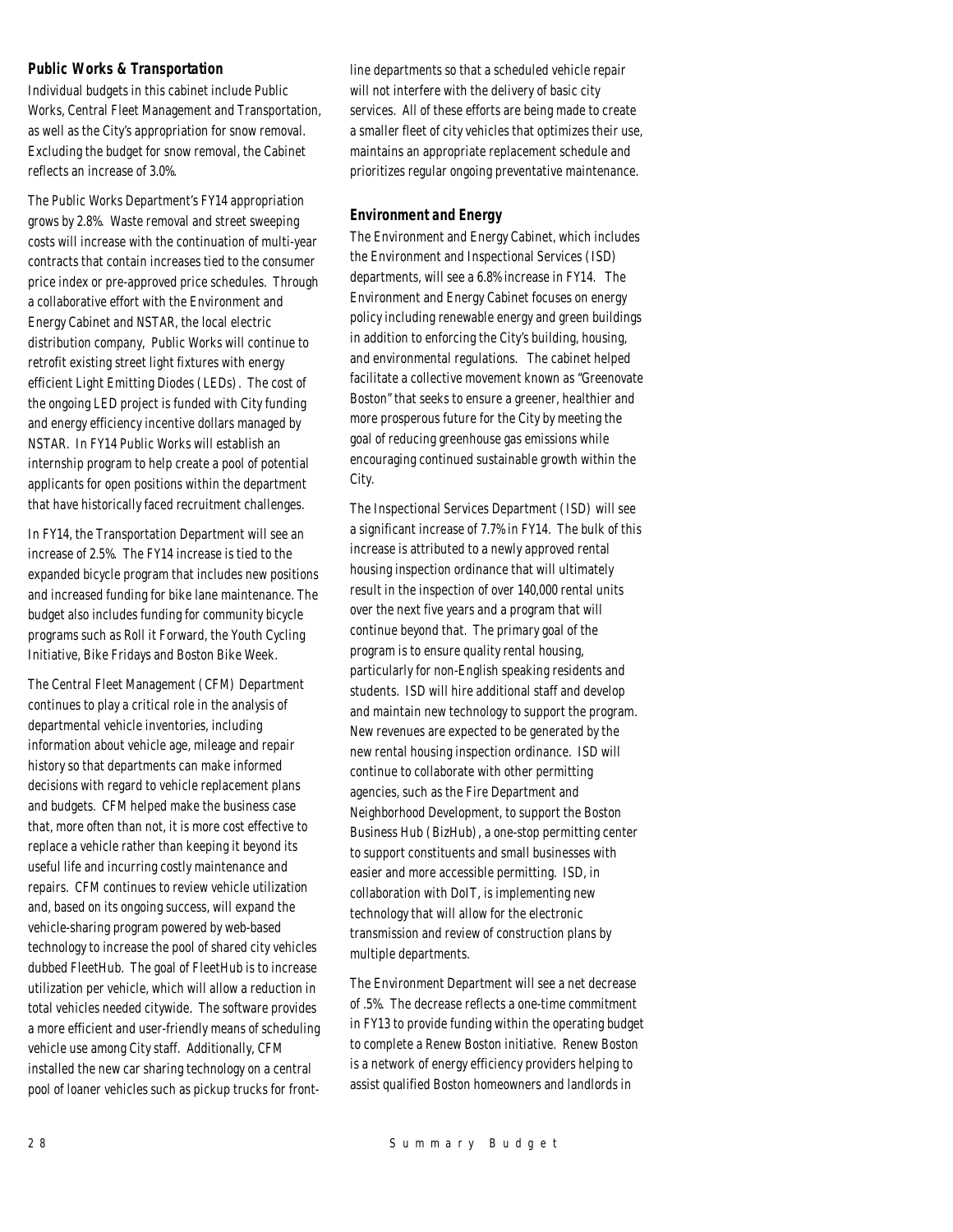making energy improvements to their properties and businesses. The FY14 budget includes increased funding for a new position and some one-time startup costs to manage the City's new energy reporting ordinance. The Building Energy Reporting and Disclosure Ordinance approved in Boston City Council in the Spring of 2013 requires large commercial and residential buildings to report energy use and greenhouse gas emissions to encourage energy efficiency and further the City's climate action goals.

With the Mayor's ongoing commitment to support healthy food policies, the Environment Department will continue to support the Food Policy Council to advance the Mayor's food agenda by working to increase access to fresh, affordable, and local food, especially for those at risk of going hungry.

## *Human Services*

Overall, the FY14 appropriation for the Human Services Cabinet has increased by 3.2%. The Boston Centers for Youth and Families (BCYF) budget will increase by 2.6%. BCYF manages full service community centers that provide diverse quality programming, consistent hours of operation and quality facilities. BCYF continues to maintain its commitment to working with partner organizations and community stakeholders to provide the highest level of service in all neighborhoods of the City.

In FY14, BCYF will add two streetworker positions that will expand the proactive engagement of youth with the goal of reducing youth violence and supporting the development of at-risk youths. The FY14 budget also increases the allocation for seasonal employees to fully fund a decision made in FY13 to provide 7-day swimming pool availability in all parts of the City for the summer months.

In FY14 BCYF will continue to use its outcome measurement tool, "YOU Count", to gain a deeper understanding of the true impact BCYF is having on the community it serves. Data gathered from the tool will be used to make program changes at the centers to meet specific youth development goals.

BCYF offers diverse recreational activities such as rock climbing and will seek to add new programs and activities such as community and civic engagement projects. "Teen friendly" spaces that include music studio elements, homework space, games, and technology provide education and enrichment and promote youth development. In FY14 BCYF plans to introduce a new digital arts program at its public

computing centers in an effort to further expand BCYF arts programming offerings and to foster creative selfexpression among youth. Community friendly spaces, Audio visual equipment and technology infrastructure are also available to support civic innovation and engagement.

The Civil Rights department will see a 57% increase to its general fund appropriation. While most departmental staff in the department are funded with external funds, in FY14 a new deputy director position will be created within the general fund budget to more fully support the mission of the department. The Civil Rights department focuses on eliminating discrimination to ensure fair and equal access to housing, public services, accommodations and participation in activities. The department investigates and enforces cases of discrimination with regard to housing and monitors and investigates vendor compliance with the City's Criminal Offender Record Information (CORI) ordinance.

The FY14 general fund appropriation for the Youth Fund will see a 6.9% increase. The Youth Fund budget supports a successful partnership with communitybased organizations and when combined with anticipated state funds is projected to provide an estimated 3,400 summer jobs. Together with all of its partners, the City's goal is to provide or leverage over 10,000 jobs.

New in FY14, the Youth Fund will provide resources to engage youth across the City to develop a process to use participatory budgeting methods to create a capital "Youth Budget" to be included in the Boston Centers for Youth & Family's capital budget. The Youth Fund also includes an increased subsidy to alternative education programming.

The Commission for Persons with Disabilities' budget will increase by 4.6% in FY14. The Commission has restructured its staff to meet its commitment to reduce architectural, procedural, attitudinal, and communication barriers that affect people with disabilities.

The Elderly Commission will see a 2.2% increase to its FY14 appropriation. The increase will cover wage increases for settled collective bargaining agreements and rising transportation costs. The Elderly Commission plans to maintain its events and programs for all seniors with a particular focus on engaging the aging baby boomer population.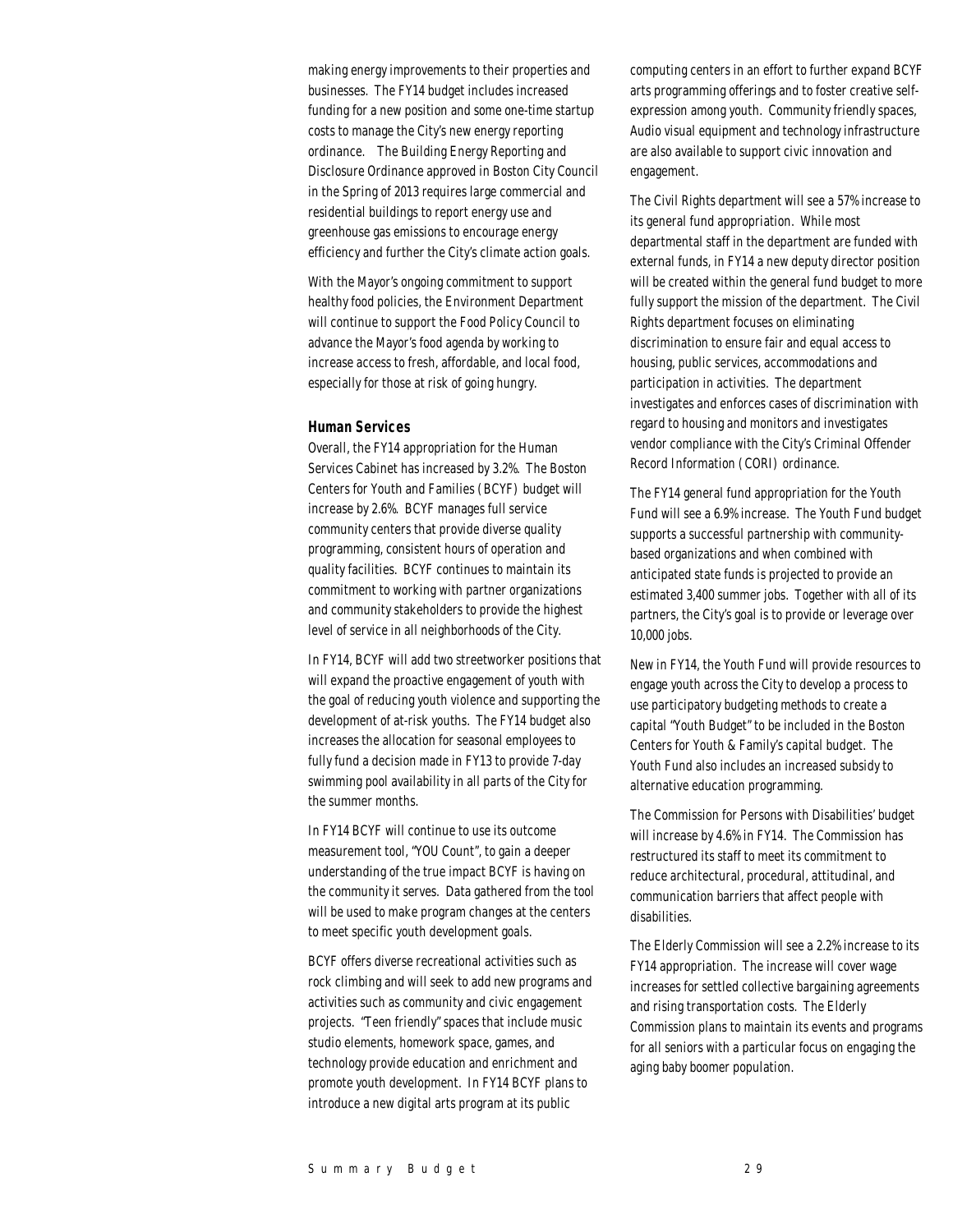The Veteran's Services department budget increases by 1.9%. The appropriation includes the Aid to Veteran's account that covers state-mandated veteran expenses paid by the City and reimbursed by the Commonwealth of Massachusetts at 75% of the actual costs.

## *Housing and Neighborhood Development*

The Housing and Neighborhood Development cabinet will increase by 8.3% in FY14. The Department of Neighborhood Development (DND) will see an increase of 6.2%. The FY14 DND budget includes increased funding to maintain the Strand Theatre as well as foreclosed properties that DND is temporarily responsible for until the property is disposed of either through redemption by the former owner or a sale. The budget for the maintenance of vacant lots has also been increased.

In FY14, DND will launch the "Million for the Middle" initiative that intends to make one million square feet of City-owned vacant land available for housing for middle class residents over the next two years. Economic development and job creation will be supported with funding, technical assistance, and training for the Main Street Districts whose mission is to build vibrant neighborhood commercial districts throughout the City.

DND will continue its partnership with the Department of Innovation and Technology (DoIT) and other permitting departments like Inspection Services and the Fire Department to support the Boston Business Hub (BizHub). BizHub's goal is to be a convenient place for small businesses to navigate required business permits and get technical assistance.

The Leading the Way appropriation has been increased by \$500 thousand or 10% in FY14. The additional resources will be used for Homeworks HELP (Home Equity Loan Program) that provides qualified homeowners with loans for home repair projects. Leading the Way resources will continue to support the City's efforts in the areas of foreclosure prevention, intervention and property reclamation as well as neighborhood stabilization and rental housing development and preservation.

## *Public Health Commission*

The Boston Public Health Commission (BPHC) serves as the city's health department and provides

community health programming; infectious disease surveillance; shelter, food, and advocacy for homeless individuals; substance abuse prevention and treatment programs; home and school based health services for children and families; and emergency medical services. The FY14 appropriation for the Public Health Commission will decrease by 0.6%. The reduction is non-programmatic. Unlike most departments, the Public Health Commission appropriation includes provisions for health insurance, pension costs, and other post-employment benefits. The actual operating budget for the Public Health Commission, excluding health insurance, pension and other costs, increased by 3.4% from FY13.

The Public Health Commission plays a leading role in the Mayor's goal to narrow racial and ethnic health inequities. This goal is achieved through strategies to address the social determinants of health, including the implementation of citywide regulations (such as the ban on trans-fats in food establishments and data collection and reporting requirements for hospitals and other health care facilities) and preventive programming in the City's neighborhoods. The Commission has the following overarching 5 year goals:

- 1. Reduce the low birth weight rate among Boston residents, and reduce the gap between the White and Black low birth weight rate by 25%;
- 2. Reduce Chlamydia rates overall among Boston residents 15 through 24 years of age, and reduce the gap in Chlamydia rates between Black, Latino, and White residents 15 through 24 years of age by 25%; and,
- 3. Reduce obesity/overweight rates among Boston residents and reduce the gap between White and Black/Latino obesity/overweight rates by 30% for schoolaged children and by 20% in adults.

In FY14 the Commission will launch an aggressive campaign to reduce Chlamydia rates among Boston youth between the ages of 15 and 24. In addition BPHC will also open 3 additional health resource centers in BPS high schools.

The Public Health Commission continues to develop innovative programs to address chronic disease prevention and wellness promotion in the City of Boston using strategies focused on increasing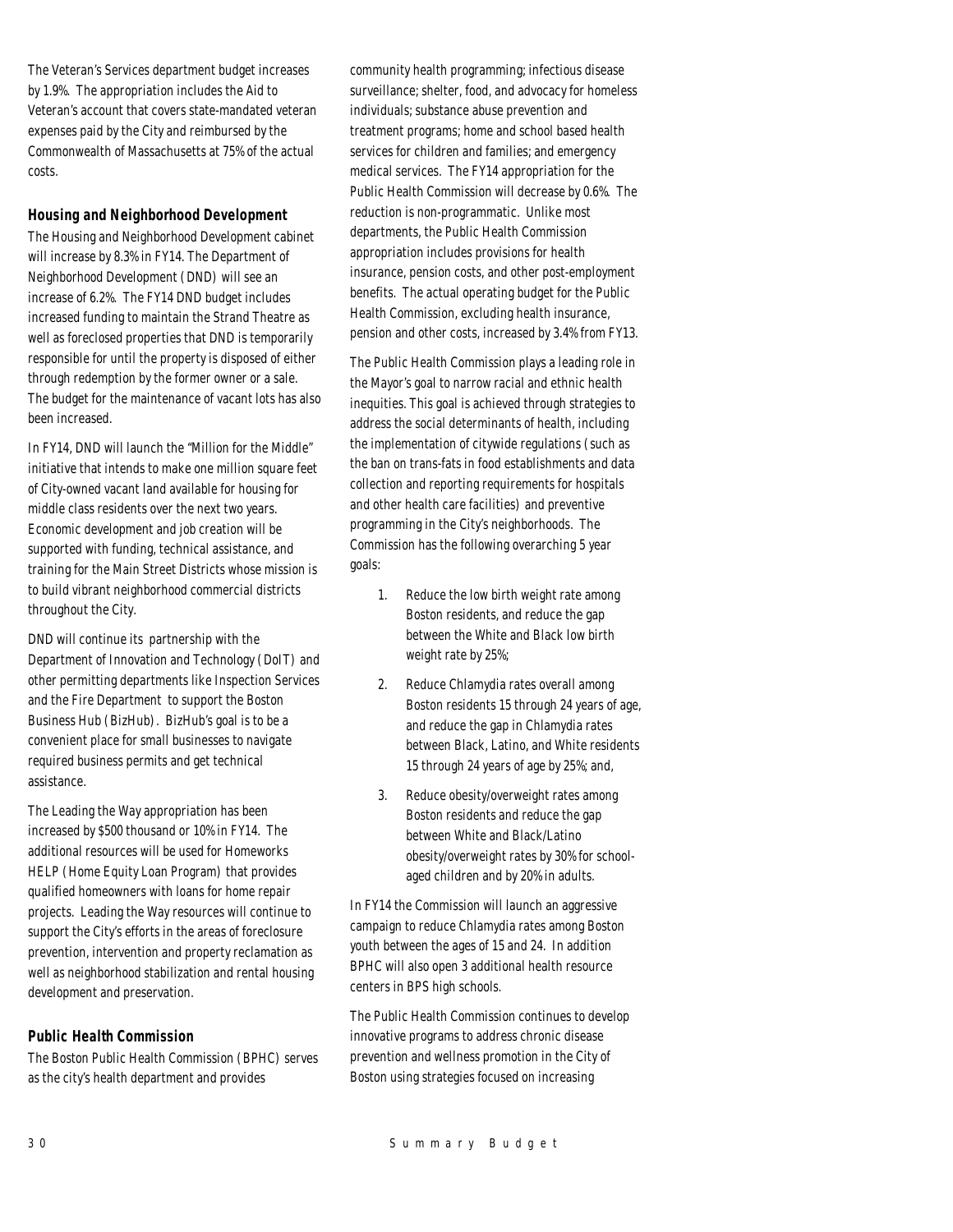opportunities for healthy eating and safe physical activity.

Violence prevention efforts remain a priority and the Commission works closely with residents to address community violence through the Violence Intervention and Prevention (VIP) initiative and Partnerships Advancing Communities Together (PACT). The department will also expand trauma support in FY14 by cross-training home visiting staff in order to provide greater assistance for families and communities following traumatic events.

The FY14 appropriation provides Emergency Medical Services (EMS) with \$13.7 million, an increase of 9.1%. However, the EMS budget projects a net loss of \$4.9 million in funding from the State. With the additional funds from the City, EMS will be able to retain the current level of field operations. The EMS budget does have reductions in administrative positions, training and equipment.

NOTE: The Public Health Commission (PHC) budget previously included a \$10.75 million direct payment to the Boston Medical Center (BMC) - the Assistance Grant - required by the agreement reached when the City consolidated Boston City Hospital and Boston University Medical Center Hospital in 1995. This payment was then used to reimburse the City for the Boston City Hospital special obligation bond's annual debt service. In FY12 the City refinanced the special obligation debt as general obligation bonds. The debt for these general obligation bonds is now included in the City's centralized debt service account eliminating the need for the \$10.75 annual appropriation for PHC.

#### *School Department*

The FY14 Boston Public Schools (BPS) budget will increase by \$56.2 million, or 6.4%, from the FY13 appropriation. The FY14 budget increases total funding distributed to schools by \$30 million. The increased school allocations are developed using the Weighted Student Funding (WSF) allocation model. Using the WSF methodology, the funding follows the student and a school's allocation is based on the specific needs of the students enrolled. BPS school

enrollment is projected to increase by nearly 1,200 students in FY14. The FY14 BPS budget will sustain extended days in Turnaround Schools, will convert two schools to full inclusion schools, and will prepare for a new dual-language school, innovation school, indistrict charter schools and a new school to serve downtown families. (See the Innovations in Education chapter of this volume for more details.)

## *Reserve for Collective Bargaining*

The FY14 Adopted collective bargaining reserve includes funding for collective bargaining agreements that are still outstanding.

## *Debt Service*

The City had expenditures for debt service of \$126.7 million in FY11 and \$130.6 million in FY12. The City has a budget of \$135.6 million for debt service in FY13 and expects to spend \$145.2 million in FY14. The City carries a favorable debt position and debt burden due to well-defined debt policies and a long-term capital strategy that benefits from non-property tax support. A history of balanced budgets, prudent fiscal policies and a conservatively structured debt profile continue to serve the City well. In February 2013, Standard and Poor's and Moody's Investors Service reaffirmed Boston's AA+ and Aaa ratings. A bond rating is a statement of credit quality and is analyzed when determining the interest rate that should be paid for a municipality's bonds. A higher bond rating translates into lower interest rates and real dollar savings for the City.

For further detail see the Capital Planning and Financial Management chapters of this volume.

#### *State Assessments*

Accompanying the local aid distributions on the State's cherry sheet are charges to the City from the Commonwealth. Aside from the assessments for the Massachusetts Bay Transportation Authority (MBTA) and Charter School Tuition, state assessments are relatively small. In accordance with Proposition 2 1/2, these charges, except for Charter School Tuition, cannot increase by more than 2.5% annually on a

| <b>State Assessments</b>      |   |             |               |               |               |
|-------------------------------|---|-------------|---------------|---------------|---------------|
|                               |   | FYH         | <b>FY12</b>   | <b>FY13</b>   | <b>FY14</b>   |
|                               |   | Actual      | <b>Actual</b> | <b>Budget</b> | <b>Budget</b> |
| M.B.T.A.                      | ъ | 74,532,457  | 77,760,210    | 78,301,126    | 79,150,549    |
| <b>Charter School Tuition</b> |   | 68,292,834  | 74,085,738    | 91,461,770    | 108,194,516   |
| RMV Non-Renewal Surcharge     |   | 3,186,780   | 2,906,560     | 2,906,560     | 2,811,520     |
| <b>Other Assessments</b>      |   | 1,687,395   | 1.870.381     | 1.912.206     | 1,741,611     |
|                               |   | 147,699,466 | 156.622.889   | 174,581,662   | 191,898,196   |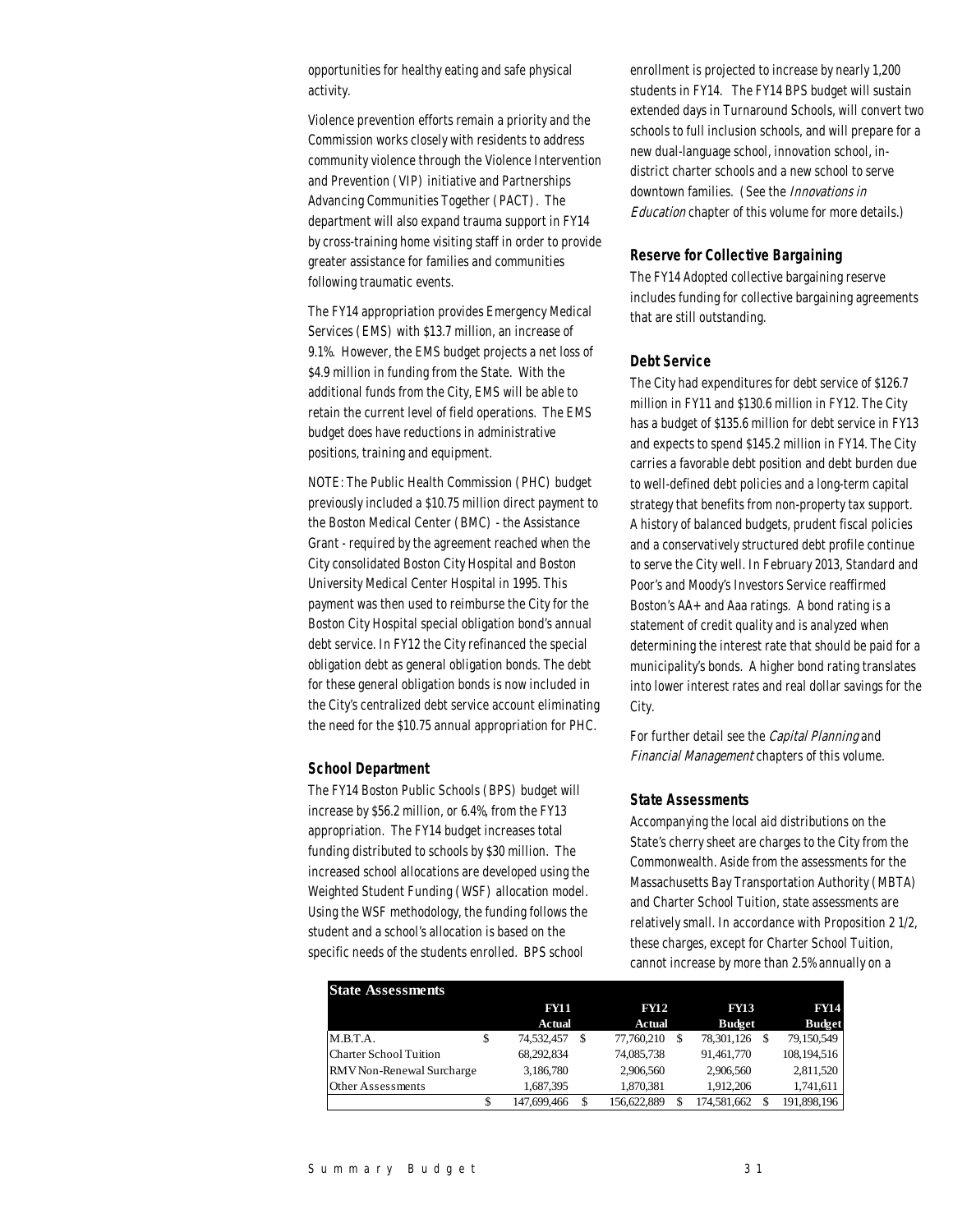statewide basis. The City's state assessments (inclusive of Charter School Tuition) were \$147.7 million in FY11 and \$156.6 million in FY12. The City expects growth in assessments to \$174.6 million in FY13 and to \$191.9 million in FY14.

## *Suffolk County*

The appropriation for Suffolk County, which is mandated by State legislation, is included in the Fixed Costs section of the Budget Summary.

During FY10, State legislation was passed that moved the Sheriff's department and its employees to the state effective January 1, 2010. The one residual liability that will continue to be a cost for the City is the unfunded pension liability of current retirees of the Sheriff's department, who shall remain as members of the State-Boston Retirement System (SBRS). The FY14 annual cost will be level with what was provided in FY13 for Suffolk County. This funding level will be required to be paid during the course of the multi-year pay down. Once the unfunded liability is fully extinguished, funding by the City for Suffolk County will no longer be necessary.

## *Reserve*

The City is required by law to maintain a reserve on its balance sheet of 2.5% of the prior year appropriations, not including the School Department, which has its own separate reserve. The current balance of this reserve is \$28.3 million. The reserve can be used to provide for extraordinary and unforeseen expenditures and the Mayor may make drafts or transfers against this fund with City Council approval only in the month of June. Since the establishment of this reserve, the City has yet to make any drafts or transfers from the reserve.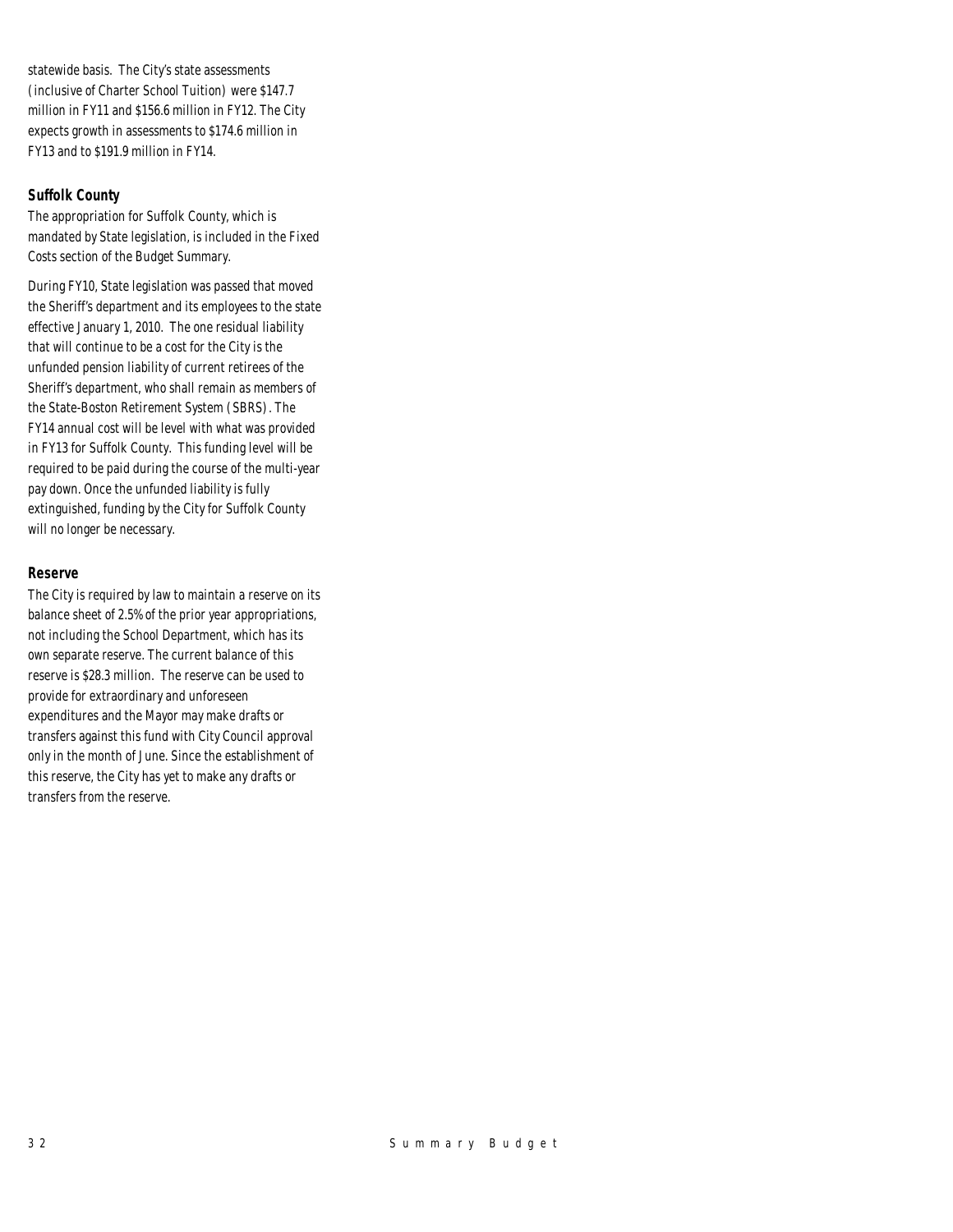|                                                             | <b>General Fund Appropriations by Cabinet</b>                  |       |                                   |                                   |                              |                               |                                                                                                      |
|-------------------------------------------------------------|----------------------------------------------------------------|-------|-----------------------------------|-----------------------------------|------------------------------|-------------------------------|------------------------------------------------------------------------------------------------------|
| Cabinet                                                     | Department                                                     |       | <b>FY11</b><br><b>Expenditure</b> | <b>FY12</b><br><b>Expenditure</b> | <b>FY13</b><br>Appropriation | FY14<br>Appropriation         | Inc./Dec.<br>14 vs 13                                                                                |
| Mayor's Office                                              | <b>Emergency Management</b>                                    |       | 308,122                           | 285,756                           | 326,992                      | 436,754                       | 109,762                                                                                              |
|                                                             | Law Department                                                 |       | 5,448,039                         | 5,816,848                         | 5,887,382                    | 6,067,129                     | 179,747                                                                                              |
|                                                             | Mayor's Office                                                 |       | 2,054,880                         | 2,112,953                         | 2,199,041                    | 2,273,193                     | 74,152                                                                                               |
|                                                             | Neighborhood Services                                          |       | 1,181,860                         | 1, 151, 989                       | 1,255,887                    | 1,283,430                     | 27,544                                                                                               |
|                                                             | Public Information                                             |       | 1,092,647                         | 1, 152, 521                       | 1,311,130                    | 1,361,707                     | 50,577                                                                                               |
| Advocacy & Strategic Investment Boston Residents Job Policy |                                                                | Total | 10,085,547<br>440,459             | 10,520,067<br>472,441             | 10,980,432<br>480,635        | 11,422,212<br>551,143         | 441,781<br>70,508                                                                                    |
|                                                             | Intergovernmental Relations                                    |       | 1,071,492                         | 1, 161, 314                       | 1,204,266                    | 1,254,288                     | 50,022                                                                                               |
|                                                             | Office of New Bostonians                                       |       | 318,568                           | 326,909                           | 346,841                      | 354,341                       | 7,500                                                                                                |
|                                                             | Small/Local Business                                           |       | 617,713                           | 612,670                           | 620,774                      | 630,268                       | 9,494                                                                                                |
|                                                             |                                                                | Total | 2,448,232                         | 2,573,334                         | 2,652,515                    | 2,790,039                     | 137,524                                                                                              |
| <b>Administration &amp; Finance</b>                         | Office of Administration & Finance                             |       | 665,522                           | 795,224                           | 1,283,737                    | 1,104,812                     | $-178,925$                                                                                           |
|                                                             | <b>Assessing Department</b>                                    |       | 6,323,647                         | 6,265,855                         | 6,550,878                    | 6,687,423                     | 136,545                                                                                              |
|                                                             | <b>Auditing Department</b>                                     |       | 2, 152, 641                       | 2,229,469                         | 2,460,140                    | 2,605,501                     | 145,361                                                                                              |
|                                                             | <b>Budget Management</b>                                       |       | 2,812,751                         | 2,618,868                         | 2,659,054                    | 2,767,613                     | 108,559                                                                                              |
|                                                             | <b>Execution of Courts</b><br>Health Insurance                 |       | 21,021,654<br>200,780,123         | 14,500,001<br>207,405,535         | 3,500,000<br>196,755,586     | 3,500,000<br>192,789,047      | $\Omega$<br>$-3,966,539$                                                                             |
|                                                             | Human Resources                                                |       | 3,094,777                         | 3,320,939                         | 3,636,805                    | 3,673,099                     | 36,294                                                                                               |
|                                                             | <b>Labor Relations</b>                                         |       | 1,324,500                         | 1,091,723                         | 1,618,982                    | 1,437,514                     | $-181,468$                                                                                           |
|                                                             | <b>Library Department</b>                                      |       | 30,378,419                        | 30, 152, 019                      | 31, 177, 053                 | 32,062,274                    | 885,220                                                                                              |
|                                                             | <b>Medicare Payments</b>                                       |       | 5,697,616                         | 7,924,250                         | 8,280,841                    | 8,653,479                     | 372,638                                                                                              |
|                                                             | Pensions & Annuities                                           |       | 4, 141, 672                       | 4, 133, 713                       | 4,200,000                    | 4,200,000                     |                                                                                                      |
|                                                             | <b>Purchasing Division</b>                                     |       | 1,621,172                         | 1,519,184                         | 1,677,304                    | 1,761,700                     | 84,396                                                                                               |
|                                                             | Registry Division                                              |       | 965,187                           | 1,032,853                         | 1,067,317                    | 1,032,739                     | $-34,579$                                                                                            |
|                                                             | <b>Treasury Department</b>                                     |       | 4,208,159                         | 4,242,360                         | 4,547,663                    | 4, 129, 312                   | $-418,350$                                                                                           |
|                                                             | Unemployment Compensation<br><b>Workers' Compensation Fund</b> |       | 159,806<br>1,444,746              | 43,489<br>2,596,646               | 350,000<br>2,200,000         | 350,000<br>2,200,000          | 0<br>0                                                                                               |
|                                                             |                                                                | Total | 286,792,392                       | 289,872,129                       | 271,965,361                  | 268,954,513                   | $-3,010,848$                                                                                         |
| <b>Chief Information Officer</b>                            | Department of Innovation and Technology                        |       | 18,576,271                        | 21,229,899                        | 21,920,587                   | 23,928,079                    | 2,007,493                                                                                            |
|                                                             |                                                                | Total | 18,576,271                        | 21,229,899                        | 21,920,587                   | 23,928,079                    | 2,007,493                                                                                            |
| <b>Public Safety</b>                                        | <b>Fire Department</b>                                         |       | 178,020,674                       | 186,945,290                       | 185,540,782                  | 187,849,951                   | 2,309,168                                                                                            |
|                                                             | <b>Police Department</b>                                       |       | 275,779,005                       | 283,038,029                       | 278,904,791                  | 278,409,673                   | $-495,119$                                                                                           |
|                                                             |                                                                | Total | 453,799,679                       | 469,983,319                       | 464,445,574                  | 466,259,623                   | 1,814,050                                                                                            |
| Education                                                   | <b>Boston Public Schools</b>                                   |       | 821,375,358                       | 831,342,693                       | 881,227,784                  | 937,413,660                   | 56, 185, 876                                                                                         |
| Economic Development                                        | <b>Boston Redevelopment Authority</b>                          | Total | 821,375,358<br>0                  | 831,342,693<br>0                  | 881,227,784                  | 937,413,660<br>$\overline{0}$ | 56, 185, 876<br>0                                                                                    |
|                                                             |                                                                | Total | 0                                 | 0                                 | 0                            | 0                             | 0                                                                                                    |
| <b>Public Property</b>                                      | Arts, Tourism & Special Events                                 |       | 1,570,325                         | 1,551,410                         | 1,798,361                    | 1,880,570                     | 82,209                                                                                               |
|                                                             | Consumer Affairs & Licensing                                   |       | 423,065                           | 417,524                           | 460,631                      | 428,667                       | $-31,964$                                                                                            |
|                                                             | Department of Voter Mobilization                               |       | 3,235,810                         | 3,253,480                         | 4,315,660                    | 3,815,293                     | $-500,368$                                                                                           |
|                                                             | Parks & Recreation Department                                  |       | 15,495,353                        | 15,621,888                        | 16,905,598                   | 17, 126, 480                  | 220,882                                                                                              |
|                                                             | Property & Construction Mgmt.                                  |       | 21,811,969                        | 21,669,051                        | 20,328,092                   | 20,990,680                    | 662,588                                                                                              |
| Public Works & Transportation                               | Central Fleet Management                                       | Total | 42,536,522                        | 42,513,353                        | 43,808,342<br>2,055,381      | 44,241,690                    | 433,348<br>460,168                                                                                   |
|                                                             | Office of Chief of PWD & Transportation                        |       | 2,457,080<br>1,271,077            | 1,995,506<br>1,318,619            | 1,400,084                    | 2,515,549<br>1,426,434        | 26,350                                                                                               |
|                                                             | <b>Public Works Department</b>                                 |       | 81,050,263                        | 83,471,677                        | 82,444,152                   | 84,720,338                    | 2,276,186                                                                                            |
|                                                             | Snow Removal                                                   |       | 21,461,489                        | 5,366,278                         | 17,843,045                   | 18,510,608                    | 667,563                                                                                              |
|                                                             | <b>Transportation Department</b>                               |       | 29,869,749                        | 29,627,357                        | 29,994,685                   | 30,741,674                    | 746,989                                                                                              |
|                                                             |                                                                | Total | 136, 109, 658                     | 121,779,438                       | 133,737,348                  | 137,914,604                   | 4,177,256                                                                                            |
| Environment & Energy                                        | <b>Environment Department</b>                                  |       | 1,251,527                         | 1,499,489                         | 2,077,449                    | 2,067,089                     | $-10,359$                                                                                            |
|                                                             | Inspectional Services Dept                                     |       | 15,544,850                        | 15,576,292                        | 16,333,033                   | 17,586,432                    | 1,253,399                                                                                            |
|                                                             |                                                                | Total | 16,796,377                        | 17,075,781                        | 18,410,481                   | 19,653,521                    | 1,243,040                                                                                            |
| <b>Human Services</b>                                       | Boston Centers for Youth & Families<br><b>Civil Rights</b>     |       | 21,382,933<br>318,360             | 21,338,453<br>125,080             | 22,827,530<br>125,996        | 23,413,069<br>197,875         | 585,539<br>71,879                                                                                    |
|                                                             | Commission for Persons with Disabilities                       |       |                                   | 311,294                           | 343,579                      | 359,455                       | 15,876                                                                                               |
|                                                             | <b>Elderly Commission</b>                                      |       | 2,818,100                         | 2,817,791                         | 2,889,413                    | 2,952,018                     | 62,606                                                                                               |
|                                                             | Veterans Services Department                                   |       | 5,176,247                         | 5, 193, 879                       | 5,539,596                    | 5,643,127                     | 103,531                                                                                              |
|                                                             | Women's Commission                                             |       | 157,999                           | 158,701                           | 161,092                      | 163,053                       | 1,961                                                                                                |
|                                                             | Youth Fund                                                     |       | 4,637,150                         | 4,629,859                         | 4,639,185                    | 4,960,658                     | 321,473                                                                                              |
|                                                             |                                                                | Total | 34,490,789                        | 34,575,058                        | 36,526,389                   | 37,689,255                    | 1, 162, 866                                                                                          |
|                                                             |                                                                |       | 5,000,000                         | 5,000,000                         | 5,000,000                    | 5,500,000                     | 500,000                                                                                              |
| Housing & Neighborhood Develor Leading the Way              |                                                                |       | 3,332,856                         | 3,632,723                         | 3,883,666                    | 4, 123, 194                   | 239,527                                                                                              |
|                                                             | Neighborhood Development                                       |       |                                   |                                   |                              |                               |                                                                                                      |
|                                                             |                                                                | Total | 8,332,856                         | 8,632,723                         | 8,883,666                    | 9,623,194                     |                                                                                                      |
| <b>Public Health</b>                                        | Public Health Commission                                       |       | 69,808,000                        | 72,902,815                        | 66,788,184                   | 66,357,120                    |                                                                                                      |
|                                                             |                                                                | Total | 69,808,000                        | 72,902,815                        | 66,788,184                   | 66,357,120                    |                                                                                                      |
| Non-Mayoral Departments                                     | <b>City Clerk</b>                                              |       | 969,124                           | 984,276                           | 1,021,974                    | 1,062,939                     |                                                                                                      |
|                                                             | City Council<br>Finance Commission                             |       | 4,508,925                         | 4,517,718<br>178,714              | 4,800,230                    | 5,150,000                     |                                                                                                      |
|                                                             | <b>Licensing Board</b>                                         |       | 174,346<br>599,031                | 620,838                           | 193,335<br>687,357           | 194,659<br>725,322            |                                                                                                      |
|                                                             | <b>Grand Total</b>                                             | Total | 6,251,426<br>1,907,403,106        | 6,301,545<br>1,929,302,154        | 6,702,895<br>1,968,049,557   | 7,132,920<br>2,033,380,430    | 739,527<br>$-431,064$<br>$-431,064$<br>40,965<br>349,770<br>1,324<br>37,966<br>430,025<br>65,330,872 |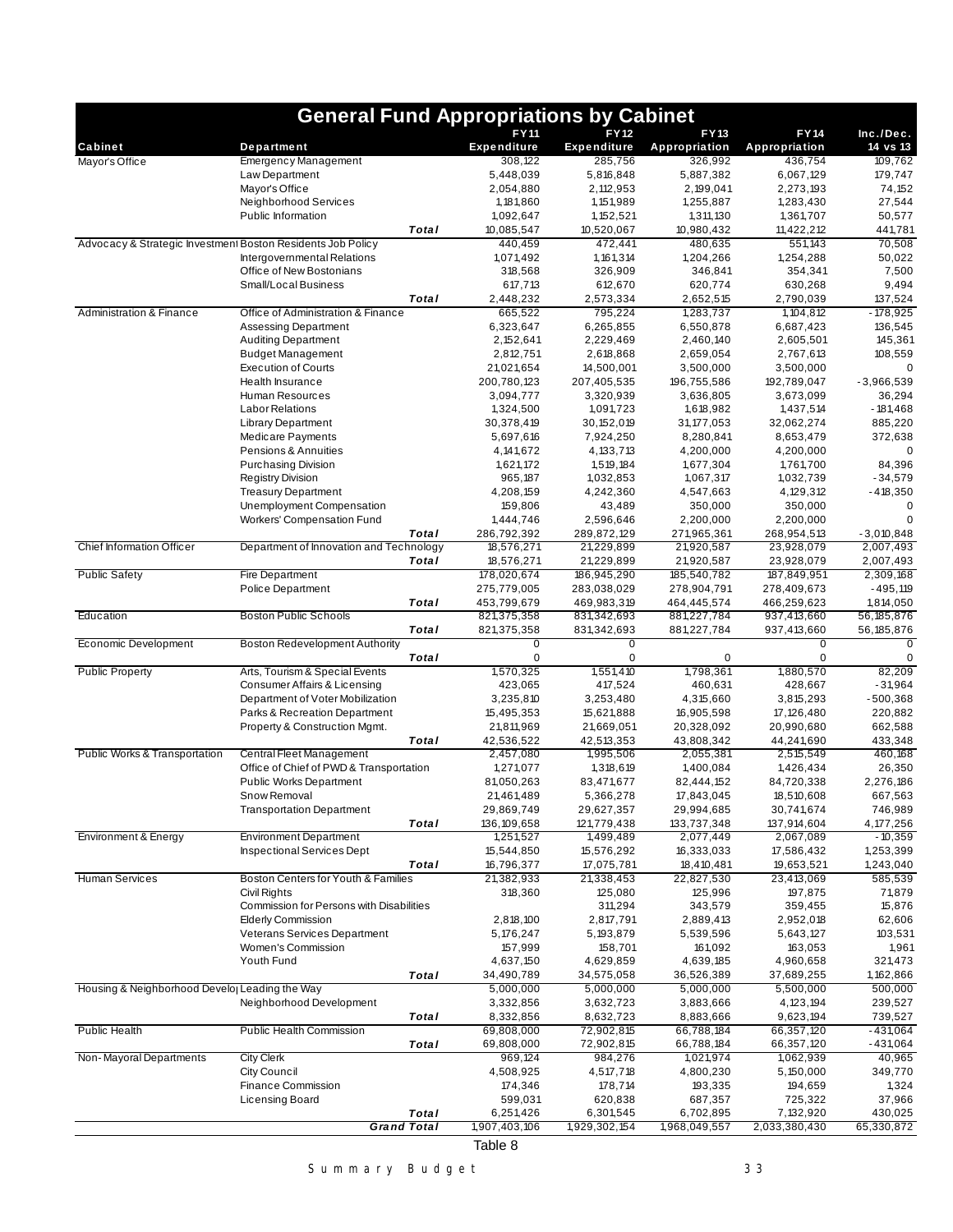|                                            | <b>Personnel Summary</b>                 |          |          |          |               |                  |
|--------------------------------------------|------------------------------------------|----------|----------|----------|---------------|------------------|
|                                            |                                          | 1/1/11   | 1/1/12   | 1/1/13   |               | 1/1/14 Projected |
|                                            |                                          | FTE      | FTE      |          | FTE Projected | Inc/(Dec)        |
| Office of the Mayor                        | Law Department                           | 46.0     | 48.0     | 47.0     | 47.0          |                  |
|                                            | Mayor's Office                           | 23.0     | 24.0     | 23.0     | 25.0          | 2.0              |
|                                            | Neighborhood Services                    | 21.0     | 21.0     | 21.0     | 22.0          | 1.0              |
|                                            | <b>Emergency Management</b>              | 1.0      | 1.0      | 0.6      | 1.4           | 0.8              |
|                                            | Public Information                       | 17.6     | 17.1     | 18.6     | 19.6          | 1.0              |
|                                            | Total                                    | 108.6    | 111.1    | 110.2    | 115.0         | 4.8              |
| <b>Advocacy &amp; Strategic Investment</b> | Boston Residents Job Policy              | 6.0      | 7.0      | 6.0      | 8.0           | 2.0              |
|                                            | Intergovernmental Relations              | 8.7      | 9.8      | 10.8     | 9.8           | (1.0)            |
|                                            | Office of New Bostonians                 | 5.0      | 5.0      | 5.0      | 5.0           | $\blacksquare$   |
|                                            | Small/Local Business                     | 8.0      | 8.0      | 8.0      | 8.0           |                  |
|                                            | Total                                    | 27.7     | 29.8     | 29.8     | 30.8          | 1.0              |
| <b>Administration &amp; Finance</b>        | Office of Administration & Finance       | 7.0      | 6.0      | 8.0      | 8.0           |                  |
|                                            | Assessing Department                     | 85.0     | 84.0     | 81.0     | 81.0          |                  |
|                                            | <b>Auditing Department</b>               | 30.0     | 29.0     | 31.0     | 33.0          | 2.0              |
|                                            | <b>Budget Management</b>                 | 23.1     | 23.1     | 23.1     | 23.1          |                  |
|                                            | Human Resources                          | 44.1     | 47.1     | 47.1     | 47.1          |                  |
|                                            | <b>Labor Relations</b>                   | 10.0     | 10.0     | 11.0     | 10.0          | (1.0)            |
|                                            | <b>Library Department</b>                | 382.8    | 376.1    | 390.7    | 396.6         | 5.9              |
|                                            | <b>Purchasing Division</b>               | 22.0     | 22.0     | 20.0     | 23.0          | 3.0              |
|                                            | <b>Registry Division</b>                 | 18.0     | 19.0     | 19.0     | 19.0          |                  |
|                                            | <b>Treasury Department</b>               | 50.0     | 50.0     | 51.0     | 53.0          | 2.0              |
|                                            | Total                                    | 672.0    | 666.3    | 681.9    | 693.8         | 11.9             |
| <b>Chief Information Officer</b>           | Dept of Innovation & Technology (DoIT)   | 109.0    | 112.0    | 124.0    | 128.6         | 4.6              |
|                                            | Total                                    | 109.0    | 112.0    | 124.0    | 128.6         | 4.6              |
| <b>Public Safety</b>                       | Fire Department                          | 1,572.2  | 1,571.2  | 1.560.2  | 1,617.0       | 56.8             |
|                                            | Police Department                        | 2,903.7  | 2,875.1  | 2,853.1  | 2,907.0       | 53.9             |
|                                            | Total                                    | 4,475.9  | 4,446.3  | 4,413.3  | 4,524.0       | 110.7            |
| Education                                  | School Department                        | 8,047.2  | 8,052.3  | 8,381.0  | 8,469.0       | 88.0             |
|                                            | Total                                    | 8,047.2  | 8,052.3  | 8,381.0  | 8,469.0       | 88.0             |
| <b>Public Property</b>                     | Arts, Tourism & Special Events           | 17.0     | 17.0     | 22.3     | 20.9          | (1.4)            |
|                                            | Consumer Affairs & Licensing             | 6.6      | 6.8      | 6.8      | 6.8           |                  |
|                                            | Department of Voter Mobilization         | 23.0     | 23.0     | 26.1     | 28.0          | 1.9              |
|                                            | Parks and Recreation                     | 198.0    | 200.0    | 204.0    | 211.0         | 7.0              |
|                                            | Property & Construction Mgmt.            | 203.0    | 199.0    | 202.0    | 202.0         |                  |
|                                            | Total                                    | 447.6    | 445.8    | 461.2    | 468.7         | 7.5              |
| <b>Public Works &amp; Transportation</b>   | Chief of Public Works & Transportation   | 15.0     | 16.0     | 13.0     | 13.0          | $\mathbf{r}$     |
|                                            | Central Fleet Management                 | 42.0     | 38.0     | 39.0     | 39.0          |                  |
|                                            | Public Works Department                  | 317.0    | 312.0    | 303.0    | 315.9         | 12.9             |
|                                            | Transportation                           | 349.9    | 352.9    | 359.9    | 359.9         |                  |
|                                            | Total                                    | 723.9    | 718.9    | 714.9    | 727.8         | 12.9             |
| Environment & Energy                       | Environment                              | 17.0     | 17.0     | 22.0     | 23.0          | 1.0              |
|                                            | <b>Inspectional Services</b>             | 221.0    | 212.0    | 217.0    | 229.0         | 12.0             |
|                                            | Total                                    | 238.0    | 229.0    | 239.0    | 252.0         | 13.0             |
| <b>Human Services</b>                      | Boston Center for Youth & Families       | 350.6    | 338.0    | 355.3    | 357.3         | 2.0              |
|                                            | Civil Rights                             | 7.0      | 4.0      | 4.0      | 5.0           | 1.0              |
|                                            | Commission for Persons with Disabilities | ä,       | 7.0      | 5.0      | 5.0           |                  |
|                                            | <b>Elderly Commission</b>                | 59.0     | 63.0     | 56.0     | 56.0          |                  |
|                                            | <b>Veterans Services</b>                 | 12.2     | 10.2     | 11.6     | 12.6          | 1.0              |
|                                            | Women's Commission                       | 2.0      | 2.0      | 2.0      | 2.0           |                  |
|                                            | Youth Fund                               | 8.0      | 7.0      | 7.0      | 7.0           |                  |
|                                            | Total                                    | 438.8    | 431.2    | 440.9    | 444.9         | 4.0              |
| Neighborhood Development                   | Neighborhood Development                 | 39.5     | 29.3     | 30.4     | 30.4          |                  |
|                                            | Total                                    | 39.5     | 29.3     | 30.4     | 30.4          |                  |
| <b>Public Health</b>                       | Public Health Commission                 | 794.2    | 803.3    | 797.8    | 797.8         |                  |
|                                            | Total                                    | 794.2    | 803.3    | 797.8    | 797.8         |                  |
| Non-Mayoral                                | City Clerk                               | 13.4     | 13.0     | 13.0     | 13.0          |                  |
|                                            | City Council                             | 81.6     | 73.9     | 84.3     | 83.5          | (0.8)            |
|                                            | Finance Commission                       | 3.0      | 3.0      | 3.0      | 3.0           |                  |
|                                            | Licensing Board                          | 6.6      | 7.6      | 7.6      | 7.6           |                  |
|                                            | <b>Total</b>                             | 104.6    | 97.5     | 107.9    | 107.1         | (0.8)            |
| <b>Grand Total</b>                         |                                          | 16,227.0 | 16,172.8 | 16,532.3 | 16,789.9      | 257.6            |
|                                            | <b>F</b> . L . L . 0                     |          |          |          |               |                  |

Table 9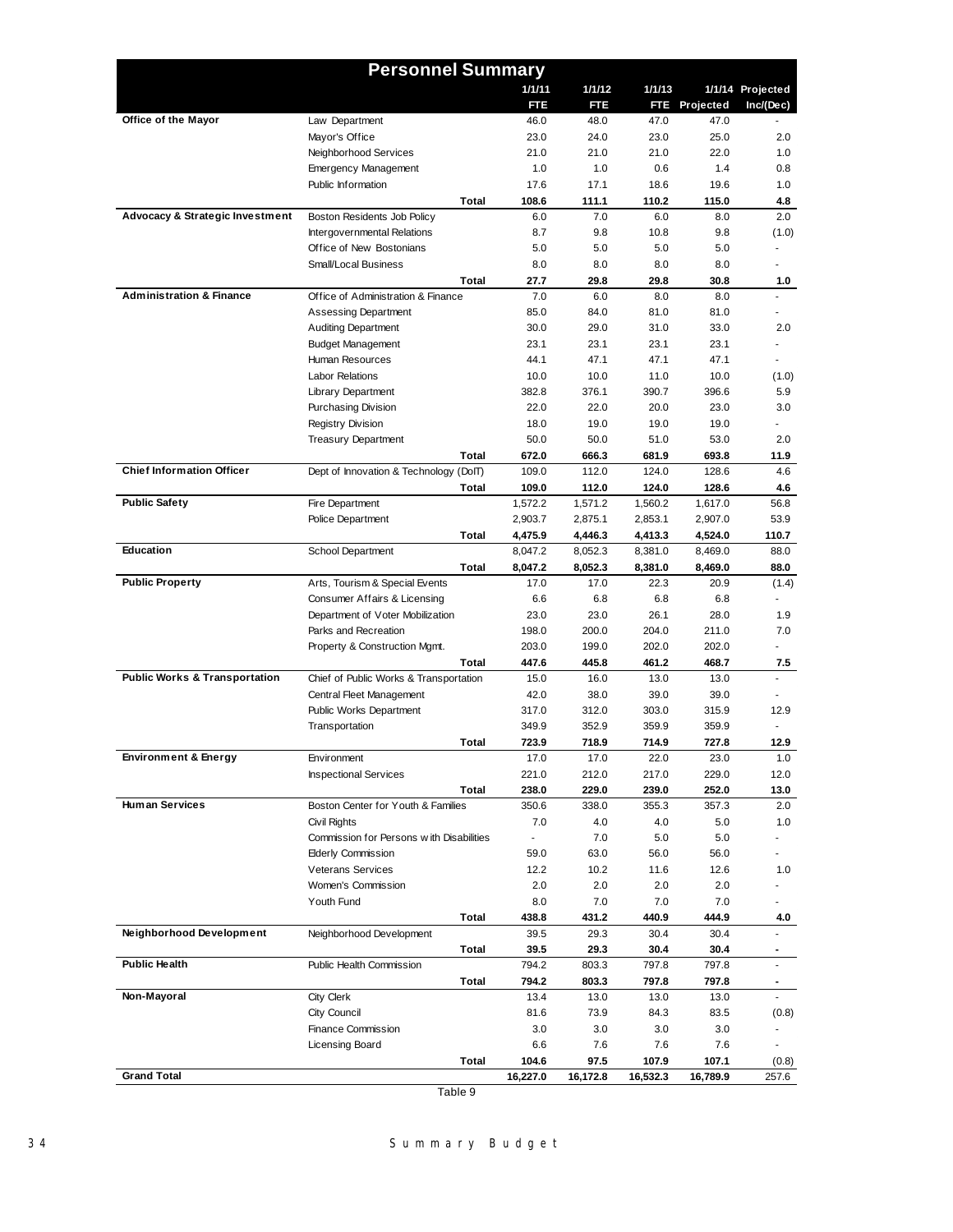## *PERSONNEL CHANGES*

The Personnel Summary table shows a four-year comparison of city funded full-time equivalent (FTE) positions. This includes both permanent and emergency employees. The projected FTE numbers used for FY14 are estimates based on the personnel funding levels contained in the FY14 budgets.

## *FY12- FY13 FTE Changes*

The total net increase in FTEs from January 1, 2012 to January 1, 2013 was 359.5. The City's Position Review Committee continued to review all proposed job postings for vacant positions. All hiring was scrutinized and only critical positions were approved.

The vast majority of the total increase was in the School Department, which added 328.7 FTEs. This included increases in the areas of bilingual education, as the School Department continues its commitment to investing in quality programs for English Language Learners, and in special education support. There was also an increase in the number of school nurses.

Staffing levels in the Public Safety cabinet decreased by 33 FTEs. The Police Department had a new recruit class come on shortly after the January  $1<sup>st</sup>$  date of this annual FTE snapshot. The Fire Department has also added a new class since that time.

The Administration & Finance (A & F) Cabinet increased by 15.6. The A & F Office filled 2 vacancies including 1 to support the citywide effort to revamp the school assignment process. The Auditing Department filled vacant positions to support a business process change to provide centralized Accounts Payable services. The Library Department added 14.6 FTEs as it filled vacancies that were offset by less attrition in the first half of the fiscal year.

The increase of 12 FTEs in the Chief Information Officer Cabinet/Department of Innovation Technology (DoIT) is the result of filling vacancies and adding positions to reduce the City's reliance on outside consultants.

The Public Property Cabinet increased by 15.4 FTEs since January 2012. Office of Arts, Tourism and Special Events added positions formerly funded through external resources in the Fund for Boston Neighborhoods. The Capital Construction unit of the Property & Construction Management Department increased project management positions in order to keep the City's current capital plan, including the large project at Dudley, on schedule. The Parks Department filled vacancies.

The Public Works and Transportation Department decreased by 4 FTEs. The declines in the Office of the Chief and the Public Works Department are due to attrition. The Transportation Department's increase of 10 FTEs is primarily due to a parking enforcement officer class in the fall.

The Environment & Energy Cabinet increased by 10 FTEs. The increases in the Environment Department reflected a commitment to programmatic activities previously funded by external funds. Following the end of the Energy Efficiency and Conservation block grant, the department added 2 municipal energy managers and a Renew Boston Outreach Manager to its operating budget. The Director of the Mayor's Food Policy Council, which is a unit within the Environment Department, also moved to the operating budget in FY14. The increase in the Inspectional Services Department was due to the filling of vacancies.

The Human Services Cabinet's FTEs went up by 9.7. This change is mainly a result of Boston Centers for Youth and Families (BCYF) filling vacancies after a two-year reorganization. The reduction in the Elderly Commission is due to the timing of vacancies and leaves.

## *FY13-FY14 Projected FTE Changes*

The City projects that the net increase in FTE levels will be 257.6 from January 1, 2013 to January 1, 2014.

Staffing in the Mayor's Office Cabinet is projected to remain fairly constant between January 1, 2013 and January 1, 2014 except for the addition of new positions for City Hall To Go. A program manager will be added to the Mayor's Office and a driver to Public Information. The Advocacy & Strategic Investment Cabinet is also expected to have a slight increase with the Office of Boston Residents Jobs Policy adding a new position to monitor construction projects.

The Administration & Finance (A & F) Cabinet is projected to see a staffing increase of 11.9. The Auditing and Purchasing Departments will fill vacant positions to support the recently upgraded financial system. The increase in the Library Department reflects the filling of vacancies as well as the shifting of more FTEs to the operating budget in FY14. The projected increase in staffing in the Chief Information Officer Cabinet/Department of Innovation Technology (DoIT) is also the result of filling vacancies in the continuing effort to reduce reliance on outside consultants for day to day operations.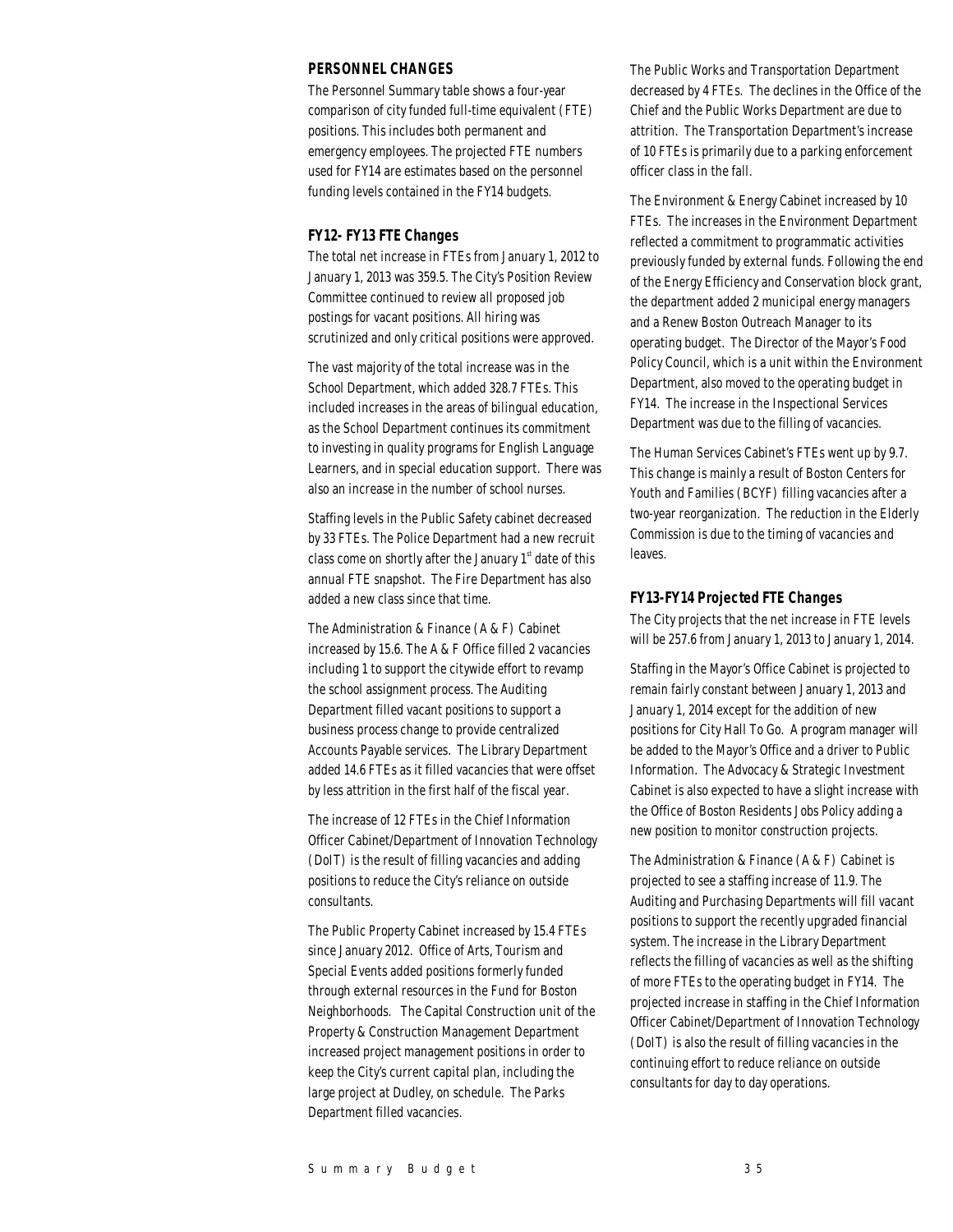Historically, the number of Public Safety employees on the payroll as of January 1 of any year has fluctuated with the timing of retirements and new classes. Retirements, which are typically higher in January than other months, will cause the numbers to go down again. The Fire Department is projected to increase by 56.8 FTEs assuming normal attrition and the hiring of a new class in September. The goal of the department is to have enough firefighters in the suppression force to cover the minimum manning level of 262 and to reduce overtime. The projected increase of 53.9 FTEs in the Police Department is also based on normal attrition as well as a new police class in the fall of 2013.

From FY13 to FY14 the School Department is projecting a net increase of 88.0 FTEs. This growth is primarily in special education support.

The Public Property Cabinet is projected to have an increase of 7.5 FTEs. The majority of the increase is in the Parks Department, which will fill existing vacancies. Similarly, the Public Works & Transportation Cabinet is projected to have 12.9 more FTEs as a result of the Public Works Department filling of vacancies.

The Environment and Energy Cabinet has a projected increase of 13 FTEs. The Inspectional Services Department will gain 11 positions to implement rental housing ordinance inspections. The Environment Department is adding a position to support the implementation of the building energy reporting ordinance.

The Human Services Cabinet is expected to have an increase of 4.0 FTEs. Boston Centers for Youth and Families (BCYF) will add two streetworkers. The Civil Rights Commission will gain a deputy director. Veteran's Services will fill a vacancy.

The FTE counts in the Housing & Neighborhood Development cabinet are expected to remain level. The overall level of staffing at the Public Health Commission (PHC) is also expected to be stable or decrease depending on outside funding.

The Non-Mayoral group of departments will be fairly constant from January 1, 2012 to January 1, 2013 based on current and historical staffing levels.

## *EXTERNAL FUNDS*

The City's \$2.6 billion operating budget is supplemented by approximately \$306.9 million in external funds. These funds consist mainly of federal, state and private funding earmarked for specific purposes. Education, housing, economic development, public safety and public health are some of the largest areas for which these funds are targeted.

Twenty-four departments and agencies expect to receive federal, state or other forms of external funding in FY14. Since there are hundreds of grants and many of them are small, the focus here is on the largest grants. Over 94% of the City's external funds are found in seven of those twenty-four departments. These seven departments are the School Department, Neighborhood Development, Public Health Commission, Office of Emergency Management, Police Department, Library Department and the Elderly Commission. Other departments that also have significant grant funding are the Parks and Recreation Department and the Transportation Department. Descriptions and amounts for grants by department can be found in Volumes II and III.

## *Federal and State Grants*

Federal grants provide funding for key City priorities. Given the uncertainty of federal grant dollars, departments like Department of Neighborhood Development and the Elderly Commission have kept their federal budget allocations based on level award amounts for their entitlement grants. The impacts from sequestration have not been included in those

| <b>External Funds</b>           |                                   |                                 |                                 |  |  |  |  |  |
|---------------------------------|-----------------------------------|---------------------------------|---------------------------------|--|--|--|--|--|
|                                 | <b>FY12</b>                       | <b>FY13</b>                     | <b>FY14</b><br><b>Estimated</b> |  |  |  |  |  |
| <b>Boston Public Schools</b>    | <b>Expenditure</b><br>168.364.676 | <b>Estimated</b><br>147.328.110 | 127.915.362                     |  |  |  |  |  |
| Neighborhood Development        | 71.608.350                        | 67.030.568                      | 65.090.417                      |  |  |  |  |  |
| <b>Public Health Commission</b> | 47,902,217                        | 43.507.006                      | 42,914,488                      |  |  |  |  |  |
| <b>Emergency Management</b>     | 8.004.083                         | 17.355.325                      | 27.455.071                      |  |  |  |  |  |
| <b>Police Department</b>        | 12, 165, 829                      | 12.273.010                      | 11.313.615                      |  |  |  |  |  |
| <b>Library Department</b>       | 7,284,248                         | 8.202.933                       | 7.784.520                       |  |  |  |  |  |
| <b>Elderly Commission</b>       | 6,356,683                         | 6,736,285                       | 7,127,129                       |  |  |  |  |  |
| Other                           | 28,483,963                        | 22,991,461                      | 17,270,240                      |  |  |  |  |  |
|                                 | 350.170.049                       | 325.424.699                     | 306.870.842                     |  |  |  |  |  |

Table 10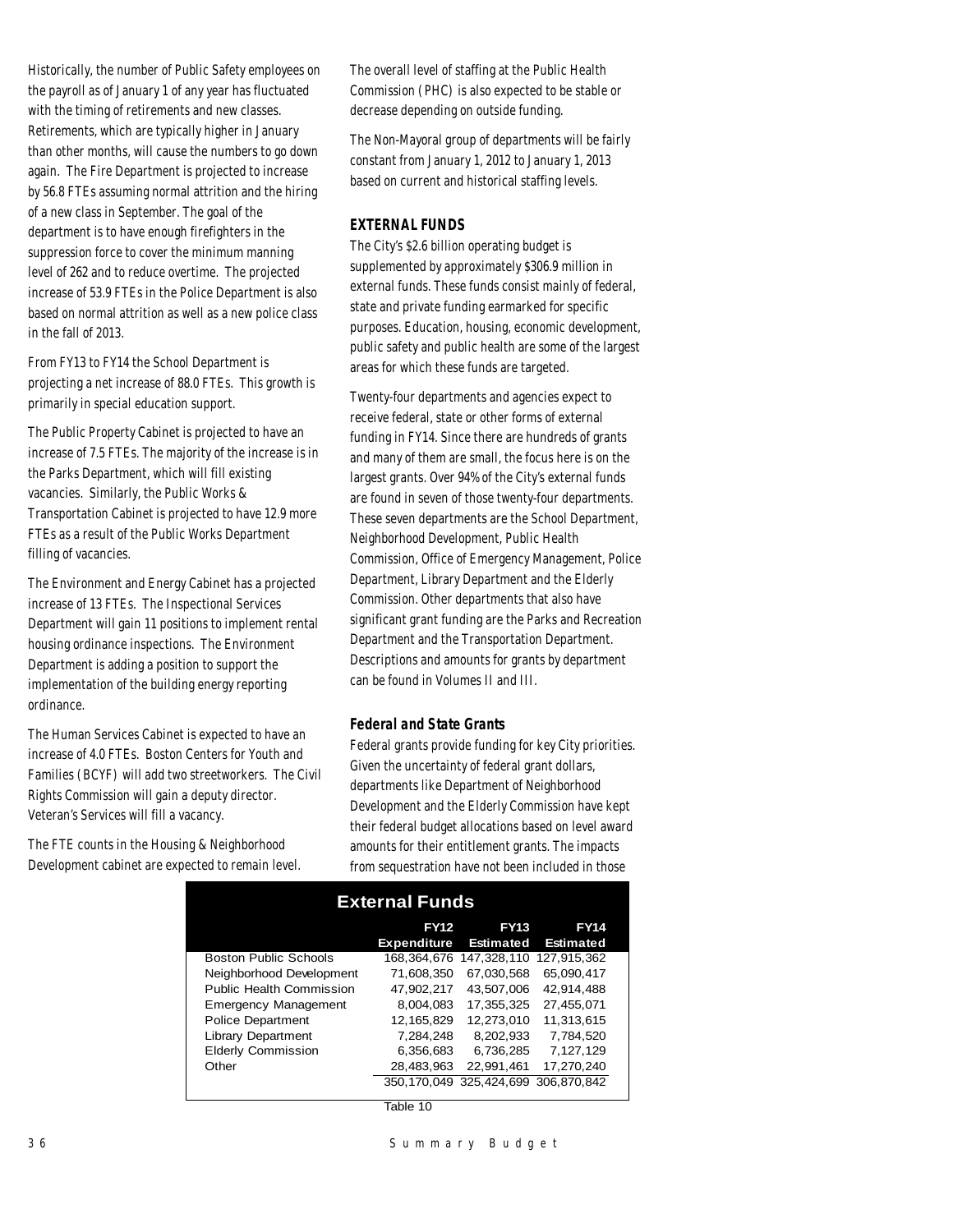budgets because the full scope of the impact has yet to be determined. Boston Public Schools have made some assumptions about the impacts of sequestration but will need to adjust budgets when the final amounts are known.

The impacts of sequestration stem from the Budget Control Act of 2011 that increased the federal debt ceiling, but also required a bipartisan "Super Committee" to agree to \$1.2 trillion in federal budget savings over ten years. Since the committee failed to approve these savings, the Budget Control Act then required across-the-board budget cuts in most federal programs. These across-the-board cuts are known as "sequestration".

Sequestration will likely reverse some of the benefits that came from the American Recovery and Reinvestment Act (ARRA). Back in February of 2009, when President Barack Obama signed the American Recovery and Reinvestment Act (ARRA) – a significant investment was made nationwide in areas including education, public safety, housing, clean energy and infrastructure. Most of the funding provided via ARRA expired in FY13; however the Boston Public Schools and the Department of Innovation and Technology have some ARRA spending that will occur in FY14.

The Department of Neighborhood Development received ARRA funds for increased levels of Community Development Block Grants, Homeless Prevention and Rapid Re-Housing Grants and Neighborhood Stabilization Grants. The Police Department received an ARRA- Byrne Justice Assistance Grant to retain fifty police officers scheduled for layoff and was also successful in securing a competitive ARRA Community Oriented Policing Services (COPS) hiring grant totaling more than \$11.8 million over three years to retain fifty police officers who were scheduled to be laid off in October 2009.

The School Department had received increased ARRA allocations for Individuals with Disabilities Education Act (IDEA) and Title I grants as well as allocations of ARRA funding from the Commonwealth of Massachusetts State Stabilization grant in lieu of state dollars that would have been allocated through Chapter 70, traditional state aid for education. In FY12 the School Department exhausted its ARRA funding for Title I and IDEA but will continue to receive standard allocations from those two sources in FY14.

The School Department exhausted its ARRA – Education Jobs Program funding in FY12, however, ARRA-Race to the Top and ARRA School Improvements will be available in FY14.

The City will continue to receive Community Development Block Grant (CDBG) and HOME funding for a variety of neighborhood development activities but at reduced funding levels. Other sources of federal funding received by the City are used to address diverse needs and/or creative approaches such as homeland security, community policing and housing support for the homeless. The Environment Department received an ARRA-Energy Efficiency Block Grant that has finished in FY13. The ARRA-Solar Market Transformation Grant expired in FY12.

Descriptions of the largest federal and state supported programs in the departments managing the bulk of the City's external fund resources are given below.

#### *School Department*

The School Department's FY14 general fund budget of \$934.6 million is supplemented with approximately \$127.9 million in external funds, largely consisting of grants made directly to the Boston Public Schools from state and federal government entities. There are three main categories of external funding: formula grants, competitive grants, and reimbursement grants.

Title I of the No Child Left Behind Act (NCLB), the school lunch reimbursement program, and resources allocated in support of the Individuals with Disabilities Education Act (IDEA) are the three largest sources of external funding and comprise the bulk of federal support. The Title I and IDEA grant programs were expanded with the American Recovery and Reinvestment Act (ARRA). Other significant sources of external funding include Title II (teacher quality grant), the special education "circuit breaker" reimbursement, and the Community Partnership grant.

Title I - This federal program supplements education in schools with significant populations of low-income students. This key source of funding for the Boston Public Schools makes up a large portion of the federal formula grant funding received. The School Department estimates spending levels for Title I to be \$36.6 million in FY13 and reduced to \$35 million in FY14.

School Lunch - The School Lunch program, administered by the U.S. Department of Agriculture, reimburses local school districts on a per-meal basis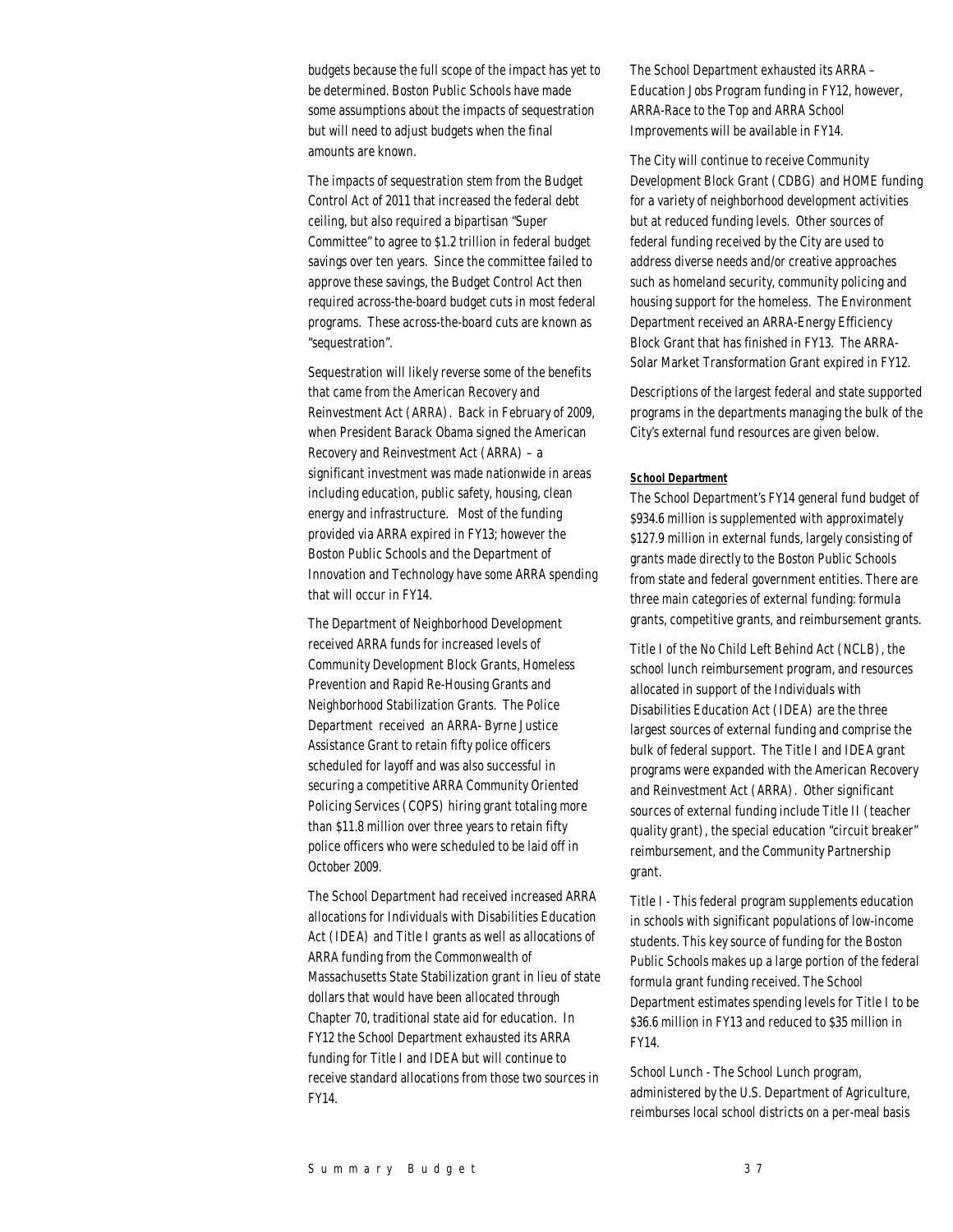for the costs of breakfast and lunch for low-income students. The School Department expects to receive \$27.9 million in reimbursements in FY13 and \$27.9 million in FY14.

Individuals with Disabilities Education Act (SPED - IDEA) - This federal formula grant supports special education programs. The School Department expects to spend \$18.6 million in FY13 and \$18.0 million in FY14.

ARRA–Race to the Top – This competitive grant was created to reward states and school districts that create conditions for education innovation and reform. ARRA – Race to the Top funding seeks to impact teacher effectiveness, school curriculum and culture and to target improvements to the lowest achieving schools while readying students for college and the workplace. The School Department expects to spend \$13.9 million in FY13 and \$13.3 million in FY14.

SPED Reimbursement "Circuit Breaker"- The state special education reimbursement program, commonly known as the circuit breaker program, was started in FY04 to provide additional state funding to districts for high-cost special education students. In cases where a student's special education costs are four times the state average foundation budget per pupil, the state reimburses a portion of those costs. In FY14, the School Department estimates that the State will reimburse at the rate of 60% of costs above average (down from a high of 75%). The School Department estimates spending levels for Circuit Breaker to be \$12.9 million in FY13 and reduced to \$12.0 million in FY14.

Title II Teacher Quality – The School Department expects to spend \$7.6 million in FY13 and \$5.9 million in FY14 from this federal formula grant program to improve educator quality and effectiveness.

Title III Bilingual Language Acquisition Program – This Federal grant provides for investments in English language learners (ELLs), including summer learning academies for ELLs, professional development for teachers and coaches and family liaisons. The department expects to spend \$3.2 million in FY13 and \$2.6 million in FY14.

Quality Full-Day Kindergarten – This grant from the Commonwealth of Massachusetts is used for extended time at the Early Learning Centers (ELCs) and Early Education Centers (EECs). The department expects to spend \$1.9 million in FY13 and \$1.8 million in FY14. Summer Food Program – This Federal grant provides support to feed children in summer school and summer activities held in schools, community centers and community – based organizations. The department expects to spend \$1.7 million in FY13 and FY14.

Perkins Vocational Education- this Federal program supports career-technical education programs. Funds are used to develop more fully the academic, career, and technical skills of secondary and postsecondary students who elect to enroll in career-technical education program. The department expects to spend \$1.4 million FY13 and FY14.

Expanded Learning Time – This grant from the Commonwealth of Massachusetts provides funding for extended teaching time at the Edwards Middle School and Boston Arts Academy. The department expects to spend \$1.2 million in FY13 and FY14.

Community Partnerships for Children - The Community Partnership Program is a state program that creates comprehensive, high-quality programs for preschool-aged children in public preschools, Head Start centers, private day care centers and familybased day care centers. The amount budgeted by the School Department, which serves as the fiscal agent for this program, is \$1.3 million for FY13 and \$1.1 million FY14.

TILT - Turnaround with Inc Learn Time – This Federal grant will extend the day at the McCormack and Irving schools for the next three years. The department expects to spend \$1.2 million FY13 and 856 thousand in FY14.

21st Century Community Learning –This Federal grant provides extended learning opportunities for at risk students. The department expects to spend \$595 thousand in FY13 and \$375 thousand in FY14.

## *Neighborhood Development*

The external funds budget for the Department of Neighborhood Development (DND) is projected to decrease by 2.9% in FY14. The decrease primarily comes from expiring one-time grants provided by the American Recovery and Reinvestment Act (ARRA) including ARRA-CDBG, ARRA-Homeless Prevention and Rapid Re-housing, and ARRA Neighborhood Stabilization. The DND external funds budget is based on level award amounts for entitlement grants. The impacts from sequestration have not been included in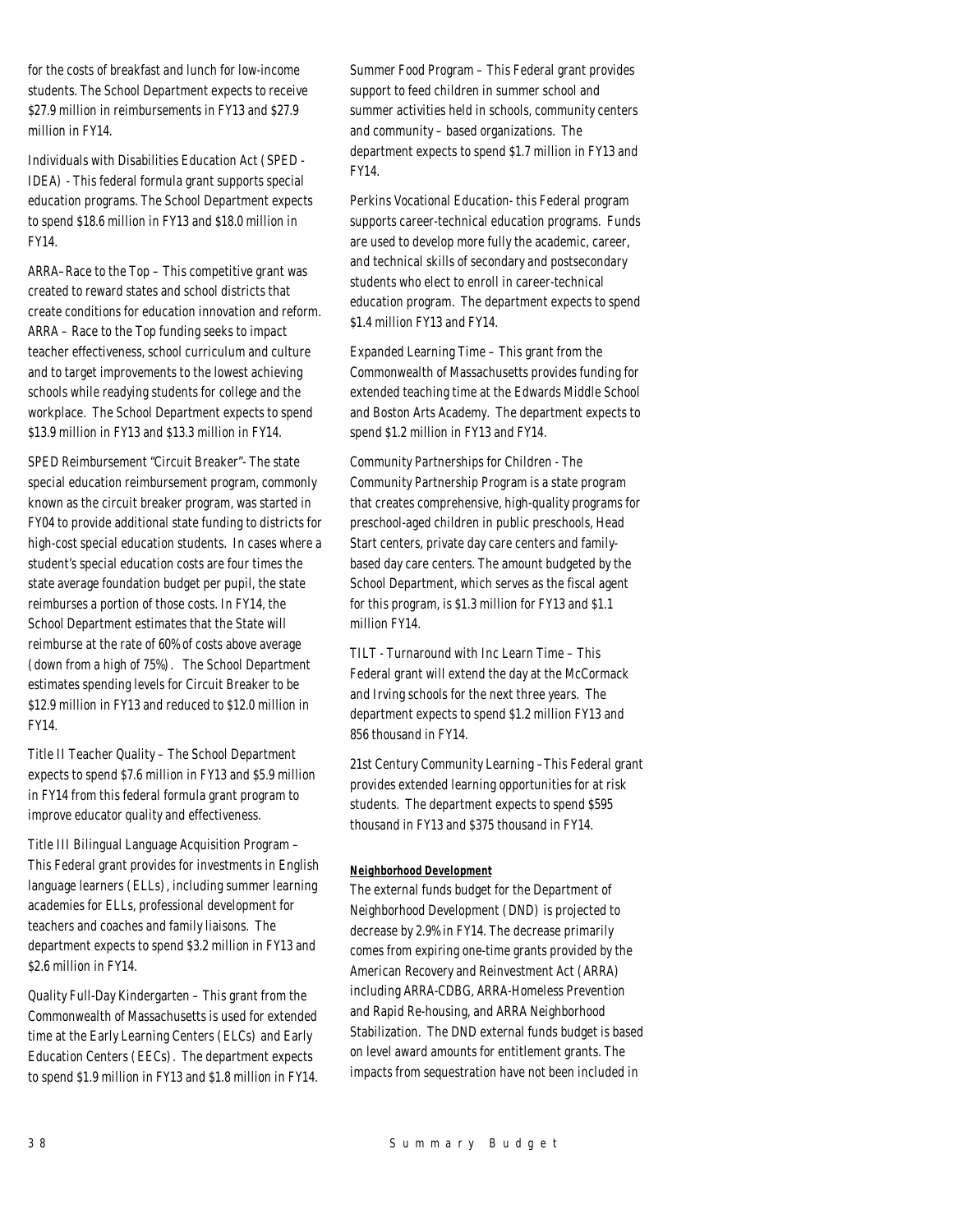this budget because the full scope of the impact has yet to be determined.

Community Development Block Grant (CDBG) – CDBG is an annual entitlement grant from the U.S. Department of Housing and Urban Development (HUD) to the City of Boston. The CDBG program funds a variety of neighborhood development activities. The City's Department of Neighborhood Development (DND), the Fair Housing Commission and the Mayor's Office of Jobs and Community Services expect to spend \$20.3 million in FY13 and \$20.9 million in FY14. At least 70% of CDBG funds must be used to benefit low- and moderate-income households. The City uses CDBG funds to produce and preserve affordable housing, revitalize neighborhood commercial districts, assist the renovation of nonprofit facilities, improve vacant lots, promote and monitor fair housing activities, and assist non-profit organizations in the operation of emergency shelters, health care, youth and adult literacy programs. CDBG funds cannot be used for general government services and cannot replace funding cut from existing public service activities. CDBG funding is also used as security for Section 108 loans.

Section 108 Loan Project/Economic Development Initiative - Section 108 funds are available to eligible cities from HUD on an application basis and can only be used for economic development projects. The City receives and administers Section 108 funds through a pledge of its current and future CDBG grant awards. DND will continue its Boston Invests in Growth II Program in FY14 with projected spending of \$5 million.

Emergency Solutions Grant/HOPWA/Shelter Plus Care/Supportive Housing - The City expects to spend \$24.8 million from these four HUD grants in FY13 and another \$24.9 million in FY14. The Emergency Solutions Grant and the Housing Opportunities for Persons With AIDS Grant (HOPWA) are entitlement grants that become available each July. The Emergency Solutions Grant supports the development and operation of emergency shelters for the homeless and the HOPWA program provides housing, rental assistance and support services for persons with AIDS. The Shelter Plus Care program provides rental assistance for homeless people with disabilities, primarily those with serious mental illness or chronic problems with alcohol and/or drugs. Other federal, state or local sources provide support services that must match the value of the rental assistance. The Supportive Housing Program provides service,

operating, and/or capital funds for a broad range of housing and social service projects. The program requires that applicants match the amount of supportive housing acquisition and development funds requested with an equal amount of funding from other sources. Shelter Plus Care and Supportive Housing are both competitive grants with FY14 awards becoming available in the fall.

HOME Investment Partnership - The HOME Partnership Program is an entitlement grant from HUD to support the development of affordable housing. The City estimates spending \$6.2 million in FY13 and \$4.4 million in FY14. Eligible activities include new construction or rehabilitation of housing, tenant-based rental assistance for up to two years, and assistance to first-time homebuyers. All HOME funds must be used to benefit low and moderate-income households. Fifteen percent of HOME funds are set aside for projects sponsored by Community Housing Development Organizations. Up to five percent may be set aside for operating costs for Community Housing Development Organizations.

Choice Neighborhoods Implementation Grant and Community Planning Challenge Grant – In FY12 DND was awarded two competitive grants from the US Department of Housing and Urban Development (HUD). The Choice Neighborhoods Implementation Grant aims to link affordable housing with quality schools, public transportation, good jobs, and safe streets. Specifically, funds will be used to redevelop the Woodledge/Morrant Bay Apartments and revitalize Dorchester's Quincy Street Corridor. The City anticipates spending \$4 million on this program in FY13 and an estimated \$6.4 million in FY14. The Community Planning Challenge Grant is being used for planning, strategic land acquisition, and outreach and engagement in order to facilitate smart growth and transit-oriented development along the Fairmount Commuter Rail Line. The City anticipates an estimated \$82,000 of spending on this project in FY13 and \$1.2 million in FY14.

HomeCorp Grants – In FY13 DND was awarded two new competitive grants from the Commonwealth of Massachusetts Attorney General's Office. The purpose of the HomeCorp grants is to mitigate the impacts of the foreclosure crisis, revitalize distressed neighborhoods impacted by foreclosure clusters, and promote homeownership and affordable housing. The HomeCorp Community Restoration Grant assists eligible homebuyers and homeowners in purchasing and/or renovating foreclosed property and the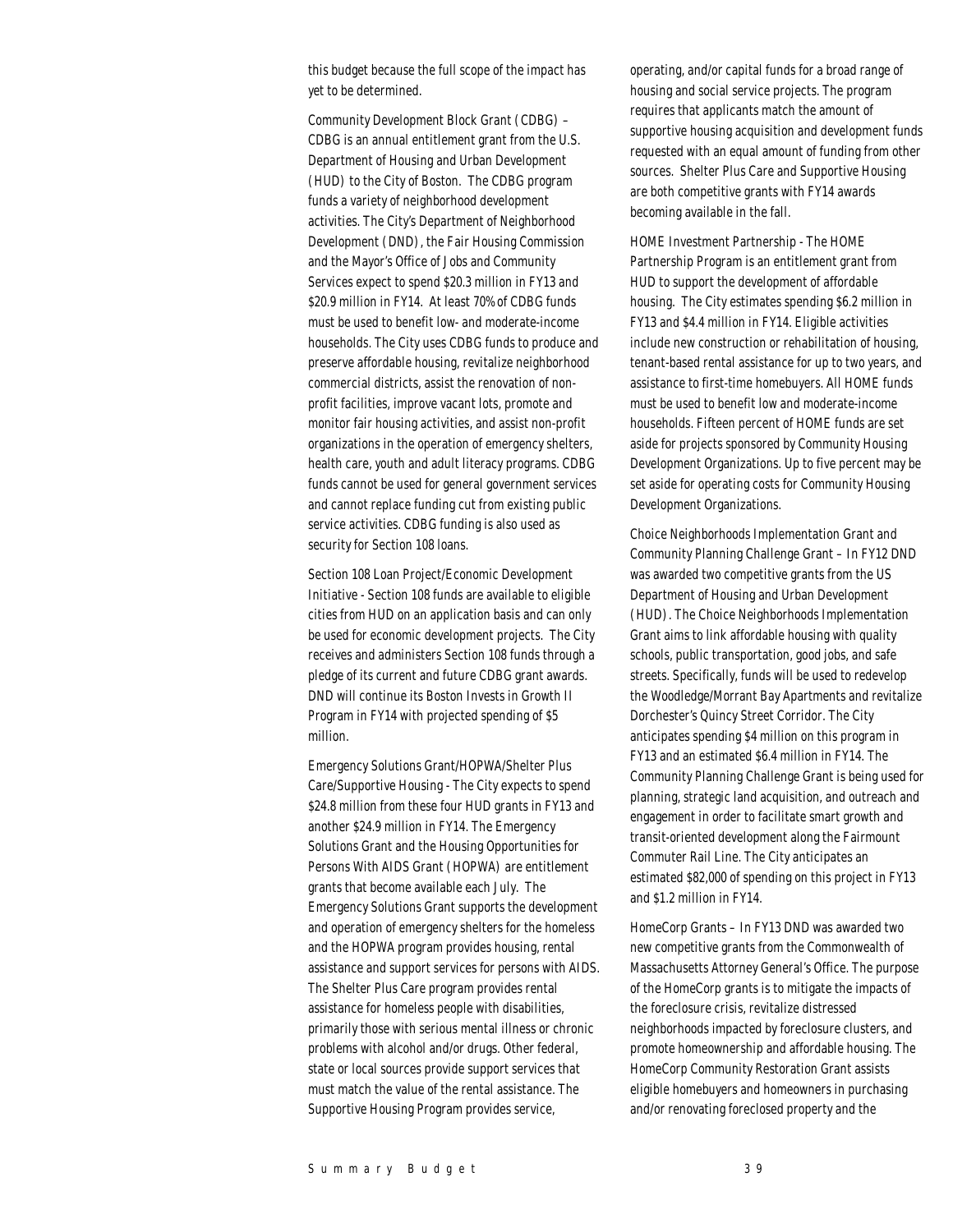HomeCorp Crisis Response Grant provides financial and housing search assistance to low-income families displaced by foreclosure. The City will spend an estimated \$75,000 in FY13 and \$375,000 in FY14 between the two HomeCorp Grants.

## *Public Health Commission*

Ryan White Care Act - This funding is intended to help communities increase the availability of culturally and linguistically competent primary health care and support services, increase access for underserved populations and improve the quality of life of those living with HIV/AIDS and their families. In FY13, contracts supported approximately 42 community agencies and 95 programs in the ten county regions of Massachusetts and southern New Hampshire. The estimated level of spending for this federally funded program is \$12.9 million for FY14.

Boston REACH – The Commission was awarded \$4.6 million over 3 years in grant funding from the Centers for Disease Control and Prevention to support the implementation of projects to reduce racial and ethnic health inequities. The grant activities will engage Black and Latino residents within five neighborhoods with the goal of increasing environments with healthy beverages; increasing opportunities for physical activity in public outdoor and indoor spaces; increasing healthy practices and strategies within out of school time school programs; and improving access to low sodium food options. The grant will also be used to develop health communication messages about obesity, hypertension, and the impact of social determinants of health.

Homeless Services – External funding for the Long Island and Woods Mullen Shelters provides services to over 6,000 homeless clients annually. In addition to providing emergency shelter and transitional housing for 800 homeless adult men and women each day, clients receive food, clothing, health care, social services, vocational training, and community re-entry services. Funding from the Substance Abuse Mental Health Services Administration (SAMHSA) provides permanent supportive housing to chronically homeless clients; these clients receive Section 8 vouchers from the Boston Housing Authority and community-based management services over a 9-12 month period. Overall, projected grant funding for homeless services in the Public Health Commission budget for FY14 totals \$10.4 million.

Addictions Prevention, Treatment and Recovery Service – A \$1.5 million, 3 year grant, from SAMHSA funds the Entre Familia: Comprehensive Family Service Model (CFSM). Programs provide an intensive outpatient substance abuse treatment that preserves and supports the family unit and provides a healthy and safe environment for women and their children. The Massachusetts Department of Public Health is expected to provide \$586,000 for FY14 in the support of BPHC's harm reduction activities, connection to treatment, and needle exchange for injecting drug users. Through state funding totaling \$120,000 in FY14, the Commission will address prescription drug misuse and abuse among persons ages 12 to 25.

Early Childhood Mental Health -The Commission has leveraged \$1.5 million in funding from the Massachusetts Executive Office of Health and Human Services and \$105,000 in funding from the Massachusetts Department of Public Health (federal pass through from SAMHSA) to build a continuum of family centered care and support for children with mental health needs and their families. Other funding from the US Department of Justice, totaling \$2 million over 2 years, will allow the Commission to expand its work with partners to prevent and reduce the impact of children's exposure to violence in homes, communities and schools. Through collaboration of diverse organizations and agencies, a multi-year strategic plan will be developed to address children's exposures to violence.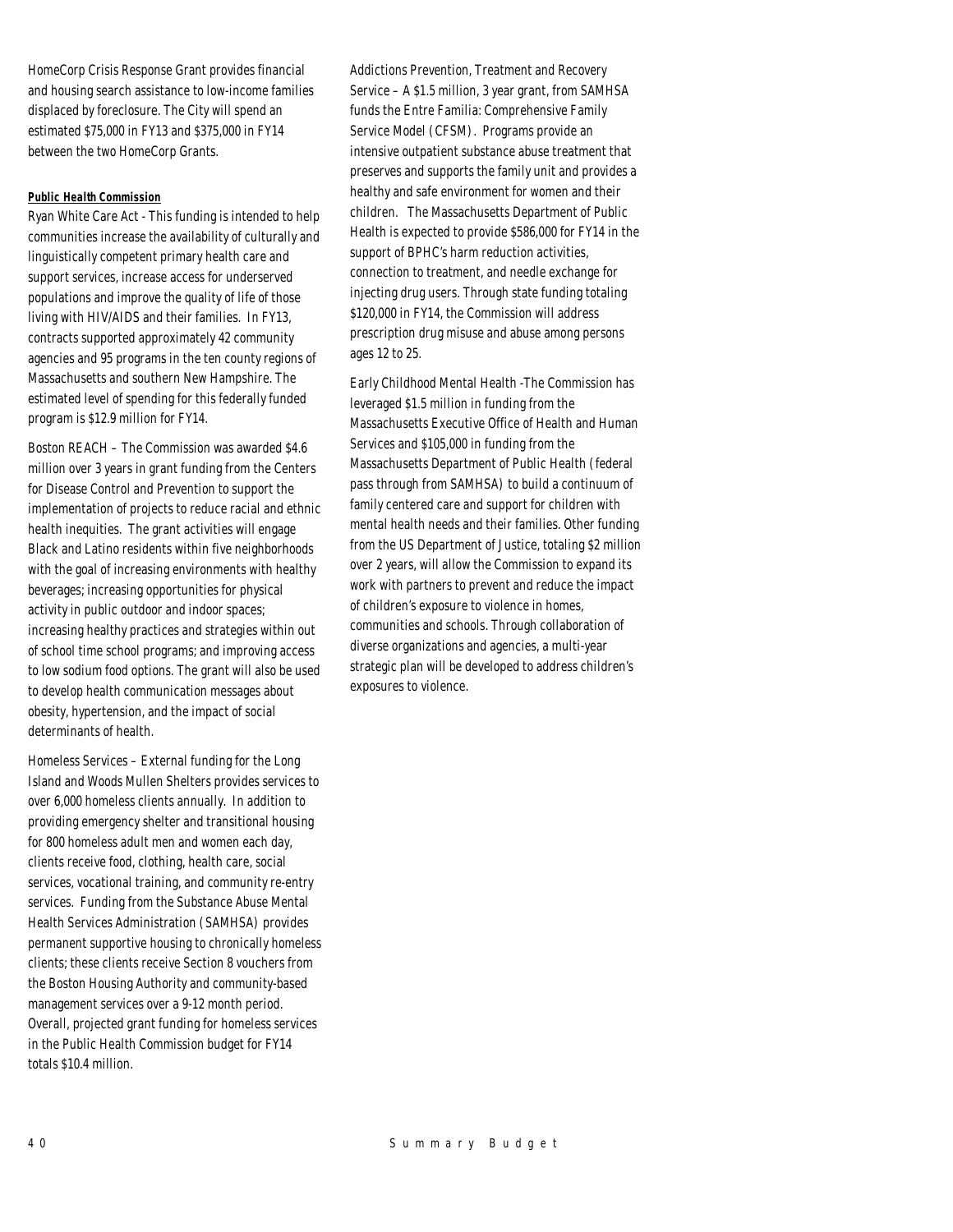The Centers for Disease Control and Prevention designated the Boston Public Health Commission the lead agency in Boston for their national initiative Striving To Reduce Youth Violence Everywhere (STRYVE), a five year grant totaling \$1.1 million. The Commission's VIP Initiative will work closely with community-based partners, to identify and implement evidence based violence prevention programs in selected VIP neighborhoods.

Public Health Preparedness -The Commission manages a number of critical initiatives to ensure that the residents of the City are protected and well prepared in the event of a major emergency. Among these activities are those funded by federal/ state grants totaling \$1.63 million to support public communication strategies, communicable disease control, and the public health preparedness program. Other state and federally funded programs support training EMTs, hospital clinicians, and health center workers in various medical emergency protocols and procedures; leading collaborative citywide disaster planning with other healthcare, public safety, and emergency management officials; recruitment and training of a corps of medical and non-medical volunteers who can be mobilized as needed; and writing, translating, and disseminating educational materials to the City's most vulnerable populations.

Federal funding also supports youth-led dating violence prevention work and efforts to improve air quality in homes and small businesses. The Commission continues to receive support for the Boston Healthy Start Initiative, a multi-year project with a budget of \$2.1 million for FY14 to reduce the rate of infant mortality among Black babies.

#### *Office of Emergency Management*

The Mayor's Office of Emergency Management pursues funding opportunities and manages federal homeland security grants awarded to the Metro-Boston Homeland Security Region (MBHSR). The Urban Area Security Initiative (UASI) grant provides the bulk of the funding for this office. This federal grant serves to address the unique equipment, planning, training and operational needs for first responders in the MBHSR. The region encompasses the cities of Boston, Cambridge, Chelsea, Everett, Quincy, Revere, Somerville and the towns of Brookline and Winthrop. An estimated \$24 million in UASI funds will be available in FY14 allowing the department to make a concentrated effort to purchase new equipment. UASI grants are awarded based on the Federal Fiscal Year

and Emergency Management is still spending down prior year UASI awards; therefore, the 40% reduction in funding and sequestration that takes effect in Federal Fiscal Year 13 will not impact the City until FY15.

In FY12 Emergency Management received a Public Safety Interoperable Communications (PSIC) Grant from the Department of Commerce and the Commonwealth of Massachusetts's Executive Office of Public Safety and Security. The PSIC Grant Program is a one-time grant opportunity to enhance interoperable capabilities with respect to voice, data, and/or video and encourage the use of innovative cost and spectrum efficient technology solutions. The PSIC grant will conclude in FY13 with an estimated \$1.9 million in spending.

Emergency Management received a new Federal Transit Security Grant from the US Department of Homeland Security and the Massachusetts Bay Transportation Authority. The Transit Security Grant Program is a one-time award that serves to create a sustainable, risk-based effort to protect critical surface transportation infrastructure and the traveling public from acts of terrorism, major disasters, and other emergencies. The entire award amount of \$2 million will be spent in FY13.

Additionally, the office receives funding under the Regional Catastrophic Preparedness Grant Program (RCPGP). This federal grant is designed to enhance regional catastrophic planning efforts, with the goal of strengthening the Nation against risks associated with catastrophic events. The Region includes communities from Massachusetts, New Hampshire, and Rhode Island. Spending from RCPGP is expected to be \$1.5 million in FY13 and \$3.4 million in FY14.

#### *Police Department*

The Police Department's grant funding on both the federal and state level has historically focused for the most part on community policing.

Public Safety Answering Point (PSAP) Emergency – Funds are awarded by the Executive Office of Public Safety and Security State 911 Department. Awards are based on a formula that weighs both 911 call volume and population served. 25% of the total telephone surcharge revenues of the previous fiscal year shall be allocated to support grant awards. The purpose of the State 911 Department PSAP Grant is to assist PSAP's in providing enhanced 911 services and to encourage development. The Boston Police Department,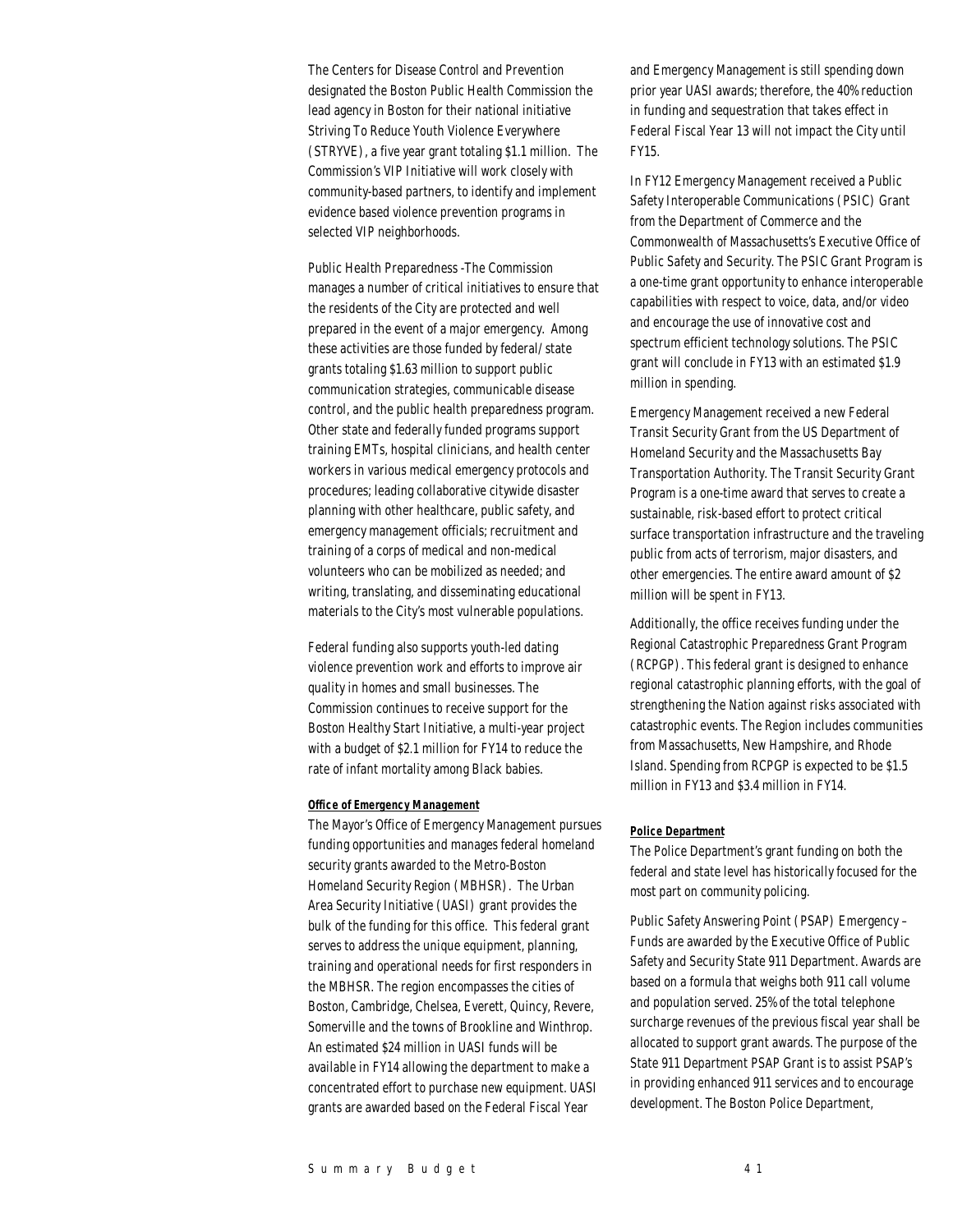Emergency Management Services and Boston Fire Department will utilize funds to support and offset personnel costs, annual maintenance fees, equipment purchases such as mobile data terminals, and the development of a training room and backup facility that will be an extension of the current 911 Operations area at BPD Headquarters. The department expects to spend \$2.7 million in FY13 and \$2.5 million in FY14.

Shannon Community Safety Initiative – This state grant is awarded from the Commonwealth of Massachusetts, Executive Office of Public Safety to address gang and youth violence through the Senator Charles E. Shannon, Jr. Community Safety Initiative. The award has supported a number of prevention, intervention and enforcement initiatives and activities that focus on a comprehensive citywide strategy for youth gang and gun violence. The department expects to spend an estimated \$1.8 million in FY13 and FY14.

Community Based Violence Prevention Demonstration Grant – This three-year federal grant is awarded by the Department of Justice, Office of Juvenile Justice Delinquency Prevention for the purpose of implementing a coordinated strategy for the prevention of gun violence in the Mattapan neighborhood of Boston. The Boston Police Department, in partnership with the Boston Public Health Commission, Boston Center for Youth and Families, and the Mayor's Office of Jobs and Community Services is working to establish a program that focuses on the goal of reducing the number of shootings and homicides in the Mattapan neighborhood of Boston. The department expects to spend \$538 thousand in FY13 and \$1.2 million in FY14.

Justice Assistance Grant (JAG) – This federal grant is awarded by the Department of Justice for prevention, intervention and enforcement efforts aimed at reducing crime and violence. These funds are used to support civilian analyst and advocacy personnel, including district social workers. The department expects to spend \$546 thousand in FY13 and \$1.2 million in FY14.

Boston Reentry Initiative (BRI) - Through the BRI, the Boston Police Department in partnership with the Suffolk County Sheriff's Department, the Suffolk County District Attorney's Office, the United States Attorney's Office, the Massachusetts Departments of Probation, Parole, and Revenue; Youth Options Unlimited, Whittier Street Health Center, and Dorchester Bay Economic Development Corporation

supports individualized, sustained reentry plans for Boston's highest-risk offenders. The department expects to spend \$807 thousand in FY13 and \$821 thousand in FY14.

Community Oriented Policing Services (COPS) Hiring Program - The Police department is using this new grant to increase staffing on Safe Street Teams by 15 officers. This COPS grant requires a local match that has been included in the FY13 and FY14 operating budgets. Currently 10 of the 15 officers are receiving their police officer training within the Boston Police Academy. We anticipate that the remaining 5 will be recruited and go into the next scheduled academy class anticipated for the Fall of 2013. Safe Street Teams engage Boston police officers in community problem-oriented policing of violent crime hot spot areas. The department expects to spend \$393 thousand in FY13 and \$1.1 million in FY14.

Boston Multicultural Advocacy Support Project (BMASP) – This federal grant is awarded by the Department of Justice, Office of Violence Against Women. Funds are used to support two full time civilian advocates at police stations in Boston and four part-time civilian advocates at the Family Justice Center and Dorchester Court who provide culturally and linguistically sensitive services, crisis intervention services, referrals, and safety plans to the City's African-American, Hispanic/Latino, Haitian and Vietnamese populations. The department expects to spend \$392 thousand in FY13 and \$428 thousand in FY14.

Smart Policing Grant – This federal grant is awarded by the Department of Justice, Bureau of Justice Assistance for the purpose of improving Boston's homicide clearance rates. The funds are being used to develop and implement a business model for homicide investigators, increase accountability via structure and communication feedback loops, and increase resources available to BPD units involved in homicide investigations, and implement, research and evaluate new protocols and procedures for homicide investigative response. The department expects to spend an estimated \$414 thousand in FY13 and \$341 thousand in FY14.

Choice Neighborhood Public Safety Enhancement Strategy (PSES) Grant – This federal grant is reflected in the Department of Neighborhood Development's external funds budget. The Police Department will utilize this grant to support two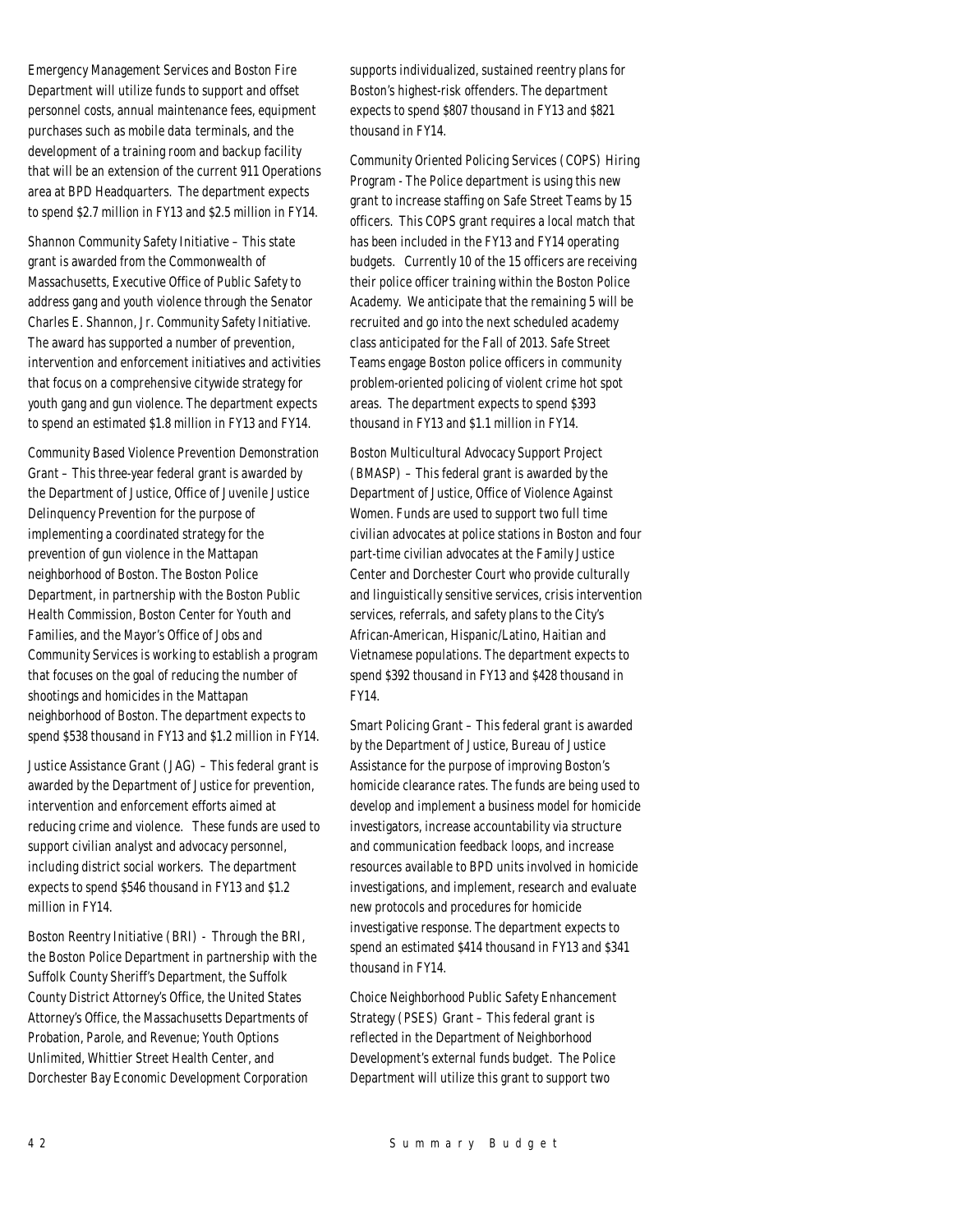comprehensive program strategies within the Choice Neighborhood target location: 1) Targeted community policing, suppression and enforcement efforts planned and coordinated between police and community; and 2) Support for families in the target location through a full time clinical social worker, with a priority of serving those families most impacted by the Choice Neighborhoods redevelopment plan. The department expects to spend an estimated \$200 thousand in FY14.

#### *Library Department*

Projected external fund spending for Boston Public Library (BPL) is expected to decrease to \$7.8 million in FY14 primarily related to a reduction to Trust Fund Income allocated by the Trustees of the Boston Public Library and a reduction of State Aid to Libraries.

Trust Fund Income and Other Sources – Annual income generated from assets held in trust can be used, based on the intentions of the donors, to support certain personnel costs and various non-personnel items to support BPL operations. In addition, this group includes other sources of income such as revenue from private events at BPL facilities, royalties, commissions and smaller grants awarded to the Trustees of the Boston Public Library. BPL expects to spend an estimated \$5 million in FY13 and \$4.6 million in FY14.

Library for the Commonwealth (formerly Library of Last Recourse) - The Library for the Commonwealth grant provides reference and research services for individual residents of the Commonwealth at the Boston Public Library through developing, maintaining and preserving comprehensive collections of a research and archival nature to supplement library resources available throughout Massachusetts. The Library maintains the personnel resources, expertise and bibliographic skills needed to develop and provide access to reference and research collections. Funding for this program is approximately \$2.2 million for FY13 and FY14.

State Aid to Libraries - This funding is provided by the Commonwealth of Massachusetts Board of Library Commissioners to the Trustees of the Public Library of the City of Boston annually. The Library is required to meet certain minimum standards of free public library service established by the Board to be eligible to receive the grant. The Boston Public Library expects to receive \$562 thousand in FY13 and \$507 thousand in FY14.

#### *Elderly Commission*

The Elderly Commission's FY14 external fund spending is expected to increase by \$391 thousand primarily related to the Nutrition Services Incentive Program grant. The Commission's external funds budget is based on level award amounts for entitlement grants. The impacts from sequestration have not been included in this budget because the full scope of the impact has yet to be determined.

Area Agency on Aging (AAA) – This federal Title III funding provided through the Massachusetts Executive Office for Elder Affairs and is distributed by the Elderly Commission through services providers to provide direct services to elder citizens. The commission expects to spend an estimated \$4.2 million in FY13 and FY14.

State Elder Lunch Program – This annual grant provided by the Commonwealth of Massachusetts Executive Office of Elder Affairs is distributed by the commission to service providers to deliver nutritional services to elder citizens. The commission expects to spend an estimated \$1 million in FY13 and \$1.1 million inFY14.

Nutrition Services Incentive Program – This federal grant is provided through the Executive Office of Elder Affairs is distributed by the commission to service providers to deliver nutritional services to elder citizens. The commission expects to spend an estimated \$542 thousand in FY13 and \$768 thousand inFY14.

## *FY14 ALL FUNDS BUDGET*

The following table consolidates the projected FY14 expenditures from the General Fund, Special Revenue Funds (external grants for the most part) and the Capital Fund by department. More detail on the expenditures made from each of these funds is shown in Volumes II and III of the City of Boston's FY14 budget document.

#### *Budget Document Structure*

The Operating Budget for FY14 and Five Year Capital Plan for FY14-18 are presented in three volumes. Volume I is an overview of the City's financial position and policy direction.

Volumes II and III, which are organized by cabinet, present the budget detail for each department's operating budget and capital projects. Please refer to the chapter on Budget Organization and Glossary in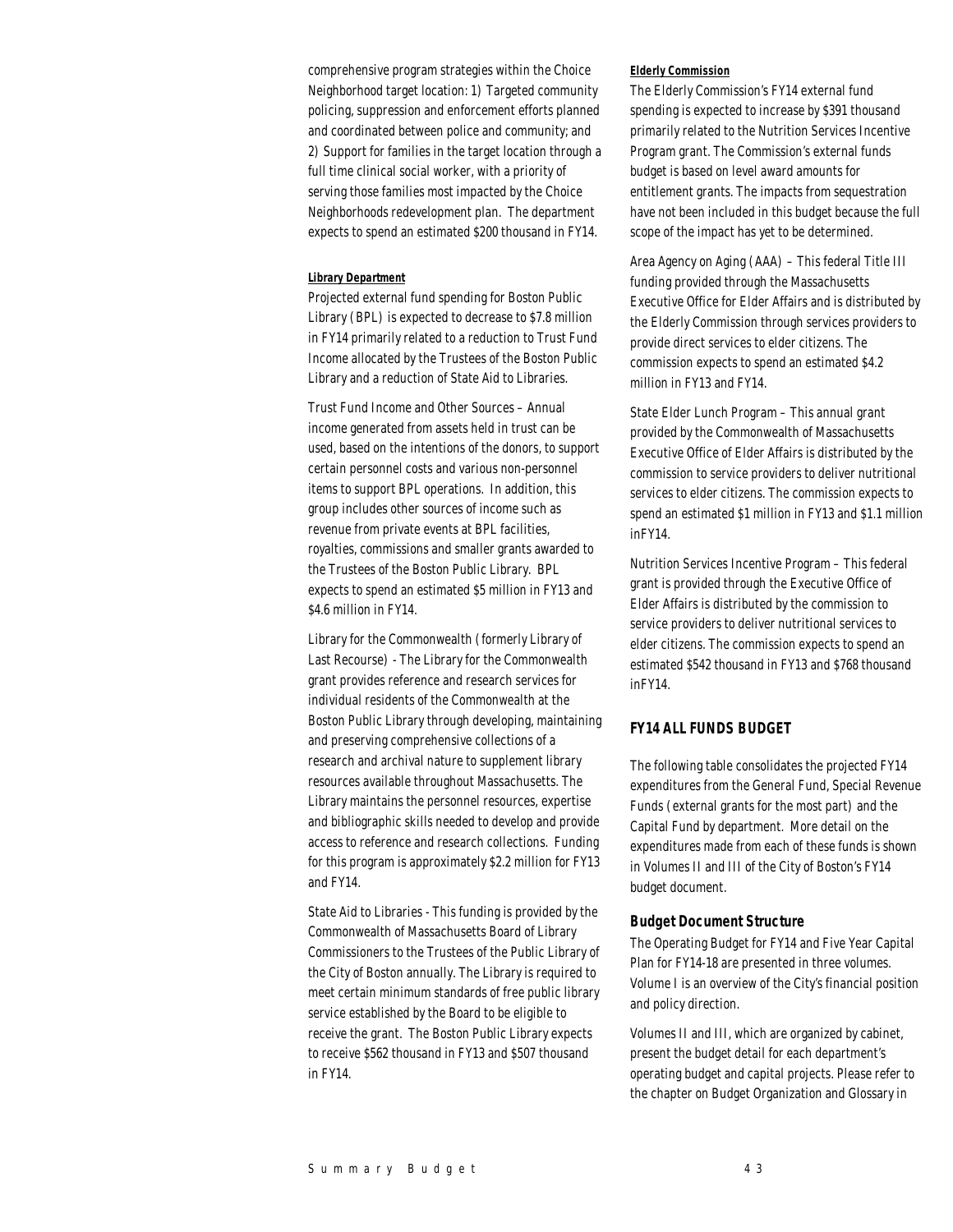Volume I for an illustration of the City's organizational chart.

The City's budget is built at the program level for each department, which is the basis for budget planning. However, line item budget detail is only provided in this budget document at the department level. Program line item detail is available upon request.

In addition to program budgets, Volumes II and III provide a mission statement, key objectives, as well as past and promised performance levels for each departmental program. For those departments with capital projects, a project profile is provided for every capital project. The project profile includes authorization information as well as planned spending levels.

Definitions of the terms used throughout the budget document are presented in the glossary, which can be found in Volume I in the chapter titled Budget Organization and Glossary.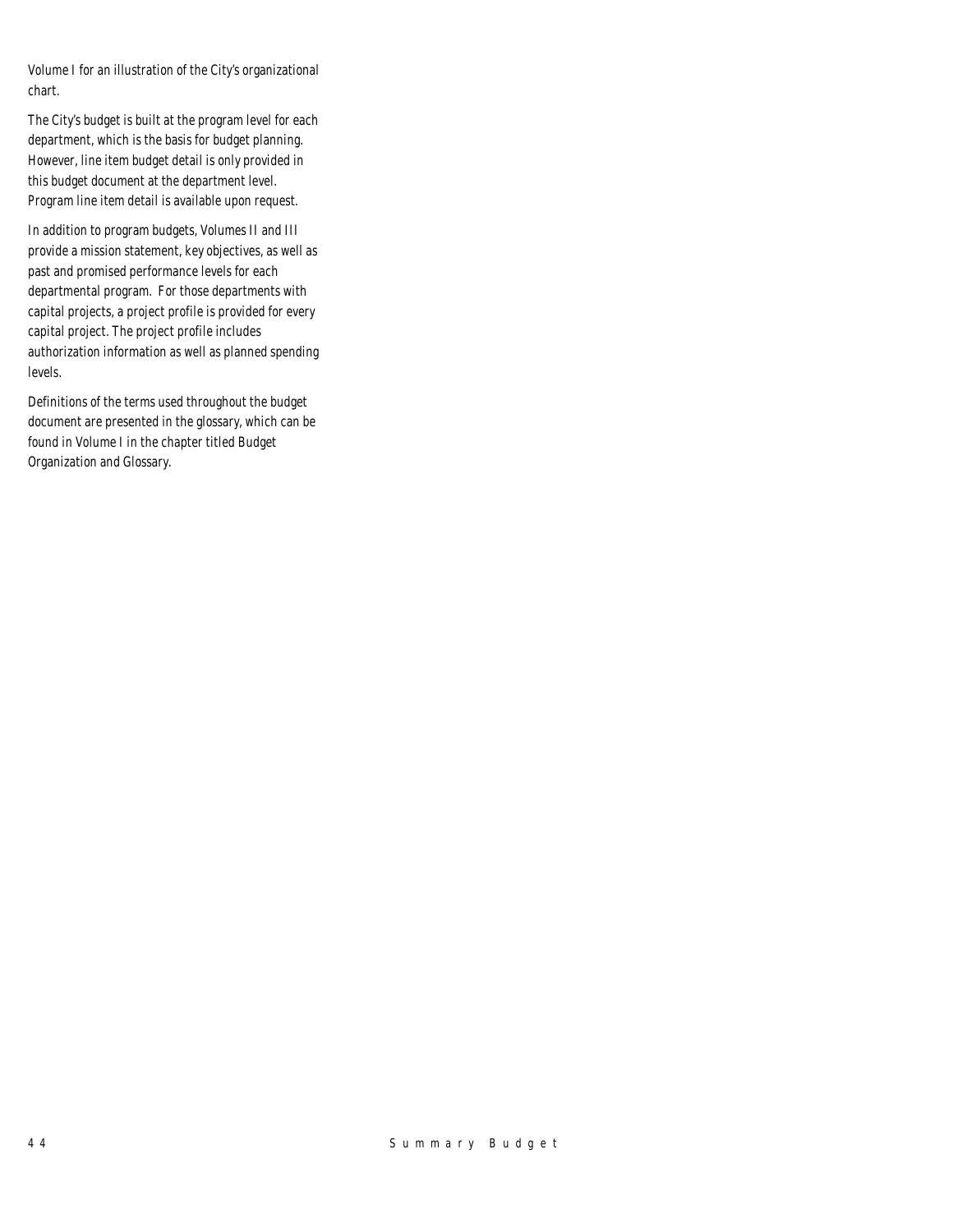|                                                  | <b>All Funds Budgets - FY14</b>                                       |          |                          |                                    |                          |                                |
|--------------------------------------------------|-----------------------------------------------------------------------|----------|--------------------------|------------------------------------|--------------------------|--------------------------------|
|                                                  |                                                                       |          |                          | <b>General Fund External Funds</b> |                          | <b>Capital Total All Funds</b> |
| Cabinet                                          | Department                                                            |          | <b>Budget</b>            | <b>Budget</b>                      | <b>Budget</b>            | <b>Budget</b>                  |
| Mayor's Office                                   | <b>Emergency Management</b>                                           |          | 436,754                  | 27,455,071                         |                          | 27,891,825<br>6,067,129        |
|                                                  | Law Department<br>Mayor's Office                                      |          | 6,067,129<br>2,273,193   | 92,973                             |                          | 2,366,166                      |
|                                                  | Neighborhood Services                                                 |          | 1,283,430                |                                    |                          | 1,283,430                      |
|                                                  | Public Information                                                    |          | 1,361,707                |                                    |                          | 1,361,707                      |
|                                                  |                                                                       | Total    | 11,422,212               | 27,548,044                         | 0                        | 38,970,256                     |
| Advocacy & Strategic Investment                  | Boston Residents Job Policy                                           |          | 551,143                  |                                    |                          | 551,143                        |
|                                                  | Intergovernmental Relations                                           |          | 1,254,288                |                                    |                          | 1,254,288                      |
|                                                  | Office of New Bostonians                                              |          | 354,341                  | 266,000                            |                          | 620,341                        |
|                                                  | Small/Local Business                                                  | Total    | 630,268                  |                                    |                          | 630,268<br>3,056,039           |
| <b>Administration &amp; Finance</b>              | Office of Administration & Finance                                    |          | 2,790,039<br>1, 104, 812 | 266,000                            | 0                        | 1,104,812                      |
|                                                  | <b>Assessing Department</b>                                           |          | 6,687,423                |                                    |                          | 6,687,423                      |
|                                                  | <b>Auditing Department</b>                                            |          | 2,605,501                | 107,160                            |                          | 2,712,661                      |
|                                                  | <b>Budget Management</b>                                              |          | 2,767,613                |                                    |                          | 2,767,613                      |
|                                                  | <b>Execution of Courts</b>                                            |          | 3,500,000                |                                    |                          | 3,500,000                      |
|                                                  | Health Insurance                                                      |          | 192,789,047              |                                    |                          | 192,789,047                    |
|                                                  | Human Resources                                                       |          | 3,673,099                |                                    |                          | 3,673,099                      |
|                                                  | <b>Labor Relations</b>                                                |          | 1,437,514                |                                    |                          | 1,437,514                      |
|                                                  | <b>Library Department</b><br><b>Medicare Payments</b>                 |          | 32,062,274<br>8,653,479  | 7,784,520                          | 21,859,538               | 61,706,332<br>8,653,479        |
|                                                  | Pensions & Annuities                                                  |          | 4,200,000                |                                    |                          | 4,200,000                      |
|                                                  | <b>Purchasing Division</b>                                            |          | 1,761,700                |                                    |                          | 1,761,700                      |
|                                                  | <b>Registry Division</b>                                              |          | 1,032,739                |                                    |                          | 1,032,739                      |
|                                                  | <b>Treasury Department</b>                                            |          | 4, 129, 312              |                                    |                          | 4,129,312                      |
|                                                  | Unemployment Compensation                                             |          | 350,000                  |                                    |                          | 350,000                        |
|                                                  | Workers' Compensation Fund                                            |          | 2,200,000                |                                    |                          | 2,200,000                      |
| <b>Chief Information Officer</b>                 |                                                                       | Total    | 268,954,513              | 7,891,680                          | 21,859,538               | 298,705,731<br>43,713,473      |
|                                                  | Department of Innovation and Technology                               | Total    | 23,928,079<br>23,928,079 | 680,394<br>680,394                 | 19,105,000<br>19,105,000 | 43,713,473                     |
| <b>Public Safety</b>                             | <b>Fire Department</b>                                                |          | 187,849,951              | 2,301,931                          | 6,735,000                | 196,886,882                    |
|                                                  | Police Department                                                     |          | 278,409,673              | 11,313,615                         | 705,000                  | 290,428,288                    |
|                                                  |                                                                       | Total    | 466,259,623              | 13,615,546                         | 7,440,000                | 487,315,169                    |
| Education                                        | <b>Boston Public Schools</b>                                          |          | 937,413,660              | 127,915,362                        | 66,720,000               | 1, 132, 049, 022               |
|                                                  |                                                                       | Total    | 937,413,660              | 127,915,362                        | 66,720,000               | 1, 132, 049, 022               |
| Economic Development                             | <b>Boston Redevelopment Authority</b>                                 |          | 0                        |                                    | 4,465,000                | 4,465,000                      |
| <b>Public Property</b>                           | Arts, Tourism & Special Events                                        | Total    | 0<br>1,880,570           | $\mathbf 0$<br>233,320             | 4,465,000                | 4,465,000<br>2,113,890         |
|                                                  | Consumer Affairs & Licensing                                          |          | 428,667                  | 51,300                             |                          | 479,967                        |
|                                                  | Department of Voter Mobilization                                      |          | 3,815,293                |                                    |                          | 3,815,293                      |
|                                                  | Parks & Recreation Department                                         |          | 17, 126, 480             | 5,774,178                          | 23,244,959               | 46, 145, 616                   |
|                                                  | Property & Construction Mgmt.                                         |          | 20,990,680               | 182,250                            | 65,297,620               | 86,470,550                     |
|                                                  |                                                                       | Total    | 44,241,690               | 6,241,048                          | 88,542,579               | 139,025,316                    |
| Public Works & Transportation                    | Central Fleet Management                                              |          | 2,515,549                |                                    |                          | 2,515,549                      |
|                                                  | Office of Chief of PWD & Transportation                               |          | 1,426,434                |                                    |                          | 1,426,434                      |
|                                                  | <b>Public Works Department</b><br>Snow Removal                        |          | 84,720,338<br>18,510,608 | 20,000                             | 58,955,000               | 143,695,338<br>18,510,608      |
|                                                  | <b>Transportation Department</b>                                      |          | 30,741,674               | 2,939,630                          | 10,502,302               | 44, 183, 607                   |
|                                                  |                                                                       | Total    | 137,914,604              | 2,959,630                          | 69,457,302               | 210,331,536                    |
| Environment & Energy                             | <b>Environment Department</b>                                         |          | 2,067,089                | 1,398,308                          | 359,401                  | 3,824,798                      |
|                                                  | <b>Inspectional Services Dept</b>                                     |          | 17,586,432               | 235,911                            |                          | 17,822,343                     |
|                                                  |                                                                       | Total    | 19,653,521               | 1,634,219                          | 359,401                  | 21,647,141                     |
| <b>Human Services</b>                            | Boston Centers for Youth & Families                                   |          | 23,413,069               | 989,666                            | 6,023,159                | 30,425,894                     |
|                                                  | Civil Rights                                                          |          | 197,875                  | 770,292                            |                          | 968,166                        |
|                                                  | Commission for Persons with Disabilities<br><b>Elderly Commission</b> |          | 359,455<br>2,952,018     | 7,127,129                          |                          | 359,455<br>10,079,147          |
|                                                  | Veterans Services Department                                          |          | 5,643,127                |                                    |                          | 5,643,127                      |
|                                                  | Women's Commission                                                    |          | 163,053                  |                                    |                          | 163,053                        |
|                                                  | Youth Fund                                                            |          | 4,960,658                | 1,220,656                          |                          | 6, 181, 314                    |
|                                                  |                                                                       | Total    | 37,689,255               | 10, 107, 743                       | 6,023,159                | 53,820,156                     |
| Housing & Neighborhood Developme Leading the Way |                                                                       |          | 5,500,000                |                                    |                          | 5,500,000                      |
|                                                  | Neighborhood Development                                              |          | 4, 123, 194              | 65,090,417                         | 1,200,000                | 70,413,611                     |
|                                                  |                                                                       | Total    | 9,623,194                | 65,090,417                         | 1,200,000                | 75,913,611                     |
| <b>Public Health</b>                             | <b>Public Health Commission</b>                                       |          | 66,357,120               | 42,914,488                         | 2,275,000                | 111,546,608<br>111,546,608     |
| Non-Mayoral Departments                          | <b>City Clerk</b>                                                     | Total    | 66,357,120<br>1,062,939  | 42,914,488<br>6,272                | 2,275,000                | 1,069,211                      |
|                                                  | <b>City Council</b>                                                   |          | 5,150,000                |                                    |                          | 5,150,000                      |
|                                                  | Finance Commission                                                    |          |                          |                                    |                          | 194,659                        |
|                                                  |                                                                       |          | 194,659                  |                                    |                          | 725,322                        |
|                                                  | Licensing Board                                                       | Total    | 725,322<br>7,132,920     | 6,272                              | 0                        | 7, 139, 192                    |
|                                                  | <b>Grand Total</b>                                                    |          | 2,033,380,430            | 306,870,842                        | 287,446,979              | 2,627,698,250                  |
|                                                  |                                                                       | Table 11 |                          |                                    |                          |                                |
|                                                  |                                                                       |          |                          |                                    |                          |                                |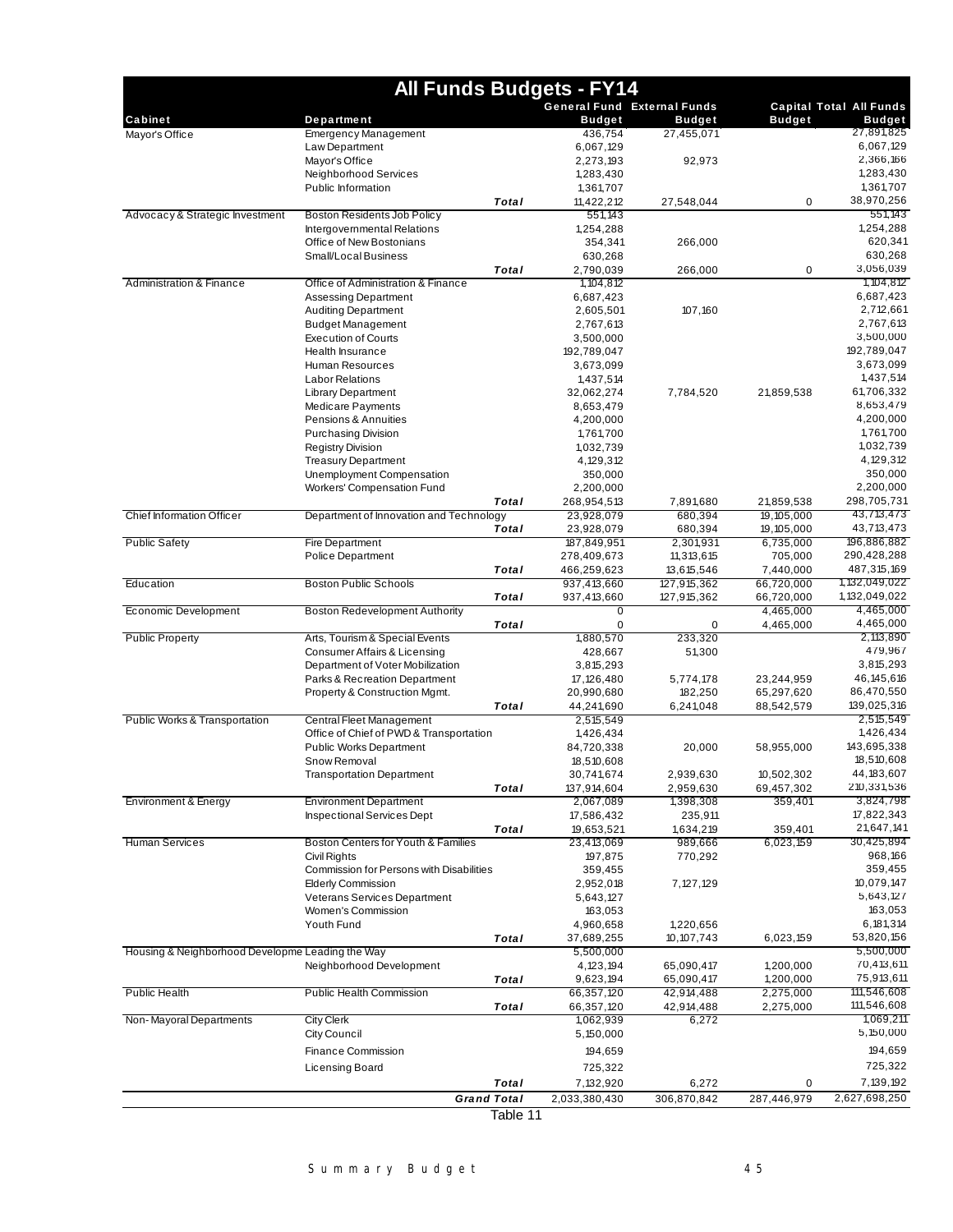## *MULTI-YEAR BUDGET PLAN*

## *Introduction*

While statutorily the City must maintain an annual budget process subject to the appropriating authority of the City Council, a three-year projection provides a useful context for current decision making and planning purposes.

In projecting the City's operating budget for FY15 and FY16, the issues of health insurance cost growth and collective bargaining continue to be critical factors. The recent uncertainty around the nascent economic recovery has eased somewhat, making revenue estimation less difficult. The property tax levy is expected to grow from its base by the allowable 2.5% and new growth in the levy is expected to increase over the FY14 budgeted amount. In terms of state aid, continued pressure from rising state assessments, particularly from Charter Schools combined with a lack of sustained general government aid growth, will force the continuation of the negative growth trend in net state aid.

The projections for FY15 and FY16 are based on the most current revenue information available. The plan reflects the best estimates of revenues as well as the major components of projected expenditures given current policy and cost trends. Nearly all of the collective bargaining agreements between the City and the unions expired during calendar year 2010. The contract with the firefighters union expired on June 30, 2011. The City has reached voluntary settlements with a number of its civilian unions, including the teachers union. The City continues to be in various forms of negotiation with the remaining unsettled civilian unions. The City is currently in arbitration or mediation at the Joint Labor Management Committee (JLMC) with all 5 public safety unions. The collective bargaining reserves contain funding based on estimates for successor agreements that would cover proposed wage increases and the retroactive impacts of wage increases that are being negotiated for FY11 – FY16. The current reserve amounts are also consistent with the wage pattern agreed to in the settled collective bargaining agreements. Any changes to the pattern will add additional pressure to the bottom line in FY15, FY16 and beyond.

Another area of concern that has not been fully illustrated in the Budget Summary table is the unfunded liability related to other post-employment benefits. Beginning in FY08, the City was required to implement the provisions of GASB Statement No. 45. The statement establishes standards for the measurement, recognition and display of Other Post-Employment Benefits (OPEB) liabilities. The City currently provides post-employment health care and life insurance benefits to eligible retirees in accordance with state law and pays its share of the cost on a pay-as-you-go basis in the current year's operating budget. This method of financing greatly understates the full obligation to provide these benefits after retirement. Although funding OPEB is currently not a legal requirement, the City has established an irrevocable OPEB Liability Trust Fund to which contributions of \$175 million have been made through appropriations approved in FY08 – FY13. An independent actuarial valuation estimates the City's total unfunded OPEB obligation at June 30, 2011 at \$3.1 billion. The City faces the challenge of addressing the funding needs of this liability while continuing to balance all of the other costs of running a major city. The FY14 budget authorizes another "acknowledgement payment" of \$40 million to the City's OPEB Liability Trust Fund; the FY15 and FY16 projections each also include a \$40 million payment.

## *Revenue Trends*

The following chart displays the breakdown of revenue projected for FY14-FY16 (Figure 12.)

Major revenue trends include:

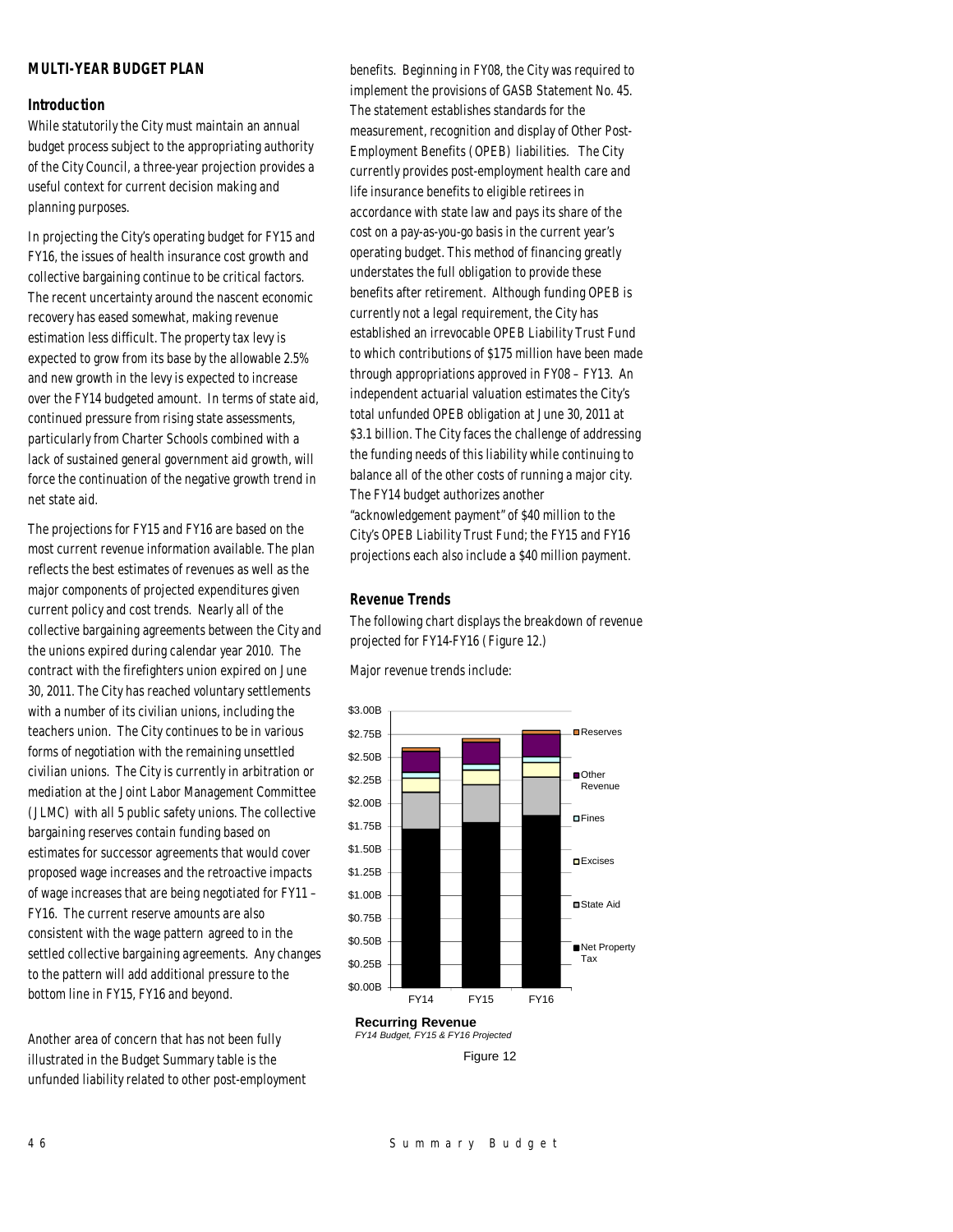Property Tax Levy: The levy will grow by the allowed 2.5% increase and new growth is projected to grow at approximately \$30.0 million each year. The net property tax assumes an overlay reserve set at 2.0%. A net total increase in the levy of nearly than \$150 million is projected over the two years.

State Aid: State aid is projected to increase marginally in FY15 and FY16. This increase is due almost entirely to an increase in the Charter School Tuition Reimbursement, which will be accompanied by a larger increase to the Charter School Tuition Assessment and thus represents a decrease in total resources available for appropriations. Unrestricted General Government Aid is projected to increase by \$4 million in FY15 and remain level in FY16. Chapter 70 education aid is projected to increase modestly each year based on per pupil aid.

Excises: Excises are expected to grow gradually in FY15 and level off in FY16 with growth across all major taxes concurrent with a slowly recovering economy. No new taxes or increases to tax rates have been assumed.

Fines: Fines are expected to increase marginally in FY15 and FY16 due to an expected increase in issuance of parking fines. No changes in fine rates or enforcement have been assumed.

Other Revenue:

Interest on Investments: Interest income is expected to increase in FY15 and FY16 based on statements by the Federal Reserve as to future action on interest rates.

Payments in Lieu of Taxes (PILOT): PILOT revenue is projected to increase as tax-exempt institutions follow a 5-year ramp up of payments (beginning in FY12) to meet the Mayor's PILOT taskforce goal of paying 25% of the property tax they would pay if they were not exempt. Increases are projected for FY15 and FY16 based on the plan.

Miscellaneous Department Revenue: Projected from historical trends and economic assumptions, these revenues are expected to increase slightly in FY15 and level off in FY16.

Licenses and Permits: Building permits are projected to gain in FY15 with a recovering economy and historically low interest rates, and level off in FY16.

Budgetary Fund Balance: For FY15 and FY16, the use of Budgetary Fund Balance for OPEB expenses is projected to be level at \$40 million.

These estimates are based on conservative revenue assumptions that the local economy will stabilize at a reasonable level of growth in the 24 to 36 months from the beginning of FY14 to the ends of FY15 and FY16.



## *Expenditure Trends*

Figure 13 displays the allocation of expenditures projected for FY14-FY16.

It is important to note that the multi-year expenditure projections were developed with the assumption that financial support for achieving the City's goals of quality education for all, safe streets, shared economic recovery, and healthy, green neighborhoods will continue. Early recognition of possible FY15 and FY16 shortfalls, caused by carrying forward the costs of current operations, allows the City's administration time to make the necessary adjustments and policy decisions to get back to a balanced budget that continues to support these goals.

Inflationary increases have been estimated in FY15 and FY16 for certain centrally budgeted expenditures such as health insurance and within departmental budgets for settled collective bargaining agreements and residential trash collection. One-time FY14 expenses have not been carried forward into the FY15 and FY16 estimates. At the School Department, estimated inflationary increases for settled collective bargaining agreements, contracted educational and student transportation services along with increased costs to serve special education students will require significant increases in FY15 and FY16. New district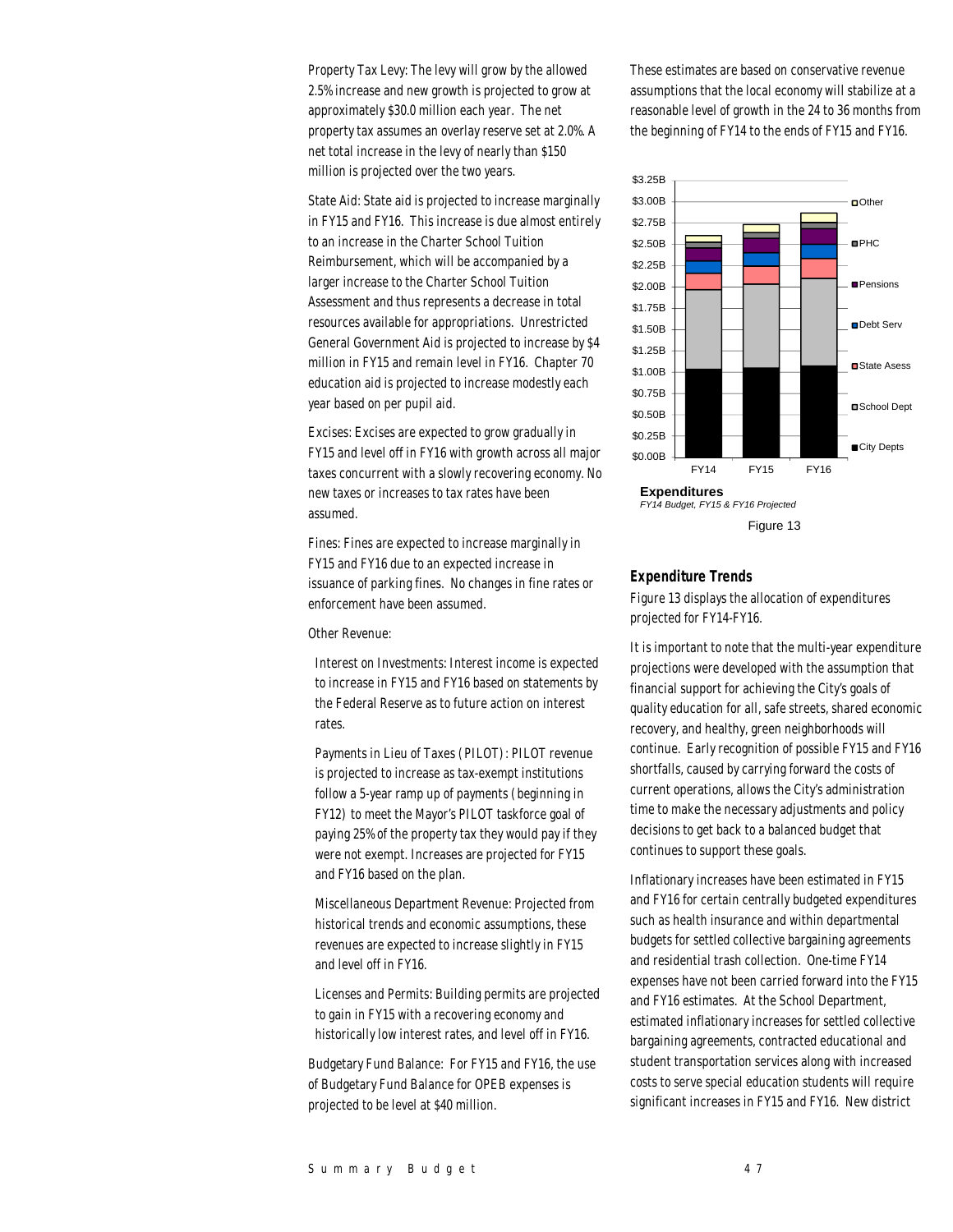wide requirements in the areas of special education and technology continue to force policy decisions to avoid unsustainable spending growth.

Citywide the cumulative growth in the reserve for collective bargaining coupled with scheduled departmental salary step increases will result in increased personnel costs for FY15 and FY16. As various types of union negotiations move forward, it will be important to quantify the impact of any material changes to the collective bargaining wage pattern that has been included in the forecast so that policy options and tradeoffs can be presented to accommodate those impacts.

All of the factors referred to above are estimated to increase total appropriations by \$82 million or 3.9% in FY15 and cumulatively increase by \$171.1 million or 8.1% in FY16.

Fixed Costs: In FY15, fixed costs are expected to increase by about 9.8% and cumulatively increase by 18.9% in FY16. These increases can be attributed to several factors including: the continued expansion of Charter Schools and the resulting increase in the tuition assessment; increased borrowing; and increasing pension costs.

Under these revenue and expenditure trend assumptions, the FY15 budget is currently projected to have a budget shortfall of approximately \$29.9 million and FY16 is projected to have a \$77.2 million shortfall. For the most part, the projections are based on current operations and any known changes that are anticipated in FY15 and FY16. As the FY15 budget process goes forward and projections are further refined, the City will be looking at ways to operate more efficiently within the confines of projected revenues. The City will be watching external funding sources very closely prioritizing service areas and reviewing policy decisions and options that may result from external funding losses. Boston Public Schools and the Department of Neighborhood Development are two departments where federal external funds play a crucial role in allowing them to provide essential services. In the event of further grant losses in those departments, major policy decisions and/or tradeoffs will have to be made to continue to provide those services.

Current hiring must continue to be scrutinized and controlled as the bulk of the projected increase in appropriations is employee-related. As noted previously, working in partnership with our unions, progress has been made in the area of health insurance. Despite this work and the positive impact it had on FY13 and FY14, premiums are expected to increase substantially in FY15 and FY16. The City will continue to look at ways to mitigate the impacts of annual increases in the cost to provide health insurance to its employees and retirees. A decision will need to be made on the level of budgetary fund balance that may be utilized prudently. The City's policy regarding the use of its fund balance has been to limit the use of this source of revenue to offset certain fixed costs such as pension contributions and related post-retirement health benefits and/or to fund extraordinary and non-recurring events as determined and certified by the City Auditor. The projections shown here assume that budgetary fund balance will be used only to support the OPEB appropriations for FY15 and FY16.

## *Planning a Balanced Budget*

Preparing a multi-year planning horizon is useful because it provides time to make adjustments to relieve the cost pressures on certain services. It also promotes cost-saving or new programming alternatives to improve the financial position projected in the out years, and helps us to monitor changes in assumptions as new needs or innovations present themselves.

Much of the City's budget remains fairly stable during the year, but variances of as little as 1% overall could add up to a \$26 million problem in the bottom line. Common areas of variance are snow removal, with year-to-year swings of millions of dollars; legal settlements, for which the City attempts to reserve for but may need to absorb on a pay-as-you-go basis; public safety overtime, particularly if a significant event occurs (acts of terrorism, natural disasters or major public events, for example), and outside funding sources for essential needs that may suddenly be eliminated.

It is important to note that the City's fiscal controls are effective in reducing the chance for an unmanageable deficit. Managing position vacancies through a committee consisting of staff from the Office of Human Resources, the Office of Budget Management and the Office of Administration and Finance ensures that the hiring of personnel is justified and fits within the City's fiscal parameters. In addition, the City's financial and human resources information system (BAIS) provides levels of systematic controls that can be used to project and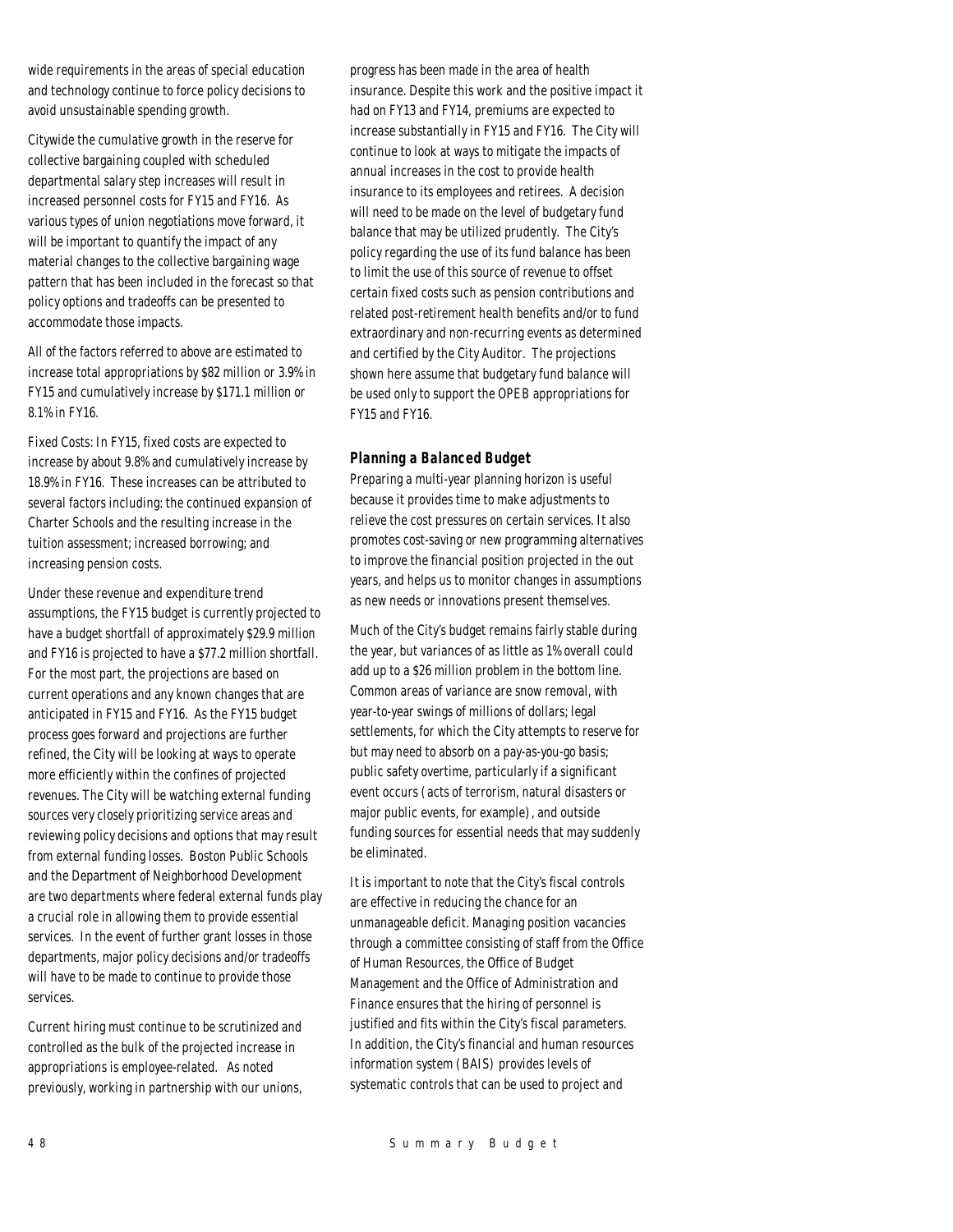plan for personnel funding requirements. Similar BAIS systematic controls are in place to control nonpersonnel expenditures. (These non-personnel spending controls were used in FY09 to mitigate the impacts of mid-year State Aid reductions. At that time, the City was able to restrict access to any discretionary expenditure accounts and reduce other spending accounts centrally.)

## *Conclusion*

This multi-year overview is provided as a guide to understand the impacts of the decisions presented in the budget, and to provide a framework for addressing future challenges and initiatives. Although it is not statutorily required, it is a useful tool in long-range planning and policy analysis.

From a budget planning and management standpoint, the parameters summarized here are being built through an interactive forecast model. This approach allows for the development of multi-year scenarios based on various assumptions for City operations set within the financial constraints of the City's revenue and fixed cost budgets.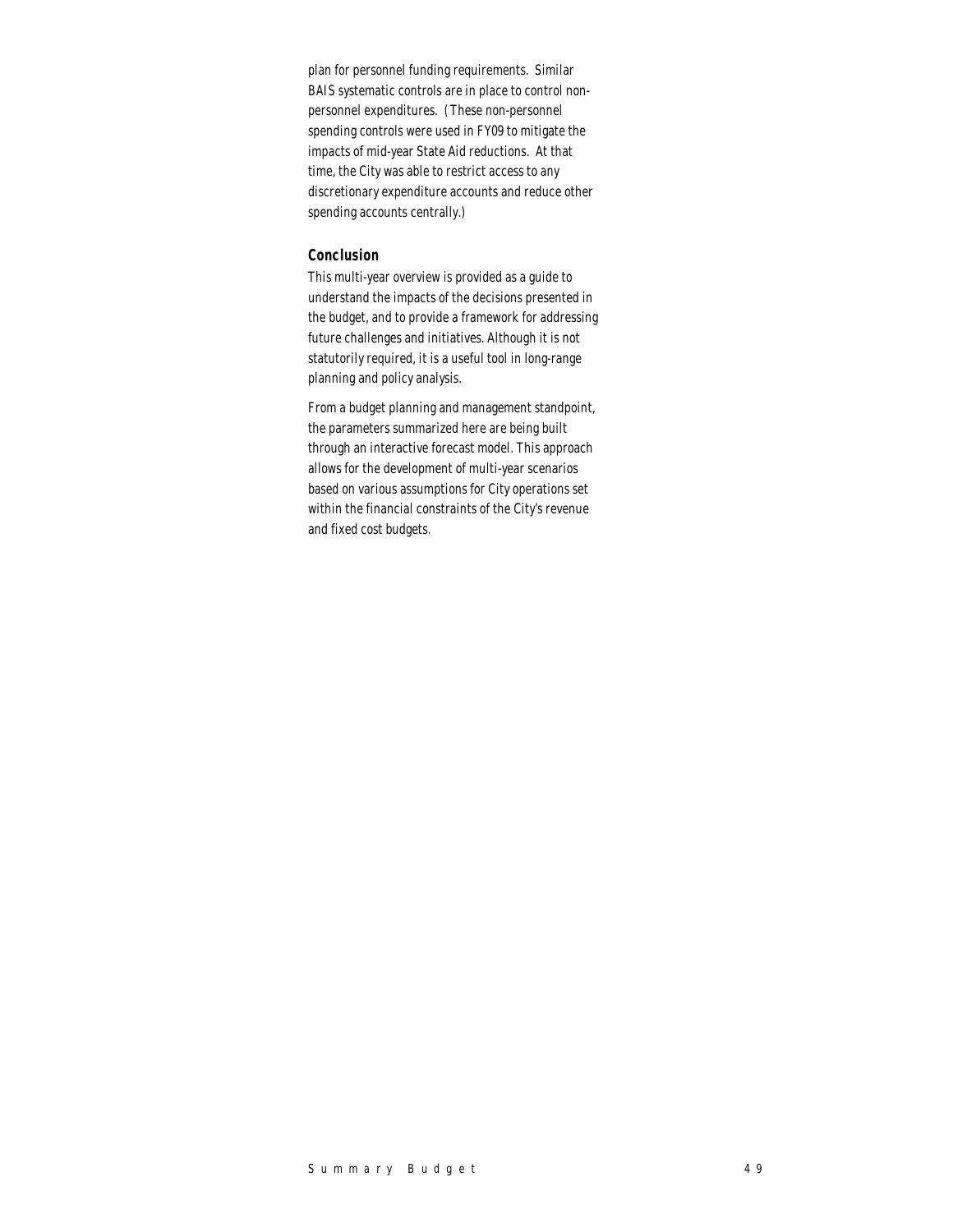# **CITY OF BOSTON BUDGET SUMMARY**

(Dollars in Millions)

|                                    | <b>FY14</b>    | <b>FY15</b><br><b>Forecast</b> | <b>FY16</b><br>Forecast |
|------------------------------------|----------------|--------------------------------|-------------------------|
| <b>REVENUES</b>                    | <b>Adopted</b> |                                |                         |
| Property Tax                       | 1,753.87       | 1,827.72                       | 1,904.91                |
| Overlay Reserve                    | (34.39)        | (35.84)                        | (37.35)                 |
| Excises                            | 153.18         | 158.40                         | 159.40                  |
| Fines                              | 62.82          | 63.50                          | 64.00                   |
| Interest On Investments            | 0.50           | 1.00                           | 3.50                    |
| Payments in Lieu of Taxes          | 42.97          | 45.04                          | 47.00                   |
| Urban Redev Chapter 121A           | 62.60          | 62.75                          | 63.80                   |
| Department Revenue                 | 53.59          | 57.01                          | 57.19                   |
| Licenses & Permits                 | 41.45          | 44.69                          | 44.79                   |
| Penalties & Interest               | 8.41           | 8.53                           | 8.53                    |
| Available Funds                    | 17.31          | 19.40                          | 19.45                   |
| <b>State Aid</b>                   | 402.56         | 413.04                         | 416.99                  |
| <b>Total Recurring Revenue</b>     | 2,564.86       | 2,665.24                       | 2,752.21                |
| Approp. Fund Balance               | 40.00          | 40.00                          | 40.00                   |
| Approp. Surplus Property Fund      | 0.00           | 0.00                           | 0.00                    |
| <b>Total Revenues</b>              | 2,604.86       | 2,705.24                       | 2,792.21                |
| <b>EXPENDITURES</b>                |                |                                |                         |
| <b>City Departments</b>            | 1,032.79       | 1,047.81                       | 1,071.85                |
| <b>Public Health</b>               | 66.36          | 68.38                          | 70.73                   |
| <b>School Department</b>           | 937.41         | 986.09                         | 1,031.25                |
| Reserve for Collective Bargaining  | 34.36          | 50.71                          | 68.20                   |
| OPEB                               | 40.00          | 40.00                          | 40.00                   |
| <b>Total Appropriations</b>        | 2,110.92       | 2,193.00                       | 2,282.03                |
| Pensions                           | 152.91         | 167.70                         | 183.84                  |
| Debt Service                       | 145.20         | 158.25                         | 167.74                  |
| <b>State Assessments</b>           | 191.90         | 212.31                         | 231.85                  |
| <b>Suffolk County Sheriff Dept</b> | 3.92           | 3.92                           | 3.92                    |
| Reserve                            | 0.00           | 0.00                           | 0.00                    |
| <b>Total Fixed Costs</b>           | 493.94         | 542.17                         | 587.36                  |
| <b>Total Expenditures</b>          | 2,604.86       | 2,735.18                       | 2,869.38                |
| <b>Surplus (Deficit)</b>           |                | (29.93)                        | (77.17)                 |

Numbers may not add due to rounding